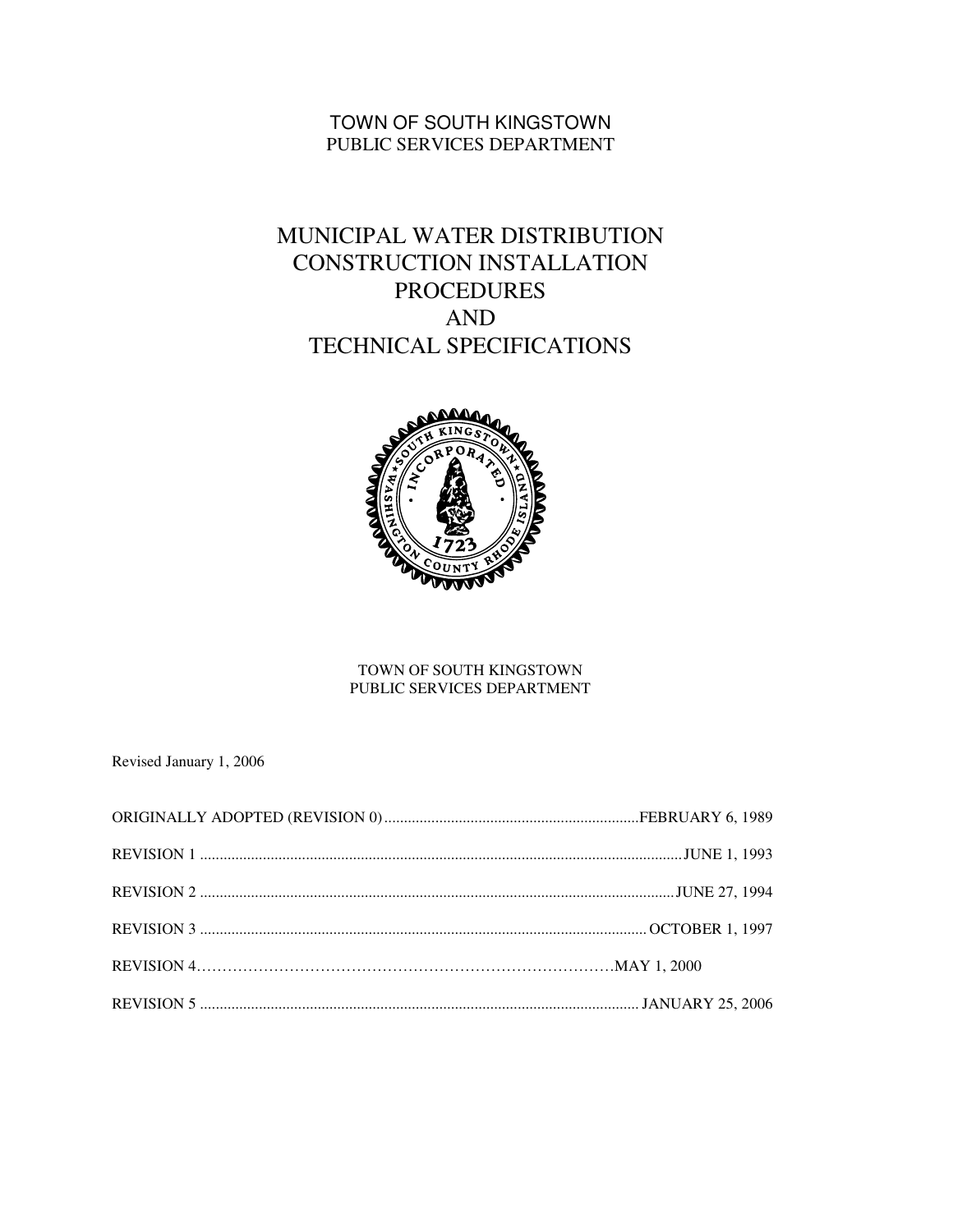#### TOWN OF SOUTH KINGSTOWN UTILITIES DEPARTMENT

#### MUNICIPAL WATER DISTRIBUTION CONSTRUCTION INSTALLATION PROCEDURES AND TECHNICAL SPECIFICATIONS

| <b>PROCEDURE NUMBER:</b> | W-1 |                         |
|--------------------------|-----|-------------------------|
| <b>REVISION:</b>         |     |                         |
| DATE:                    |     | <b>January 25, 2006</b> |
|                          |     |                         |

| <b>ORIGINATOR</b> |  | DATE |  |
|-------------------|--|------|--|
|                   |  |      |  |
|                   |  |      |  |

#### **APPROVAL SIGNATURES:**

| <b>UTILITIES</b><br><b>ENGINEER</b> | <b>DATE</b><br><u> Alexandria de la contrada de la contrada de la contrada de la contrada de la contrada de la contrada de la c</u> |
|-------------------------------------|-------------------------------------------------------------------------------------------------------------------------------------|
| <b>WATER</b><br>SUPERINTENDENT      | <b>DATE</b>                                                                                                                         |
| PUBLIC SERVICES DIRECTOR            |                                                                                                                                     |

DATE\_\_\_\_\_\_\_\_\_\_\_\_\_\_\_\_\_\_\_\_\_\_\_\_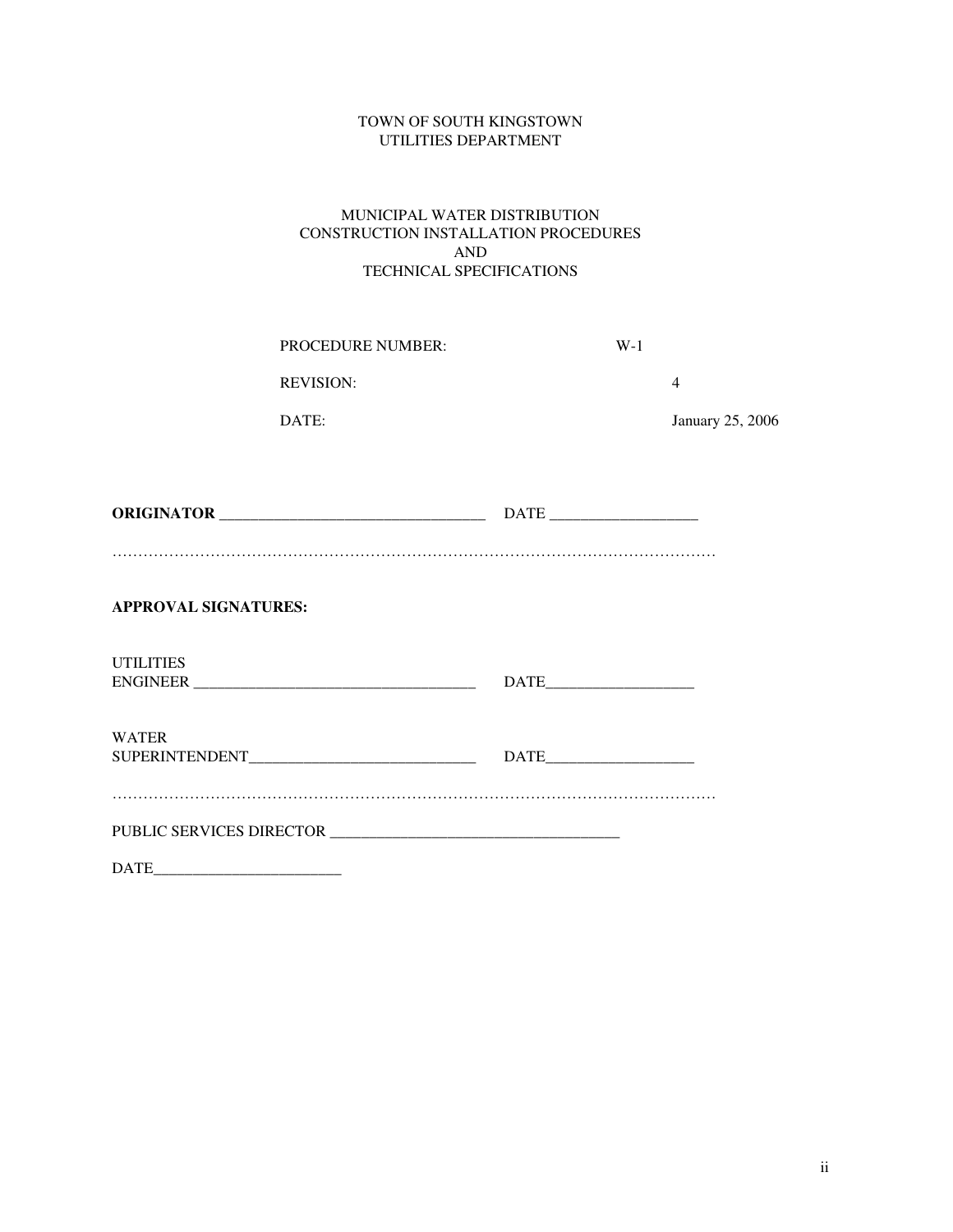| <b>PROCEDURE NUMBER</b> | W-1 |                  |
|-------------------------|-----|------------------|
| <b>REVISION</b>         |     |                  |
| <b>DATE</b>             |     | January 25, 2006 |

# PROCEDURAL CHANGE NOTICE - (PCN)

| PCN<br><b>NUMBER</b> | DATE OF<br><b>CHANGE</b> | <b>SECTION</b> | <b>DESCRIPTION</b> | <b>APPROVAL</b> |
|----------------------|--------------------------|----------------|--------------------|-----------------|
| $\,1\,$              |                          |                |                    |                 |
| $\sqrt{2}$           |                          |                |                    |                 |
| $\mathfrak{Z}$       |                          |                |                    |                 |
| $\overline{4}$       |                          |                |                    |                 |
| 5                    |                          |                |                    |                 |
| 6                    |                          |                |                    |                 |
| $\overline{7}$       |                          |                |                    |                 |
| $\,8\,$              |                          |                |                    |                 |
| 9                    |                          |                |                    |                 |
| 10                   |                          |                |                    |                 |
| 11                   |                          |                |                    |                 |
| 12                   |                          |                |                    |                 |
|                      |                          |                |                    |                 |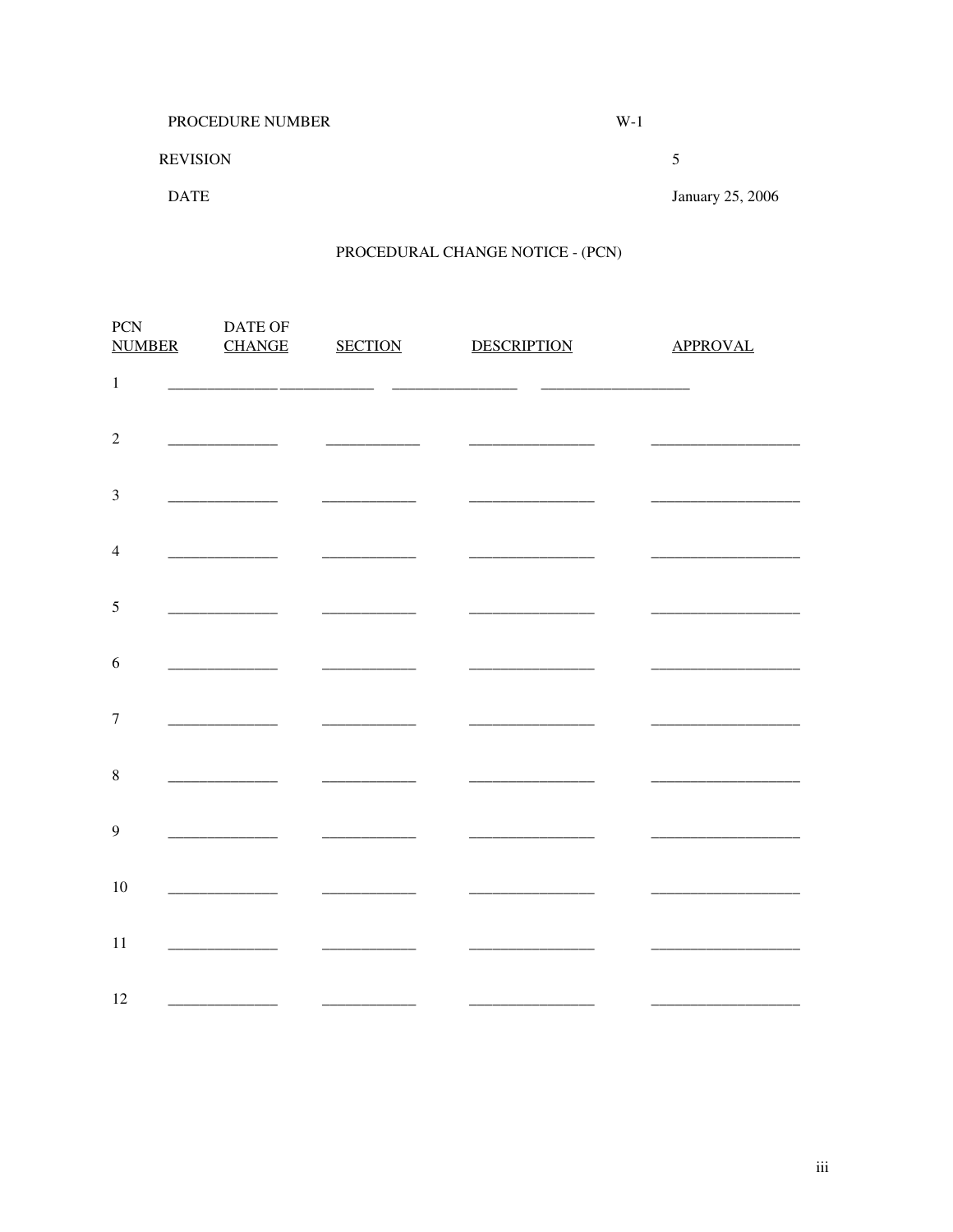# TABLE OF CONTENTS

#### 1/26/06

#### DIVISION 1 GENERAL REQUIREMENTS SECTION 1.01

| Page |      |                                              |                |
|------|------|----------------------------------------------|----------------|
|      | 1.01 | Preface                                      |                |
|      |      |                                              |                |
|      | 1.02 | Definitions                                  |                |
|      | 1.03 | Legal Relations and Responsibility to Public | $\overline{2}$ |

#### CLEARING AND GRUBBING SECTION 1

|     |                                         | Page |
|-----|-----------------------------------------|------|
| 1.1 | Scope                                   |      |
| 1.2 | Clearing                                |      |
| 1.3 | Grubbing                                |      |
| 1.4 | Disposal of Cleared ad Grubbed Material |      |

## STRIPPING, STOCKPILING AND REPLACING TOPSOIL SECTION 2

|     |                                | Page |
|-----|--------------------------------|------|
| 2.1 | Scope                          | 4    |
| 2.2 | Stripping (Removal) of Topsoil | 4    |
| 2.3 | Stockpiles                     | 4    |
| 2.4 | Preparation of Subgrade        | 4    |
| 2.5 | Placing Topsoil                |      |

#### DEWATERING, CONTROL AND DIVERSION OF WATER SECTION 3

|     |                        | Page |
|-----|------------------------|------|
| 3.1 | Scope                  |      |
| 3.2 | Dewatering Excavations |      |
| 3.3 | Cofferdams             |      |
| 3.4 | Diversion of Water     |      |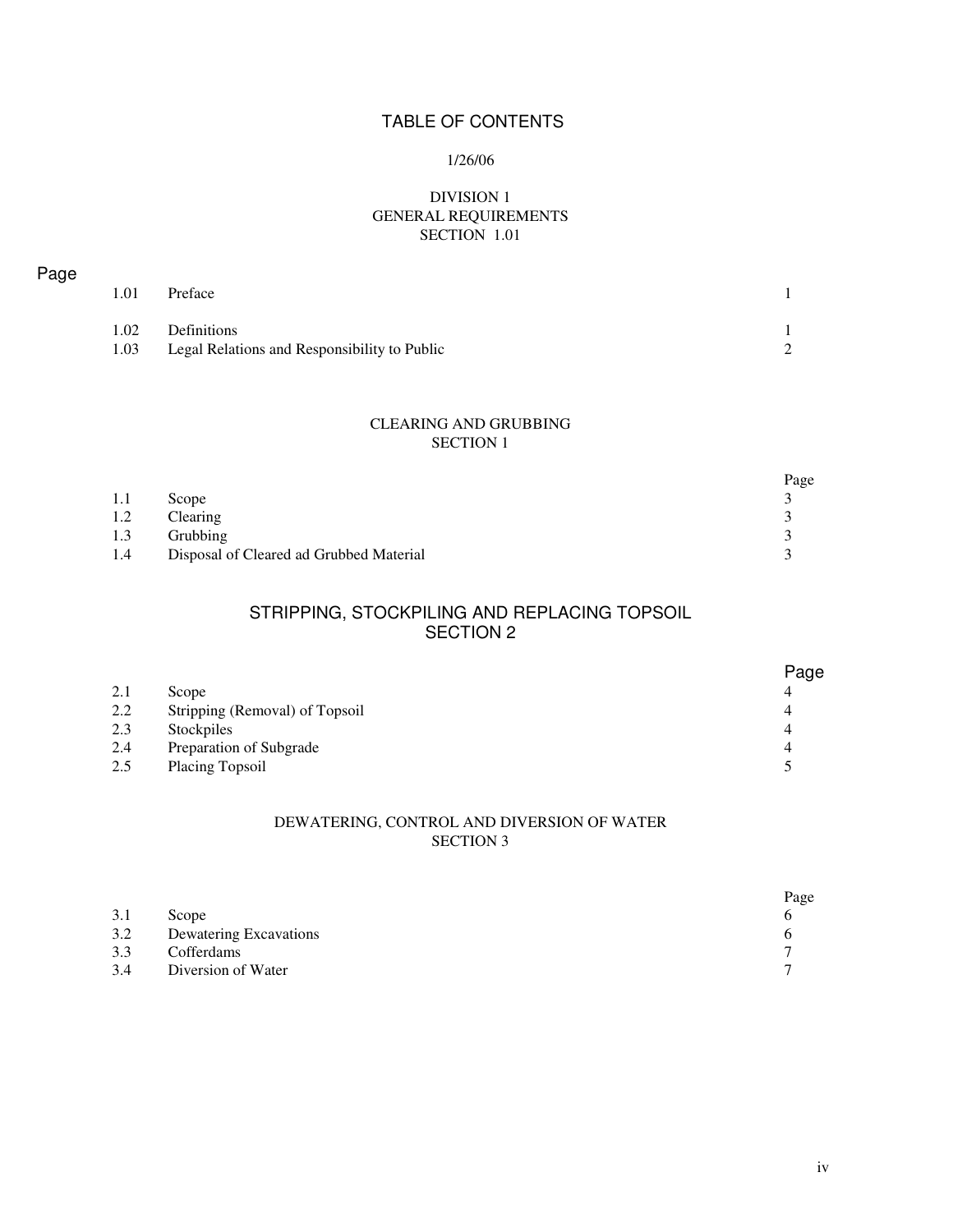#### EARTH EXCAVATION AND BACKFILL SECTION 4

|      |                                               | Page |
|------|-----------------------------------------------|------|
| 4.1  | Scope                                         | 8    |
| 4.2  | Protection of Trees and Shrubbery             | 8    |
| 4.3  | Disposal of Excavated Material                |      |
| 4.4  | Unsuitable Materials                          | 9    |
| 4.5  | Excavation                                    | 9    |
| 4.6  | <b>Backfilling</b>                            | 10   |
| 4.7  | Protection of Existing Utilities & Structures | 12   |
| 4.8  | Materials                                     | 12   |
| 4.9  | <b>Test Pits</b>                              | 12   |
| 4.10 | <b>Protection of Water Resources</b>          | 12   |
| 4.11 | Maintenance of Drainage Facilities            | 12   |
| 4.12 | Dust Control                                  | 13   |
| 4.13 | <b>Environmental Protection</b>               | 13   |

#### ROCK EXCAVATION SECTION 5

|     |                        | Page |
|-----|------------------------|------|
| 5.1 | Scope                  | 14   |
| 5.2 | <b>Rock Excavation</b> | 14   |
| 5.3 | <b>Blasting</b>        |      |

#### SAND BEDDING SECTION 6

|     |              | Page |
|-----|--------------|------|
| 6.1 | Scope        | 16   |
|     | 6.2 Material | 16   |
| 6.3 | Placing      | 16   |

#### TIMBER SHEETING AND BRACING SECTION 7

|     |              | Page |
|-----|--------------|------|
| 7.1 | Scope        |      |
| 7.2 | Material     |      |
| 7.3 | Installation |      |

#### STEEL SHEETING AND BRACING SECTION 8

 $8.1$  Scope 20 8.2 Material 20

Page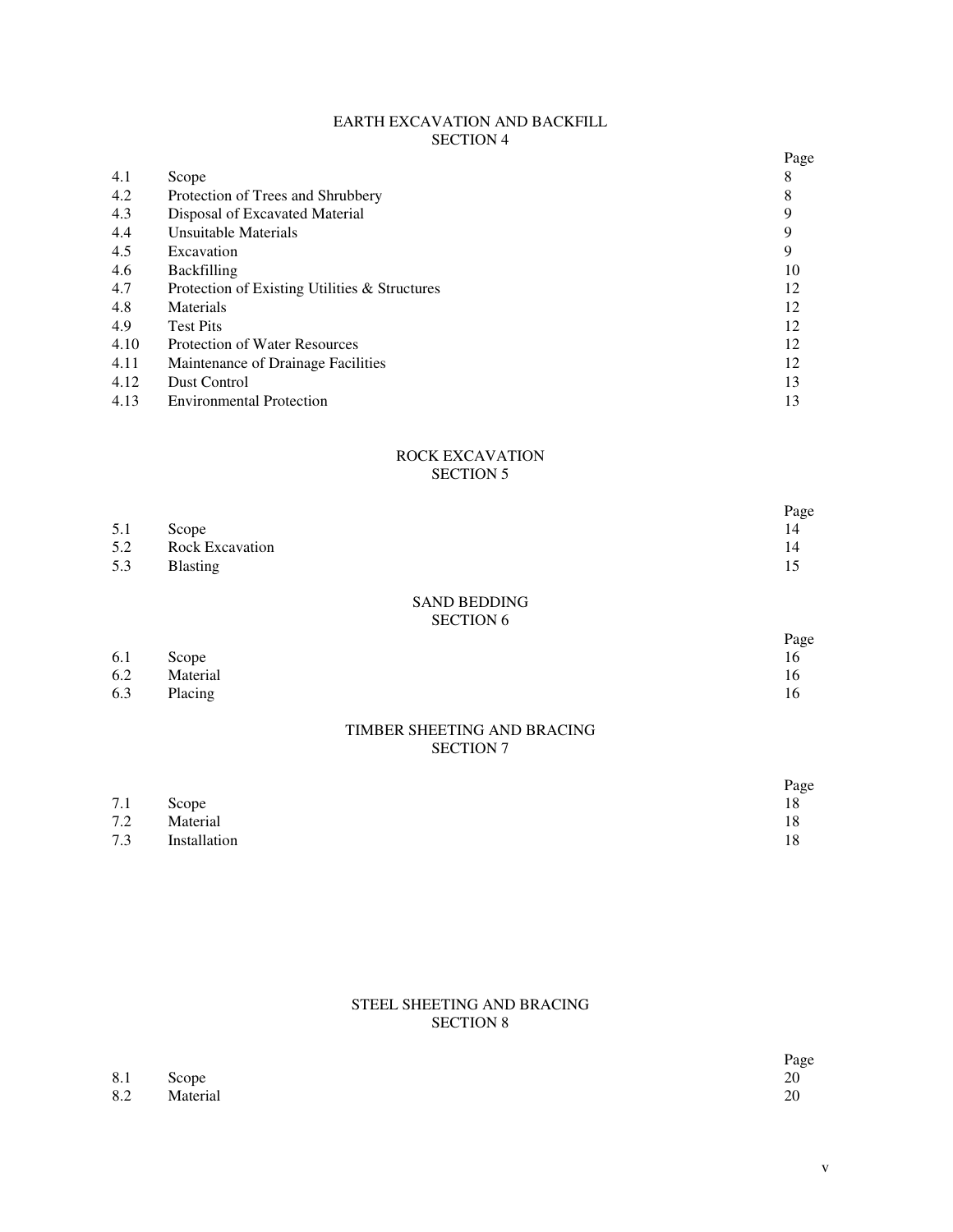#### STEEL SHEETING AND BRACING SECTION 9

|      |                                            | Page |
|------|--------------------------------------------|------|
| 9.1  | Scope                                      | 22   |
| 9.2  | Submittals 22                              |      |
| 9.3  | Material                                   | 22   |
| 9.4  | Execution                                  | 24   |
| 9.5  | Installation 24                            |      |
| 9.6  | Testing                                    | 26   |
| 9.7  | Disinfection 27                            |      |
| 9.8  | Test Reports & Certificates of Compliance  | 29   |
| 9.9  | Services of Manufacturer's Representatives | 29   |
| 9.10 | -30<br>Guarantee                           |      |

#### FIRE HYDRANTS SECTION 10

|      |                                             | Page |
|------|---------------------------------------------|------|
| 10.1 | Scope                                       | 31   |
| 10.2 | Submittals                                  | 31   |
| 10.3 | Material                                    | 31   |
| 10.4 | Installation                                | 32   |
| 10.5 | Pressure and Leakage Tests                  | 33   |
| 10.6 | Test Reports and Certificates of Compliance | 33   |
| 9.5  | Services of Manufacturer's Representatives  | 33   |

#### WATER MAIN GATE VALVES SECTION 11

|      |                                             | Page |
|------|---------------------------------------------|------|
| 11.1 | Scope                                       | 34   |
| 11.2 | Submittals                                  | 34   |
| 11.3 | Material 34                                 |      |
| 11.4 | Installation                                | 35   |
| 11.5 | Pressure and Leakage Tests                  | 36   |
| 11.6 | Test Reports and Certificates of Compliance | 36   |
| 11.7 | Services of Manufacturer's Representatives  | 36   |

#### SERVICE LATERALS SECTION 12

|                  | Page |
|------------------|------|
| $12.1$ Scope     | 37   |
| 12.2 Submittals  | 37   |
| 12.3 Material 37 |      |

vi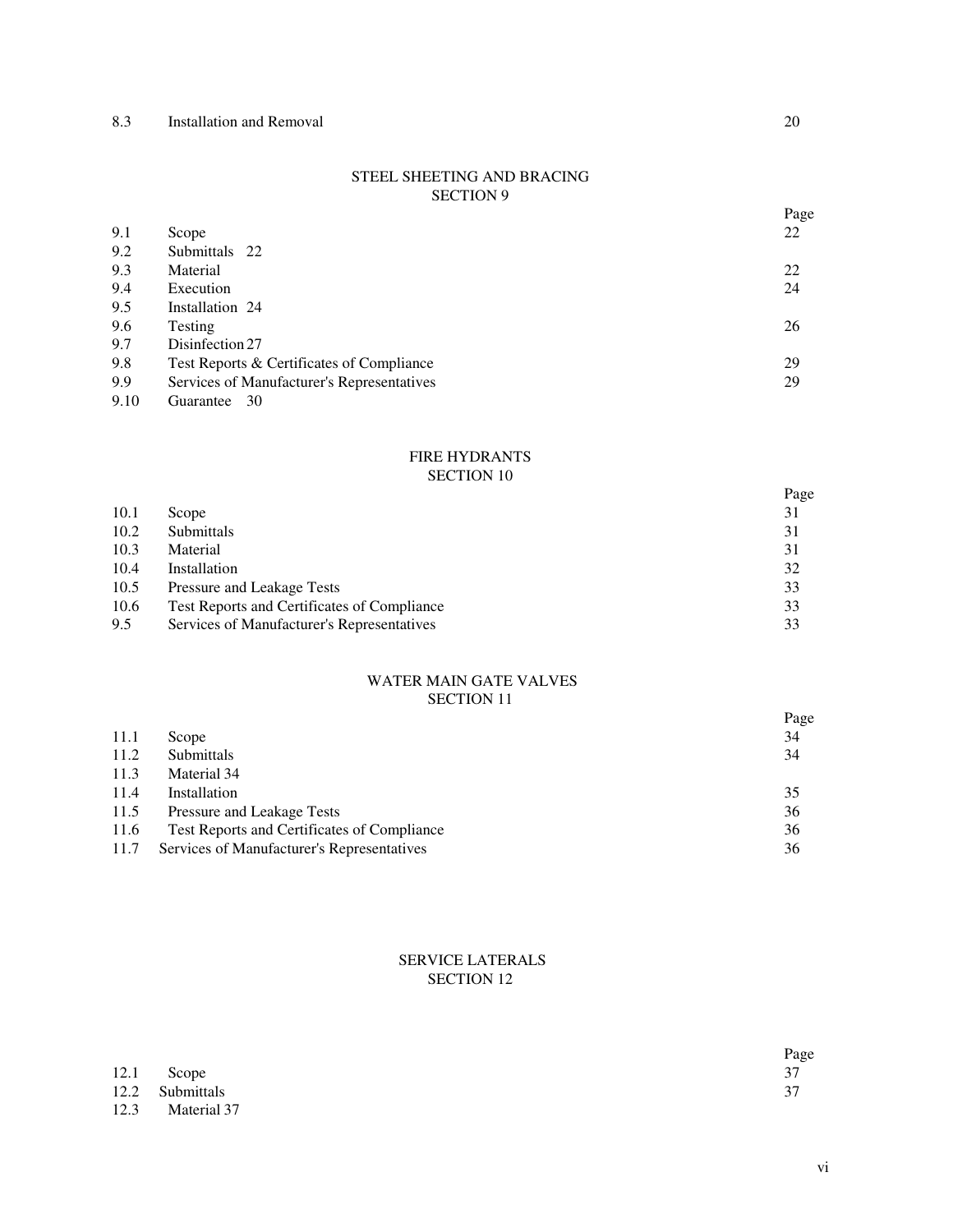#### MISCELLANEOUS CONCRETE WORK SECTION 13

|       | Page                            |    |
|-------|---------------------------------|----|
| 13.1  | Scope                           | 40 |
| 13.2  | <b>Class of Concrete</b>        | 40 |
| 13.3  | Materials                       | 40 |
| 13.4  | Storage of Materials            | 41 |
| 13.5  | Inspection                      | 42 |
| 13.6  | <b>Tests</b>                    | 42 |
| 13.7  | Proportioning of Concrete Mixes | 42 |
| 13.8  | Concrete Mixing                 | 42 |
| 13.9  | <b>Construction Joints</b>      | 43 |
| 13.10 | <b>Placing Concrete</b>         | 43 |
| 13.11 | Patching                        | 44 |
| 13.12 | Finish                          | 44 |
| 13.13 | Curing                          | 45 |
| 13.14 | Thrust Blocking                 | 45 |

#### FERTILIZING, GRASSING AND APPURTENANT WORK SECTION 14

|      |                            | Page |
|------|----------------------------|------|
| 14.1 | Scope                      | 46   |
| 14.2 | <b>Materials</b>           | 46   |
| 14.3 | Preparation of Seed Bed    | 47   |
| 14.4 | <b>Planting Seed</b>       | 47   |
| 14.5 | Protection                 | 47   |
| 14.6 | Maintenance and Acceptance | 47   |

#### TRAFFIC POLICE SECTION 15

15.1 Scope 48

Page<br>48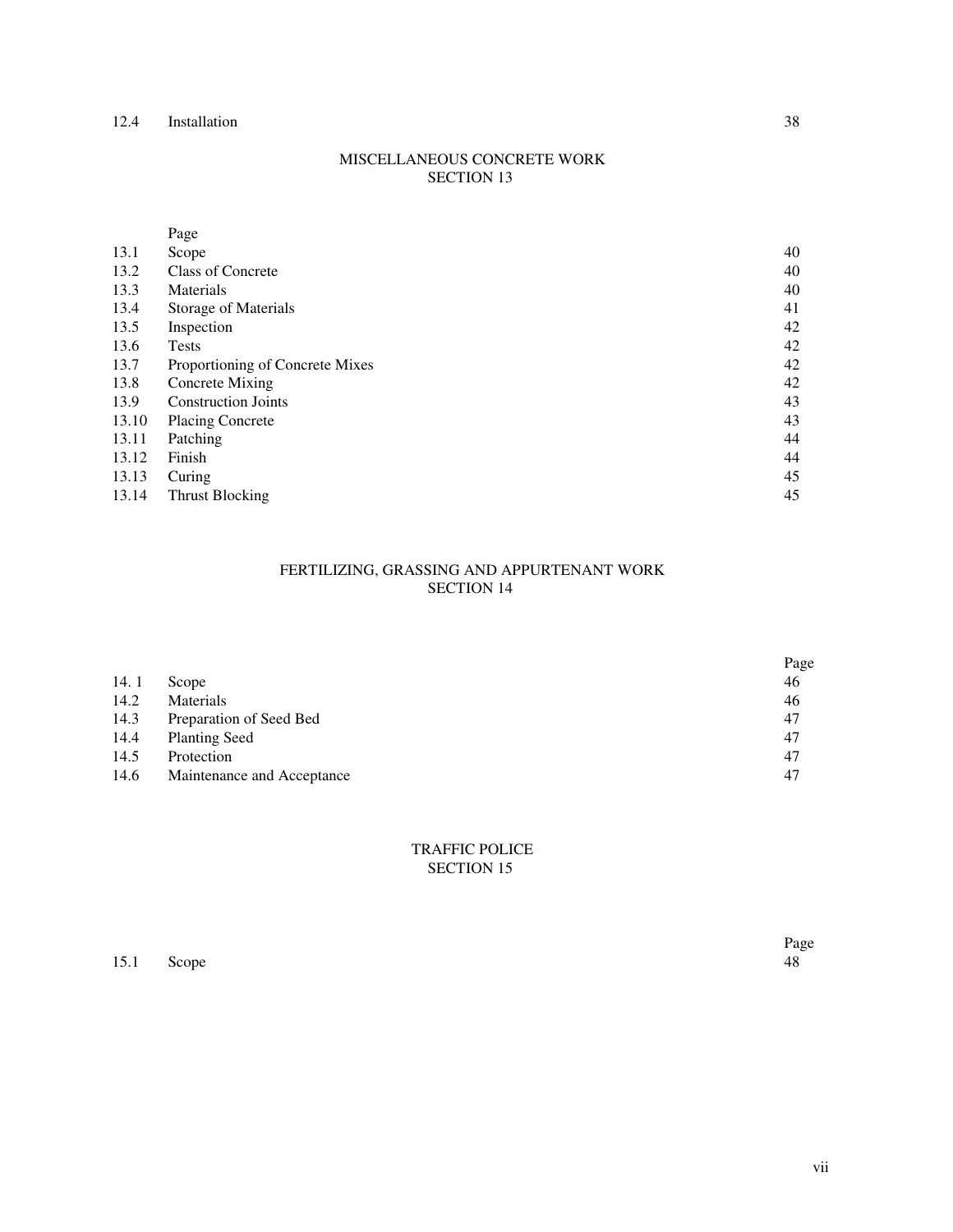#### Division 1 GENERAL REQUIREMENTS Sections 1.01

# **1.01 PREFACE**

This procedure shall be utilized for installation of all water utility construction. This document shall be utilized, but not limited to, as inspection criteria for the Town of South Kingstown Public Services Department.

Any contractor wishing to utilize accessories and appurtenant material other than specified in this procedure must demonstrate in writing the purpose and need of alternate materials which is subject to, and shall receive written authorization from the Director of Public Services.

The Contractor shall conduct all construction activities regarding the installation of pipe, pipe fittings, accessories, appurtenances, and backfilling between 8:00 a.m. and 4:00 p.m., Monday through Friday. No construction work shall be allowed on Saturdays, Sundays or Holidays without prior written authorization from the Director of Public Services.

The Contractor is advised that a minimum forty-eight (48) hour, working day notice must be given to the Public Service Department prior to start of construction. The Contractor is further advised that prior to notifying the Public Service Department of the start of construction all material specification submittals from the manufacturer must be received and approved by the Public Service Department prior to material site delivery. A pre-construction meeting shall also be scheduled prior to the start of construction if the Director of Public Services so chooses.

#### **1.02 DEFINITIONS**

Contractor repairs: The Contractor shall repair and make good at his own expense all defects or deficiencies in work or materials appearing during a period of one (1) year following the final acceptance of the work by the Town. Final acceptance is defined as the period of time when all site improvements have been completed and a maintenance bond (if applicable) is set. In the event of a defect arising in the Contractor's work as specified, the Town will notify the Contractor immediately by telephone, and promptly send written communication of the same to the Contractor. The Contractor shall be responsible for beginning necessary nonemergency repairs in good faith within ten (10) days of the receipt of notification and completing the repairs promptly. A non-emergency repair is defined as any repair work, which in the opinion of the Director of Public Services, does not impact the health, safety and welfare of its welfare users and/or general public. Failure to commence repairs within ten (10) days may result in the Town or its designee to effectuate repairs and backcharge the project owner and/or contractor.

In case emergency situations arise during construction or the guarantee period which affect the public health or public safety as determined by the Town, the Contractor shall undertake repairs immediately in any situation arising from or related to his work. These repairs shall be started in good faith within a period of time determined by the Director of Public Services otherwise the Town may employ other persons to make such repairs and backcharge the Contractor.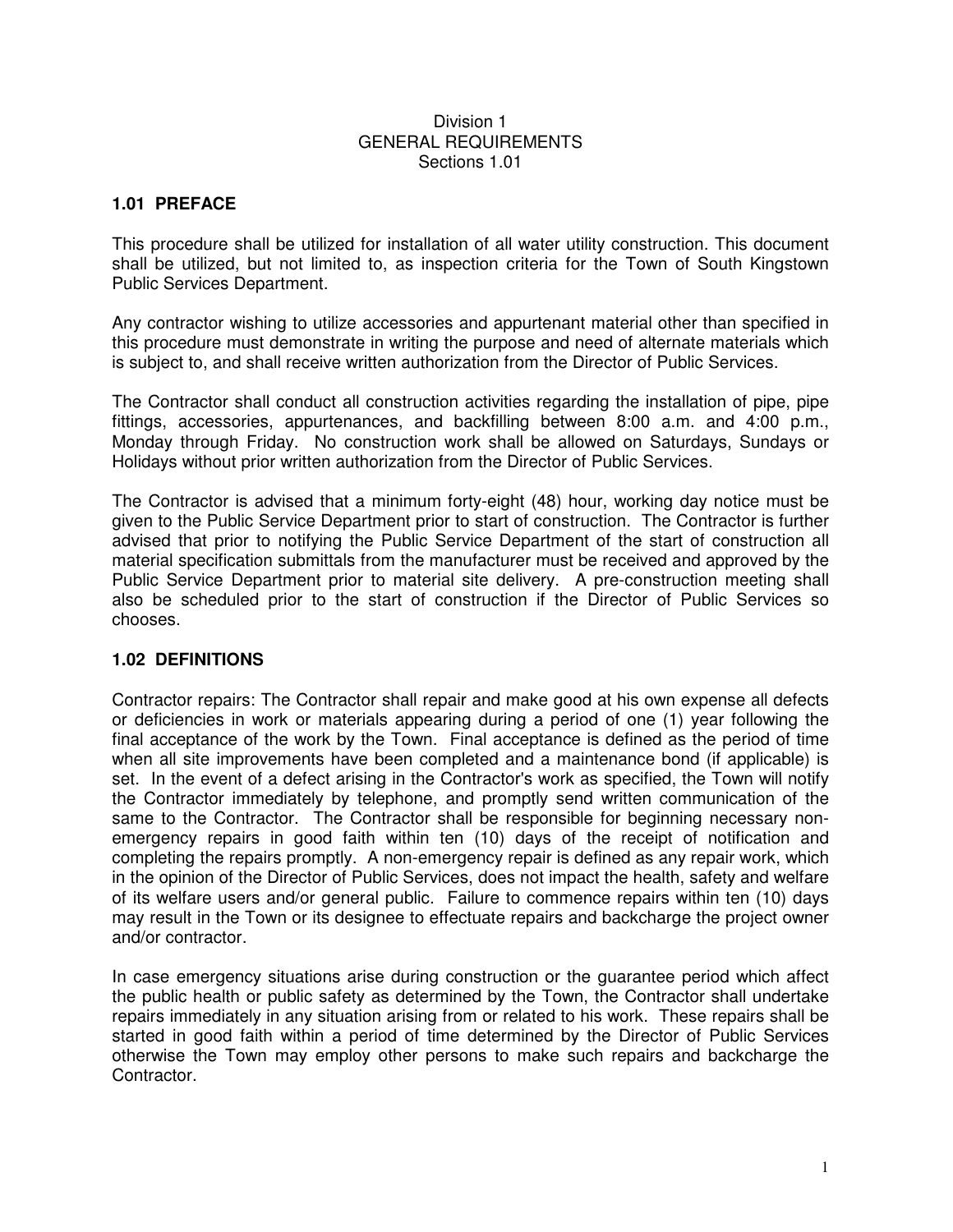**Lines, Grades, and Elevations:** The Contractor shall establish field controls, all lines, elevations, reference marks, etc., needed during the progress of the work. The Town shall be permitted at any time to check the lines, elevations, reference marks, etc., set by the Contractor.

**Contractor's Representative:** The Contractor shall designate a representative who will be available to respond to emergency calls by the Town at any time day and night and on weekends and holidays should such a situation arise during any project construction activities.

**Town:** Town of South Kingstown as applicable to where the work lies, or the Director of Public Services acting in his official capacity.

**Director of Public Services:** The Town of South Kingstown Director of Public Services or his authorized agent.

**Inspector:** An authorized representative of the Director of Public Services.

**Department:** South Kingstown Department of Public Services.

**Crushed Stone or Broken Stone:** The product resulting from the artificial crushing of rocks, boulders or large cobbles, substantially all faces of which have resulted from the crushing operations.

**Gravel:** The coarse granular material larger than sand resulting from the natural erosion of sand.

**Trench:** An excavation, later refilled, necessary to the installation or removal of pipes, drains, endwalls, catch basins, manholes, etc.

# **1.03 LEGAL RELATIONS AND RESPONSIBILITY TO PUBLIC**

The contractor at all times shall: Observe and comply with all State and Federal laws, ordinances and regulations in any manner effecting his work; procure all permits and licenses; pay all charges and fees and give all notices; provide and maintain in a neat and sanitary condition accommodations for the use of employees; conduct work at all times in such a manner as to ensure the least possible obstruction to public traffic; be responsible for the preservation of all public and private properties; indemnify and save harmless the Department and Town.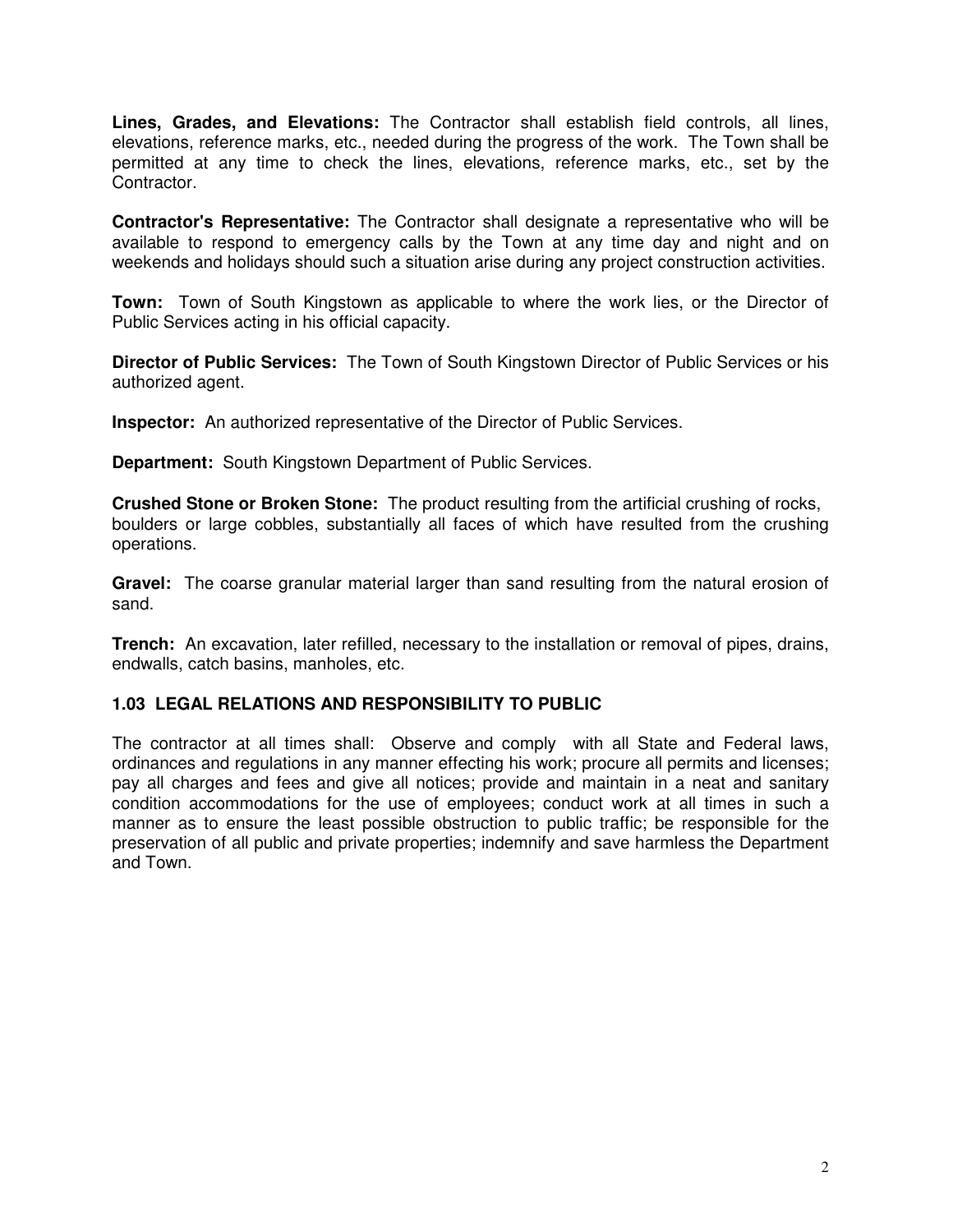# **SECTION 1. CLEARING AND GRUBBING**

Paragraph Number Paragraph Title

- 1.1 Scope
- 1.2 Clearing
- 1.3 Grubbing
- 1.4 Disposal of Cleared & Grubbed Material

1.1 **SCOPE:** This work covered under this Section includes the furnishing of all labor, equipment and materials, and performing all operations in connection with the clearing and grubbing and the preparation of the site within the limits of the construction shown on the drawings. The work also includes the disposal off the site of materials resulting from clearing and grubbing and site preparation operations, and all appurtenant work, complete in accordance with the specifications and the drawings, and as directed.

1.2 **CLEARING:** Clearing shall include the felling and cutting up of all trees, and the satisfactory removal and disposal of trees, downed timber, brush and debris and obstructions of any nature. Individual trees directed to be left standing shall be protected in a satisfactory manner to prevent damage incident to construction operations.

1.3 **GRUBBING:** Grubbing shall include the satisfactory removal and disposal of all stumps, roots larger than one (1) inch in diameter, matted roots, debris and other obstructions to a depth not less than eighteen (18) inches below finish ground grades, except that in areas to be occupied by structures they shall be removed in their entirety. All depressions resulting from grubbing shall be refilled with selected materials from earth excavation, graded and compacted so as to conform to adjacent ground surfaces.

1.4 **DISPOSAL OF CLEARED AND GRUBBED MATERIAL:** All timber, stumps, roots, brush, and other debris, obstructions and objectionable material resulting from clearing and grubbing and site preparation operations shall be removed and disposed of by the contractor off the site. Disposal by burning or burying on the site is not permitted.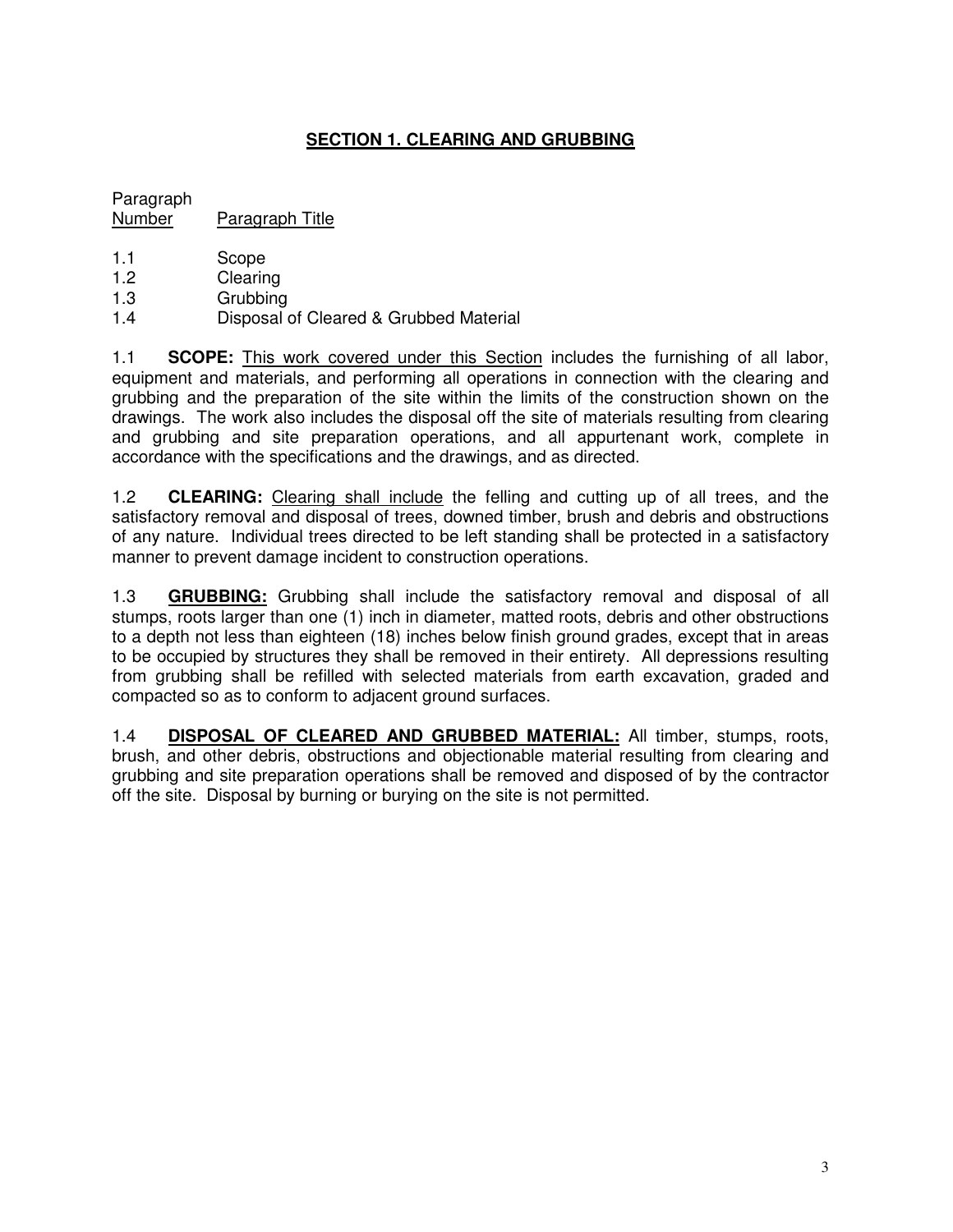# **SECTION 2. STRIPPING, STOCKPILING AND REPLACING TOPSOIL**

# Paragraph

Number Paragraph Title

- 2.1 Scope
- 2.2 Stripping (Removal of Topsoil)
- 2.3 Stockpiles
- 2.4 Preparation of Subgrade
- 2.5 Placing Topsoil

2.1 **SCOPE:** The work covered under this Section includes the furnishing of all labor, equipment and materials and performing all operations in connection with the stripping, stockpiling and replacing of topsoil including marsh soils within the limits of the areas as indicated or directed, completed and accepted, in accordance with the drawings and specifications, and as directed. The work shall also include all hauling, handling and rehandling of topsoil, maintaining and protecting of stockpiled topsoil; preparation of subgrades; spreading; compacting, grading and replacing deficiencies in quantities of topsoil; protection of completed topsoiled areas; and all other work incidental and necessary for the satisfactory completion of this Section.

2.2 **STRIPPING (REMOVAL) OF TOPSOIL:** Topsoil shall be carefully removed to the depths and within the limits indicated or directed for removal and replacing of topsoil. Topsoil shall be transported and deposited in storage piles in approved locations convenient to the areas from which it is removed. The topsoil shall be stockpiled, separate from other excavated materials and free of roots, stones, and other undesirable material. The Contractor shall take all necessary precautions to prevent other excavated materials or objectionable materials from becoming intermixed with topsoil during any operations. Stripping operations shall be completed prior to excavation, compacting, or grading operations.

2.3 **STOCKPILES:** Stockpiles shall be neatly trimmed and graded to provide drainage from surfaces and to prevent depressions where water may become impounded. After being trimmed and graded, stockpiles shall be protected and shall not be disturbed except for subsequent reuse of topsoil. Any deficiencies in the quantities of topsoil obtained from the stripping operations and caused by the Contractor's operations shall be replaced by the Contractor with approved topsoil.

2.4 **PREPARATION OF SUBGRADE:** 2.4.1 The subgrade of all areas to be topsoiled shall be cleared of all vegetation, stones and roots larger than one (1) inch in diameter, brush, stakes or any other material which might hinder proper grading or tillage operations or which might interfere with or be harmful to plant growth. The subgrade of all such areas shall be brought to the elevations required by filling, excavation or grading, free of depressions or irregularities, so that topsoil may be placed to the depth as directed.

2.4.2 After subgrades of areas to be topsoiled have been brought to the proper condition, the subgrade shall be loosened immediately prior to placing topsoil by disking, scarifying or other approved method to a depth of approximately three (3) inches, to permit bonding of the topsoil to the subgrade.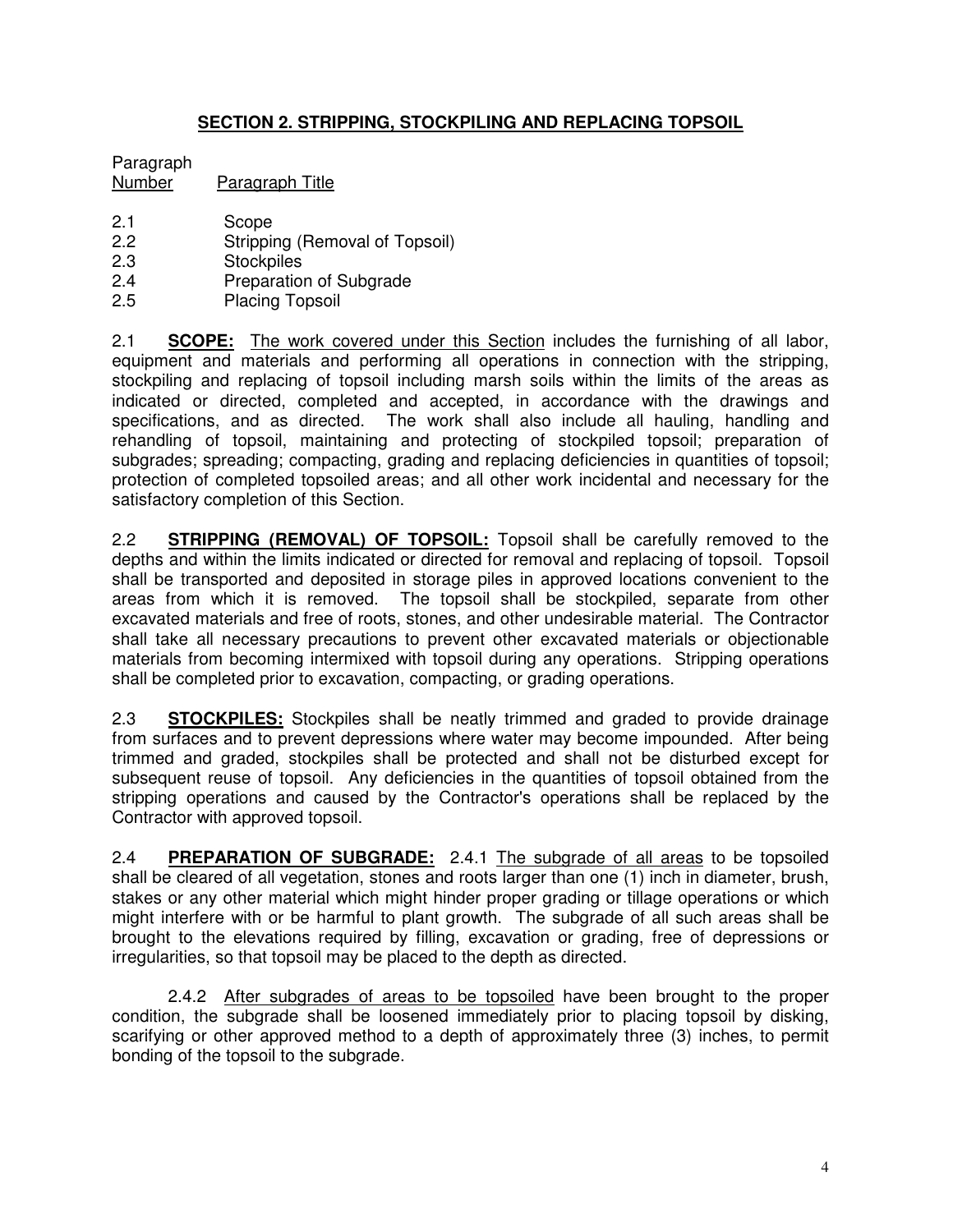2.5 **PLACING TOPSOIL:** 2.5.1 Before the stockpiled topsoil is reused, it shall be cleaned of all debris, roots and stones larger than one (1) inch in diameter and other objectionable material. Topsoil shall not be placed when the topsoil or subgrade is frozen, excessively wet, extremely dry or in a condition which would be detrimental to the topsoiling operations.

# 2.5.2 Topsoiling shall be performed only when it can be

followed within a reasonable time by seeding. Topsoil shall be loaded, hauled and uniformly spread and compacted to the depth as directed by the Public Services Director. The topsoil shall be distributed in sufficient depth to compensate for any shrinkage or settlement so that the surfaces of the topsoiled areas shall finish evenly with the adjacent undisturbed surfaces.

2.5. 3 The whole surface shall be rolled with a hand roller weighing not more than one-hundred (100) pounds per foot of width. During rolling, all depressions shall be filled with additional topsoil, and the surfaces shall be regraded and rerolled until they present a smooth and uniform finish at the required grade. Areas consisting of marsh soils shall not require rolling.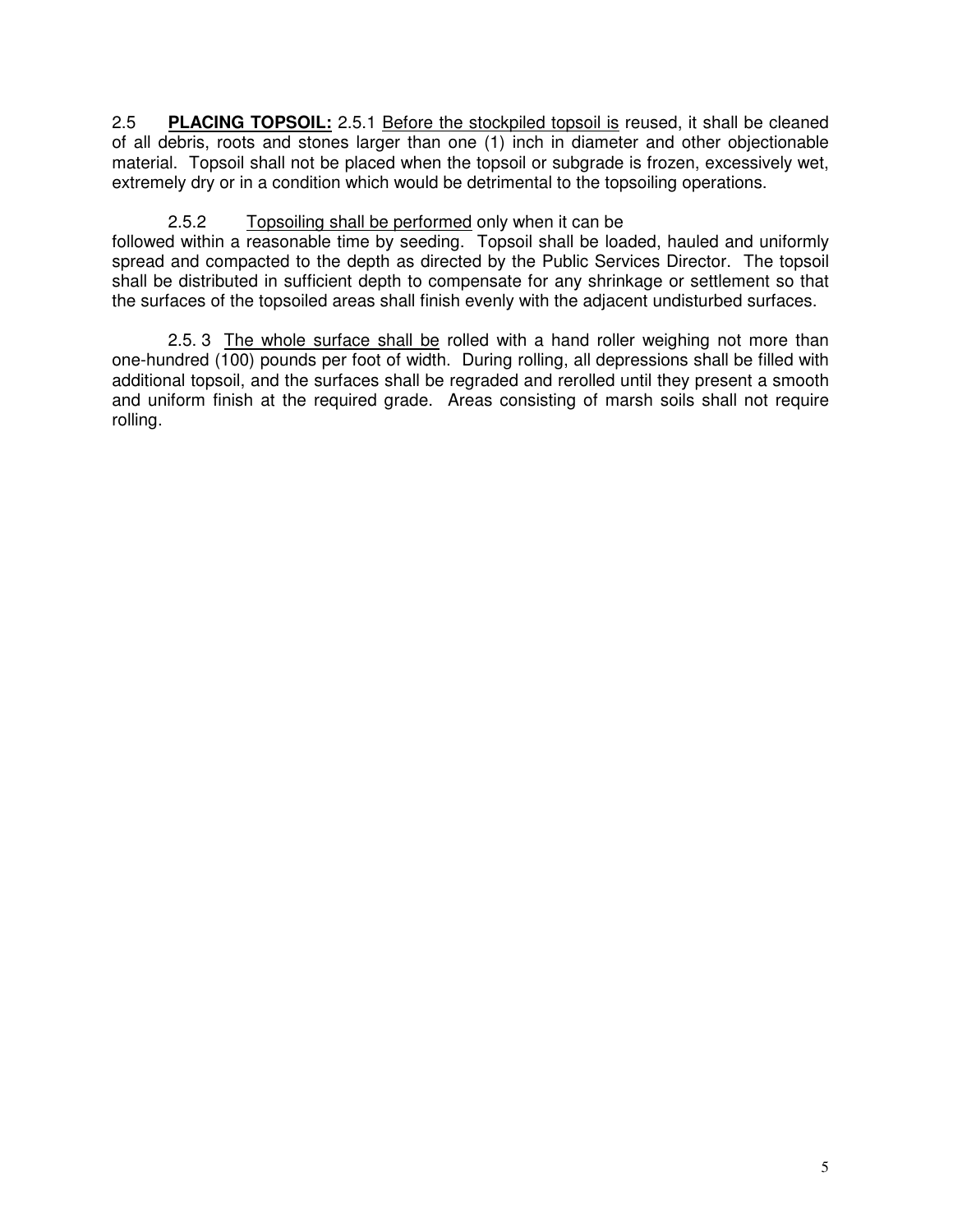# **SECTION 3. DEWATERING, CONTROL AND DIVERSION OF WATER**

# Paragraph

Number Paragraph Title

- 3. 1 Scope
- 3.2 Dewatering Excavations
- 3.3 Cofferdams
- 3.4 Diversion of Water

3.1 **SCOPE:** The work covered under this Section includes the furnishing of all labor, equipment and materials, and performing all operations in connection with the dewatering, control and diversion of water, and all other operations necessary to maintain in the dry condition all excavations and work areas of this contract. The Contractor shall be responsible for providing, maintaining, operating and removing all dewatering, and other facilities, including all pumping and appurtenant equipment, required to maintain in a dry condition the areas in which construction of this contract is to be conducted. The Contractor shall be responsible for performing all required dewatering in a manner to prevent injury to persons or public health and damage to existing facilities or the work in progress.

3.2 **DEWATERING EXCAVATIONS:** 3.2.1 The excavations for work required under this contract are to some extent below existing ground water levels. The Contractor shall provide, operate, and maintain all pumps, drains, well points or any facility necessary for the control collection and disposal of all surface and subsurface water encountered in the performance of the contract work. All excavations shall be kept dry at all times, and all construction work shall be performed in the dry, unless otherwise authorized or directed by the Public Services Director.

3.2.2 Any damages to existing facilities or new work resulting from the failure of the Contractor to maintain the work areas in a dry condition shall be repaired by the Contractor, as directed by the Public Services Director. Pumping shall be continuous where specified or directed or as necessary to protect the work and to maintain satisfactory progress.

3.2.3 The Contractor's pumping and dewatering operations shall be carried out in such a manner that no loss of ground will occur. All pipelines or structures not stable against uplift during construction or prior to completion shall be thoroughly braced or otherwise protected against movement or damage.

3.2.4 Water being disposed of by the pumping and dewatering operations shall be disposed of in such a manner to avoid injury to persons or public or private property, or to the work completed or in progress. Dewatering shall be accomplished by approved methods which have a background record of successful dewatering of similar excavations and subsurface conditions expected to be encountered in the work.

3.2.5 The Contractor's pumping of dewatering operations shall be carried out in a manner to minimize erosion of wetland areas or deposition of sediment in streams or wetlands. If in the opinion of the Public Services Director excessive sedimentation is occurring, the Contractor shall alter his operations as required by the Public Services Director. 3.3 **COFFERDAMS:** 3.3.1 Where cofferdams are necessary so that the work may be performed in the dry, the Contractor shall design, furnish, install and maintain and remove all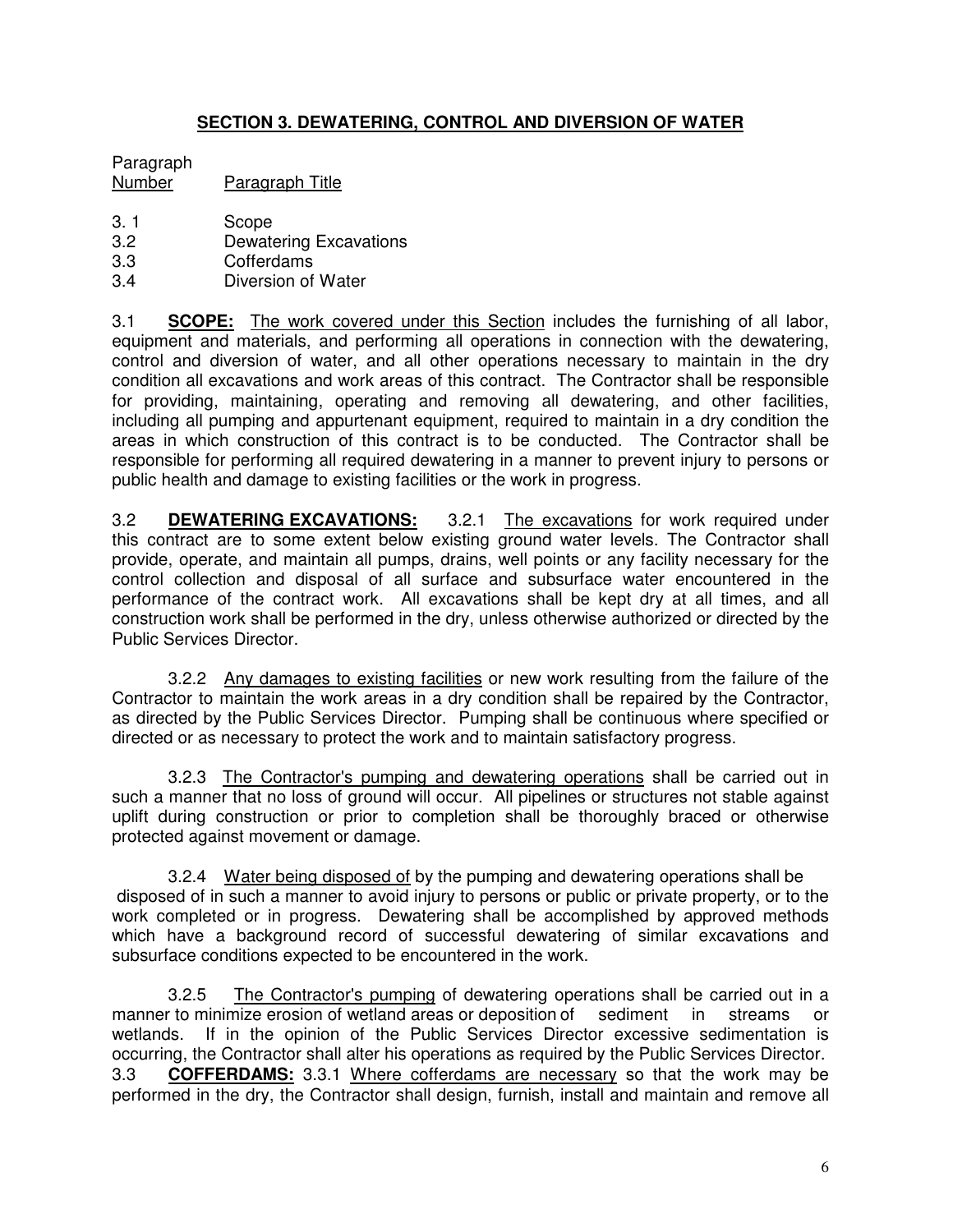such cofferdam facilities. Cofferdams shall be designed to withstand all imposed loads and to prevent injury to persons or damage to existing structures and property and to the work.

3.3.2 Cofferdams shall be installed to sufficient depths to allow a reasonable depth of below-grade excavation below the work to be constructed. They shall be as watertight as necessary for the construction of the work in the dry. They shall be of such dimensions as to give sufficient clearance for construction and inspection of the work, and to permit installation of all necessary dewatering facilities.

3.3.3 The Contractor shall be solely responsible for the design, construction, adequacy and safety of all cofferdam facilities and for any injury or damage caused by the installation or failure of the cofferdam facilities. Cofferdams, including all sheeting and bracing required, shall be removed by the Contractor after completion of the permanent construction unless otherwise directed by the Public Services Director.

3.4 **DIVERSION OF WATER:** 3.4.1 The Contractor shall be responsible for providing and maintaining all ditching, grading, sheeting, and bracing, pumping and appurtenant work for the temporary diverting of water courses and protection from flooding as necessary to permit the construction of work in the dry.

3.4.2 Upon completion of the contract work, the Contractor shall remove all temporary construction and shall do all necessary earthwork and grading to restore the areas disturbed to their original condition or to such other conditions as indicated or directed by the Public Services Director.

3.4.3 Water shall not be permitted to flow into or through excavations in which work is under way or has been partially completed. The Contractor shall not restrict or close of the natural flow of water in such a way that ponding or flooding will occur, and shall at all times prevent flooding of public and private property. All damages resulting from flooding or restriction of flows shall be the sole responsibility of the Contractor.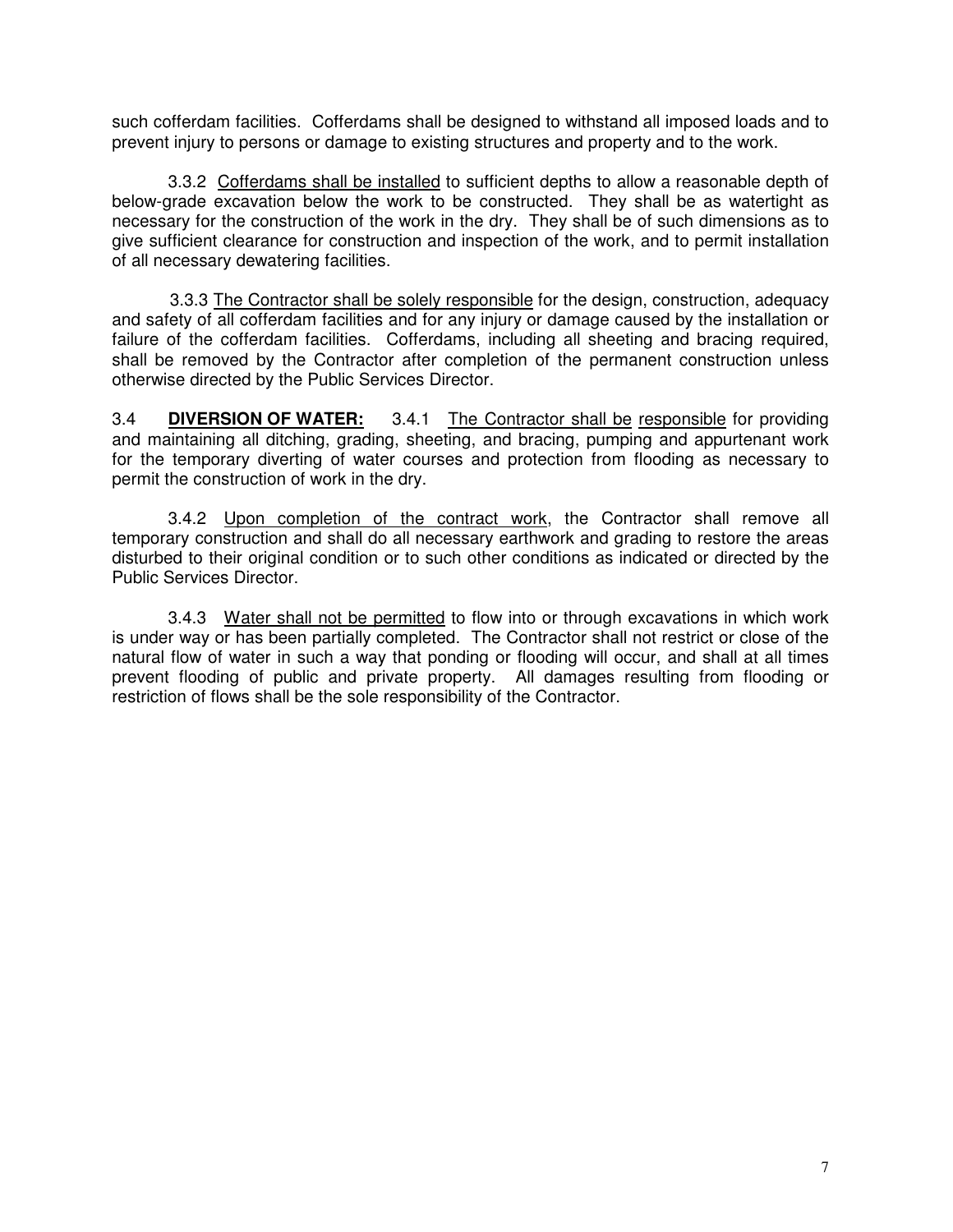# **SECTION 4. EARTH EXCAVATION AND BACKFILL**

| Paragraph<br><b>Number</b> | Paragraph Title                            |
|----------------------------|--------------------------------------------|
| 4.1<br>4.2                 | Scope<br>Protection of Trees and Shrubbery |
|                            |                                            |

- 4.3 Disposal of Excavated Material
- 4.4 Unsuitable Materials
- 4.5 Excavation
- 4.6 Backfilling
- 4.7 Protection of Existing Utilities & Structures<br>4.8 Materials
- **Materials**
- 4.9 Test Pits
- 4.10 Protection of Water Resources
- 4.11 Maintenance of Drainage Facilities
- 4.12 Dust Control
- 4.13 Environmental Protection

4.1 **SCOPE:** The work under this Section includes the furnishing of all labor, equipment and materials, and performing all operations in connection with excavating, backfilling, compacting, grading and all other incidental work necessary for the construction of pipelines, structures, pavement and appurtenant work in accordance with the drawings and specifications and as directed. The work also includes installing, shoring and bracing as the excavation proceeds; providing approved earth borrow and bank-run gravel from off-site sources when directed for backfills or excavations and refills of below-grade excavations; excavation and disposal at approved locations of pavements, surplus and unsuitable materials, protection of existing pipelines; utilities and structures and of new work; compaction of trench bottom, backfills and subgrades; excavation and backfilling of test pits, and all other appurtenant work as required or as directed.

4.1.2 Stripping, stockpiling and replacing topsoil, including marsh soils, is included under Section entitled, "STRIPPING, STOCKPILING AND REPLACING TOPSOIL."

4.1.3 Where required or directed, the use of sand bedding beneath pipe and under structure base slabs is included under Section entitled, "SAND BEDDING."

4.1.4 The required excavations are to some extent below existing groundwater levels. All excavations shall be kept dry at all times, and all construction work shall be performed in the dry, unless otherwise authorized or directed by the Public Services Director.

The providing and maintaining of facilities for dewatering, control and diversion of water, and protection from flooding is included under Section entitled, "DEWATERING, CONTROL AND DIVERSION OF WATER. 11

4.2 **PROTECTION OF TREES AND SHRUBBERY:** Existing trees and shrubbery to remain shall be protected from injury. Except as otherwise permitted, cutting and trimming of existing trees shall not be permitted. All existing trees to remain and which may be damaged by construction operations shall be boxed and protected as directed.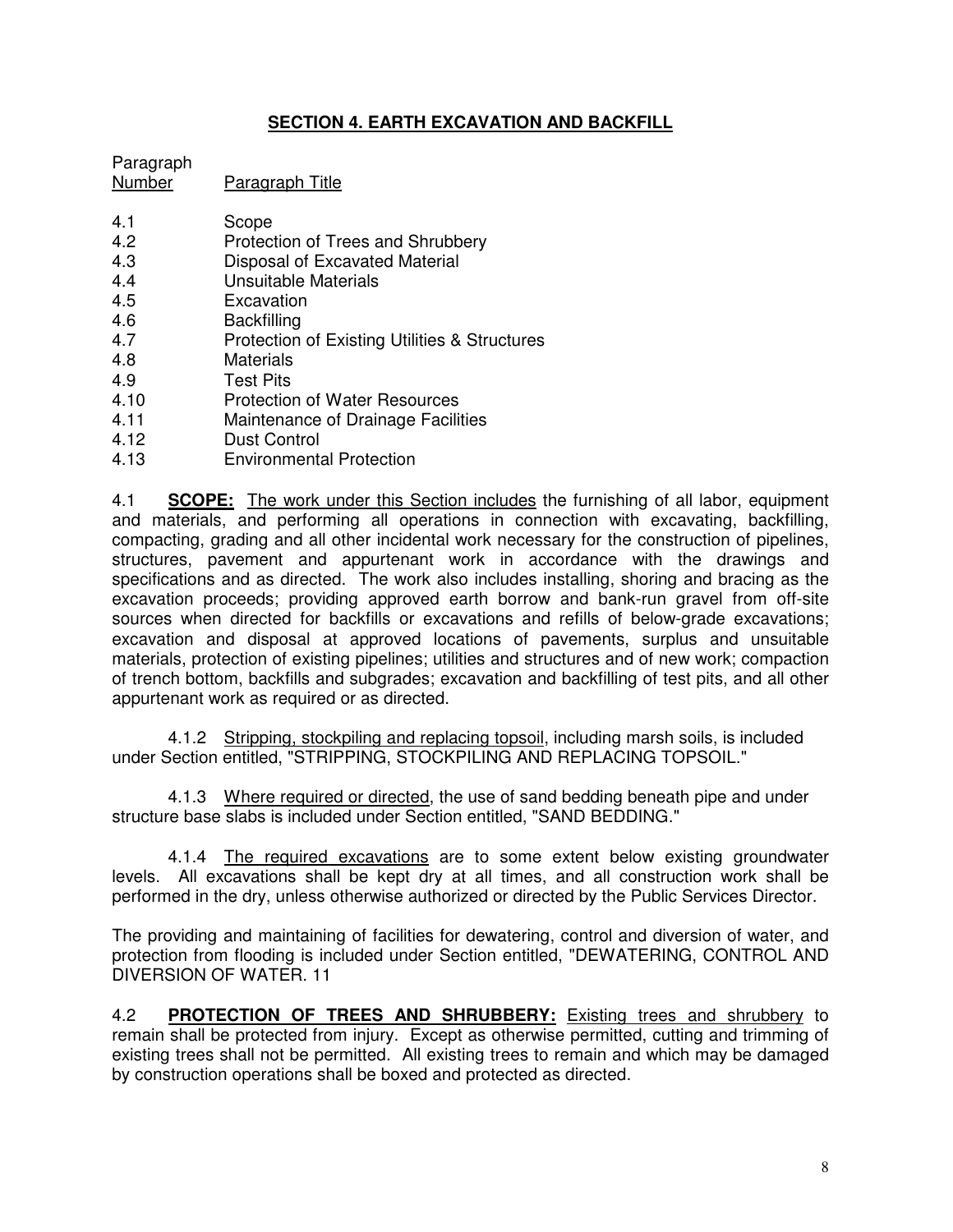4.3 **DISPOSAL OF EXCAVATED MATERIAL:** All excavated earth materials approved by the Public Services Director as suitable for reuse shall be used for backfilling excavations and for rough grading as necessary for the completion of the contract work. All surplus or unsuitable materials, rock from rock excavation, and boulders and pavement material shall be removed and satisfactorily disposed of off the site by the Contractor.

4.4 **UNSUITABLE MATERIALS:** 4.4.1 Unsuitable materials are herein defined as organic material, peat, organic silt, or combinations thereof, all having unsuitable bearing properties; and all materials of whatever description which are too loose or saturated for use as backfill to provide satisfactory bearing. If unsuitable material is encountered at the depth indicated on the drawings for bottom limit of excavation, the Contractor shall immediately notify the Public Services Director and shall not proceed further until instructions are given.

4.4.2 The Contractor shall satisfactorily excavate and remove all unsuitable material to lines, grades and limits indicated on the drawings or as directed in writing by the Public Services Director, and shall satisfactorily dispose of such material off the site. All resulting below-grade excavations shall be refilled with compacted gravel bedding refill.

4.4.3 Material which becomes unsuitable as a result of the Contractor's lack of dewatering or improper dewatering shall be removed by the Contractor and replaced with gravel bedding all as directed and approved by the Public Services Director.

4.5 **EXCAVATION:** 4.5.1 Earth excavation shall include the excavation, removal and satisfactory disposal of all materials of whatever nature encountered from within the limits indicated or specified, or as directed in writing, other than rock or ledge as defined under Section entitled, "ROCK EXCAVATION." It shall include, but not be limited to, earth materials such as peats, organic or inorganic silts, clay, sand and gravel; pavements; cobbles and boulders less than one (1) cubic yard in volume; soft or disintegrated rock which, in the opinion of the Public Services Director, can be removed without blasting or drilling; brick and concrete masonry; and all obstructions not specifically included in another Section.

4.5.2 All excavation, sheeting, shoring and dewatering operations shall be accomplished to prevent the undermining or disturbing of existing pipelines, utilities and structures or of any completed construction.

4.5.3 Excavation shall be made to the lines and grades shown on the drawings at the end of these specifications, or as modified by the Public Services Director. Excavations shall be accurately graded to allow satisfactory construction of the contract work. Immediately after excavation to the indicated or directed trench bottom, the Contractor shall compact the exposed bottom surface with two (2) passes of an approved plate-type vibratory compactor.

4.5.4 Bell holes and depressions for joints shall be dug after the trench bottom has been graded and compacted, and after gravel bedding, if required, has been placed and compacted. The bottom quadrant of each pipe barrel shall have complete and uniform bearing for the full length of each pipe. The trench bottom shall again be thoroughly compacted just prior to final shaping for bedding and installation of pipe.

4.5.5 Excavation operations adjacent to and below existing structures and utilities shall be done manually and in a manner to prevent disturbance of or damage to the existing structures and utilities.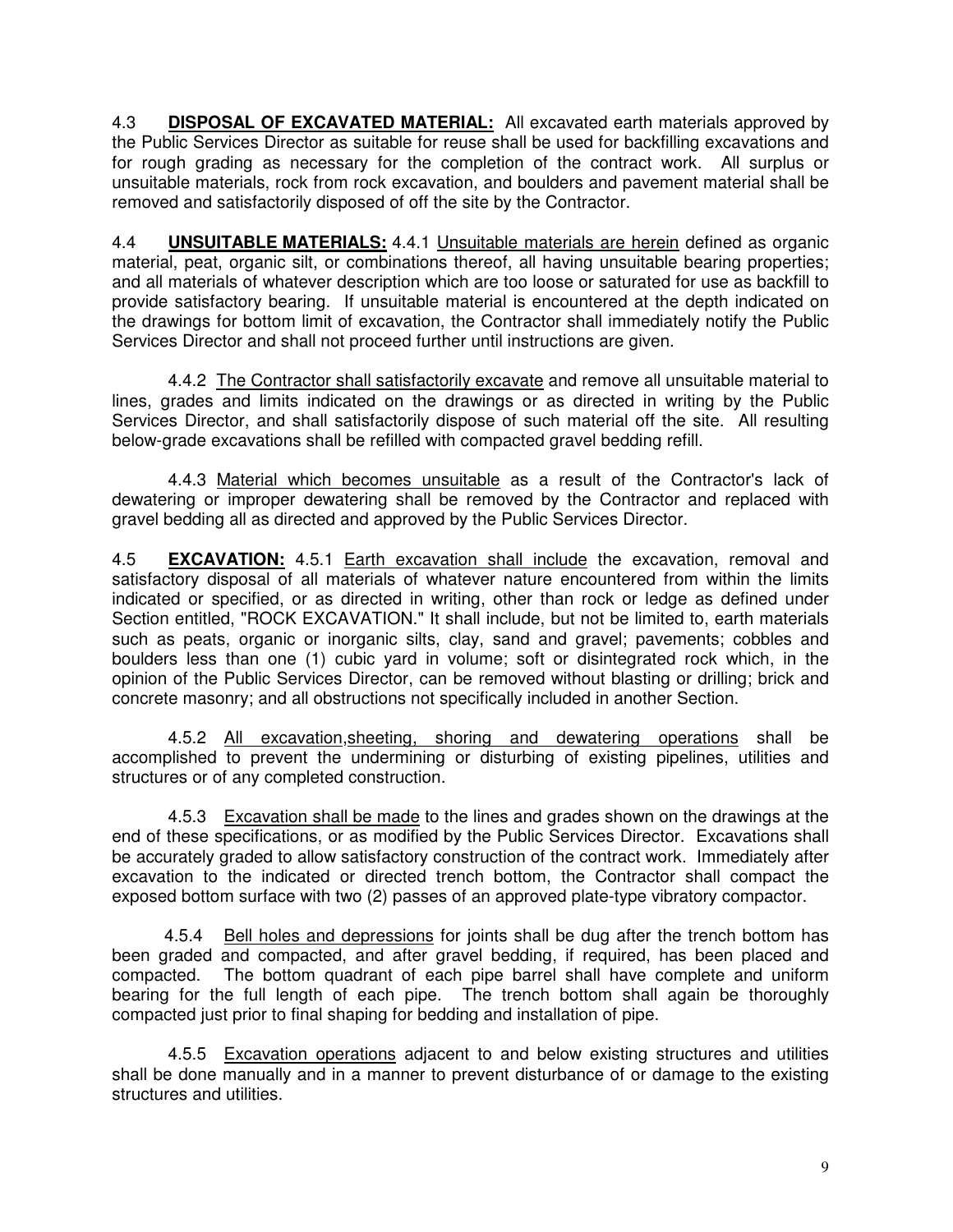4.5.6 Existing pavements and base courses shall be carefully cut and removed to obtain sound, vertical edges at the lines indicated. Existing pavements and base courses beyond the indicated lines which are to remain and which have been disturbed or damaged shall be restored or replaced by the Contractor to match existing pavement and base courses. Existing pavements and base courses to remain shall be protected by the Contractor.

4.5.7 The Contractor shall be responsible for keeping all excavated and construction material a safe distance back from the edge or excavations to avoid overloading the sides of excavations and to prevent slides or cave-ins.

4.5.8 If a pipe is to be placed in fill, the pipe shall have a minimum cover not less than (41-6") over the top of the pipe and for a width of five (5) feet beyond each side of the pipeline. Following placement of such fill, excavation and back-fill shall proceed as specified herein. (revised 10/l/97)

4.5.9 All locations where sheeting is indicated or is directed to be used, the use of a trenching box, will not be allowed. The use of a trenching box will be subject to the determination and approval of the Public Services Director.

4.5.10 Where the Contractor elects to use shoring installed as the excavation progresses to maintain or otherwise protect the sides of the excavation from cave-ins in loss of ground, the shorings shall be adequately braced to prevent cave-ins or loss of ground, and portions of the shoring or bracing shall be left in place as directed by the Public Services Director to maintain stability as backfilling progresses.

4.5.11 No excessive trench widths will be allowed to avoid the use of sheeting.

4.5.12 Where existing subsurface utilities or other facilities adjacent to or crossing through the excavation require temporary support or protection, such temporary support or protection shall be satisfactorily provided by the Contractor. All necessary measures shall be taken by the Contractor to prevent lateral movement or settlement of existing facilities or of work in progress.

4.5.13 Grading shall be done as necessary to prevent surface water from flowing into excavations, and any water accumulating therein shall be removed by pumping or other approved method. The pipelines shall not, at any time, be used for trench drainage.

4.6 **BACKFILLING:** 4.6.1 Unless directed otherwise by the Public Services Director, excavations shall not be backfilled until all required pipeline tests have been satisfactorily performed, and until the work is installed conforms to all requirements specified in these Sections. Each layer of backfill material shall be moistened and compacted in such a manner as to permit the proper and desired compaction of the filled excavation, so that paving of excavated areas can proceed immediately after backfilling is completed.

4.6.2 All excavations shall be backfilled as soon as practicable with approved excavated material. If suitable material as approved by the Public Services Director is not available from the excavations in the quantities required for proper backfilling of excavations,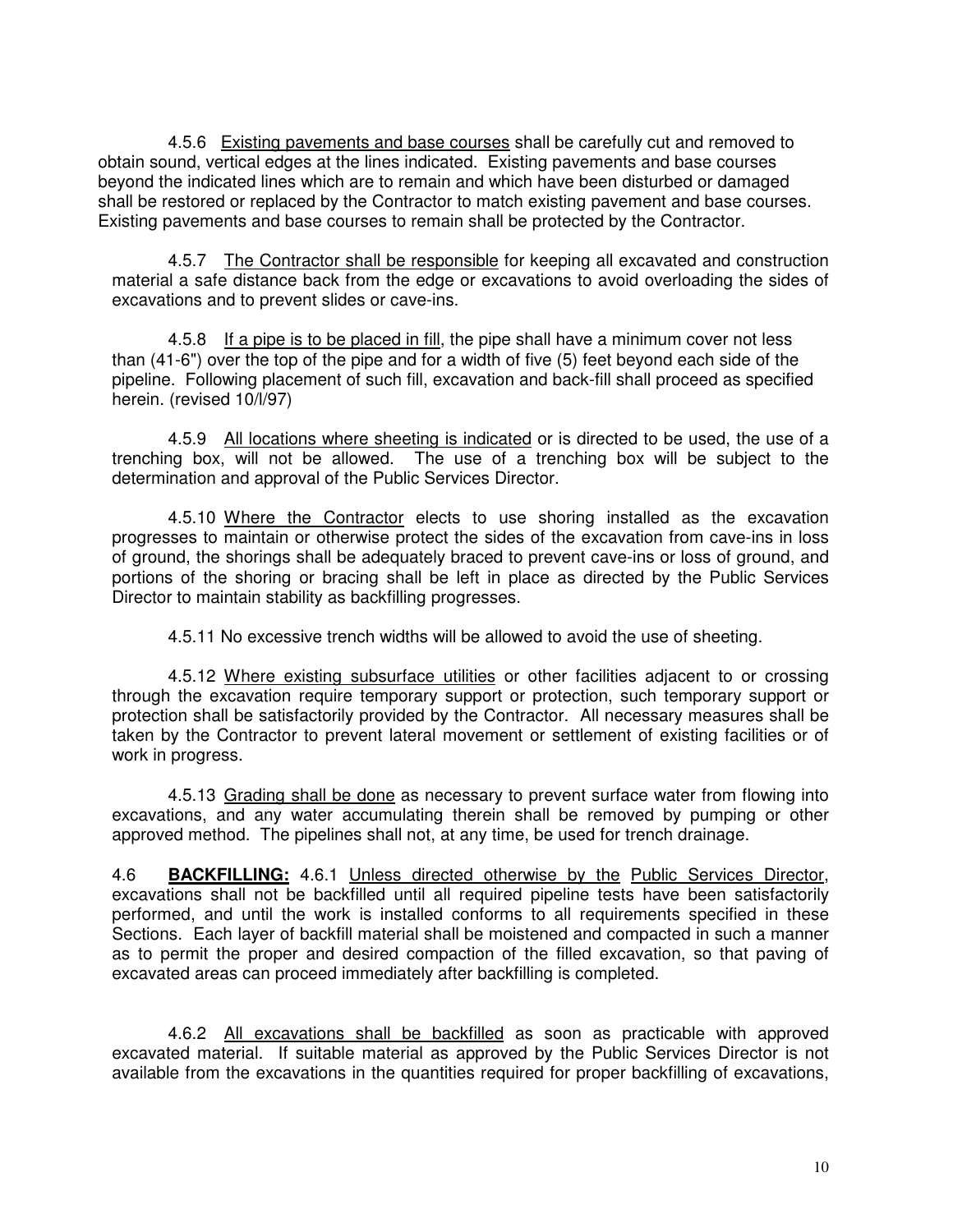the Contractor shall provide the necessary approved earth borrow for backfills from off-site sources.

4.6.3 All backfill placed in trenches below a level twelve (12) inches above the top of pipe shall consist of select backfill, placed in layers not exceeding four (4) inches in loose depths. Select backfill shall be compactible materials as approved by the Public Services Director, not frozen and free from clods of earth, stones larger than one and a half (1 1/2) inches in diameter or unsuitable materials, per Drawings at the end of these specifications. The select backfill shall be deposited uniformly on both sides of the pipe and shall be thoroughly compacted by tamping under and on each side of the pipe to provide uniform support around the pipe, free from voids. (revised 10/l/97)

4.6.4 The balance of backfill in trenches shall be compactible materials as approved by the Public Services Director, not frozen and without any stones larger than eight (8) inches in their greatest dimension. It shall be spread in layers not exceeding twelve (12) inches in loose depth, and each layer shall be compacted by at least four (4) passes of an approved plate-type vibratory compactor. All trench backfilling shall be carefully placed to avoid disturbance of new work and of existing utilities or structures. The moisture content of backfill shall be such that proper compaction will be obtained. Puddling or jetting of backfill with water will not be permitted.

4.6.5 During filling and backfilling operation, pipelines will be checked by the Public Services Director to determine whether any displacement of the pipe has occurred. If the inspection of the pipelines shows poor alignment, displaced pipe or any other defects, the defects designated by the Public Services Director shall be remedied in a satisfactory manner by the Contractor.

4.6.6 Backfilling against masonry or concrete shall only be done when approved. Backfilling against concrete within seven (7) days after placement will not be allowed. During backfilling and compacting operations, care should be exercised so that equipment used will not overload the structures. Backfill adjacent to structures shall be placed in layers not more than nine (9) inches in loose depth, and each layer thoroughly compacted with at least four (4) passes of an approved plate-type vibratory compactor.

4.6.7 After backfilling trenches, the Contractor shall maintain the filled surfaces in good condition, with a smooth surface level with adjacent undisturbed surfaces. Any subsequent settling shall be immediately repaired by the Contractor in a manner satisfactory to the Public Services Director and such maintenance shall be provided by the Contractor for the remainder of the project.

4.6.8 The finished surfaces of filled excavations shall be compacted, and reasonably smooth and free from surface irregularities. Subgrade upon which either topsoil is to be placed or pavements are to be constructed shall be maintained in a satisfactory condition until the finish courses are placed. The storage or stockpiling of materials on finished subgrade will not be permitted.

4.6.9 Prior to paving upon the subgrade, all soft or unsuitable material shall be removed and replaced with suitable material from excavation or earth borrow, as approved by the Public Services Director. All low sections, holes or depressions shall be brought to the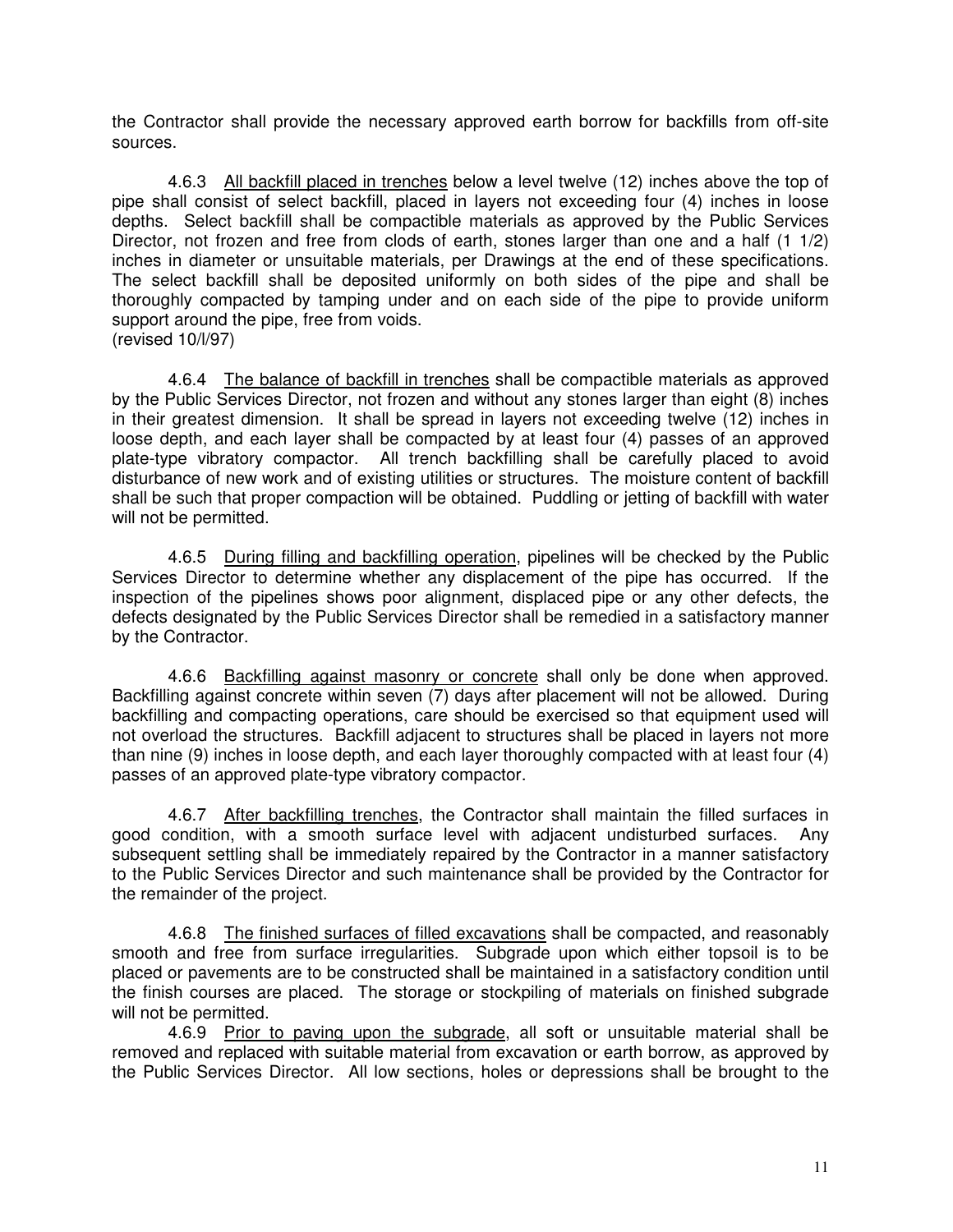required grade with material approved by the Public Services Director. The entire subgrade shall be shaped to line, grade, and cross section and thoroughly compacted.

4.6.10 Replacing topsoil is specified and included under Section entitled, **"STRIPPING, STOCKPILING AND REPLACING TOPSOIL."**

4.7 **PROTECTION OF EXISTING UTILITIES** AND **STRUCTURES:** 4.7.1 Excavations and backfill operations shall be done in such a manner to prevent cave-ins of excavations or the undermining, damage or disturbing of existing utilities and structures or of new work. Backfill shall be placed and compacted so as to prevent future settlement or damage to existing utilities and structures and new work.

4.7.2 Any excavations improperly backfilled or where settlement occurs shall be reopened to the depth required, then refilled with new materials and compacted, and the surface restored to the required grade and condition.

4.7.3 Any damage due to excavation, backfilling or settlement of the backfill, or injury to persons or damage to property occurring as a result of such damage, shall be the responsibility of the Contractor.

4.8 **MATERIALS:** 4.8.1 Earth borrow shall be a well-graded granular material, at least eighty (80) percent of which must be sand and gravel. It shall be free from peat, organic matter and debris, and shall not contain any stones or clay lumps in excess of eight (8) inches in their greatest dimensions. Any materials of whatever description which are too uniformlygraded or saturated to be readily compactible shall not be utilized for earth borrow.

4.9 **TEST PITS:** 4.9.1 Test pits shall be dug at the locations selected and to the dimensions directed by the Public Services Director, to establish locations of existing pipelines or any other buried item for which the exact location is to be determined. The excavation, protection and backfilling of test pits shall be in accordance with the provisions of this Section. The maximum depth of test pits shall be eight (8) feet, measured from the average ground surface existing at the test pit location immediately prior to digging each pit.

4.10 **Protection of Water Resources:** The Contractor shall not pollute streams, lakes or reservoirs with fuels, oils, bitumens, calcium chloride, acids or other harmful materials. It is the Contractor's responsibility to comply with all applicable Federal, State, County and Municipal laws regarding pollution of rivers and streams. (revised 10/l/97)

4.11 **Maintenance of Drainage Facilities:** All existing drainage facilities including, but not limited to: brooks, streams, canals, channels,, ditches, culverts, catch basins and drainage piping shall be adequately safeguarded so as not to impede drainage or to cause siltation of downstream areas in any manner whatsoever. I f the Contractor damages or impairs through circumstances beyond his control any of the aforesaid drainage facilities, he shall repair the same within the same day. (revised 10/l/97)

4.12 **Dust Control:** During the progress of the work, the Contractor shall conduct T71s operations and maintain the area of his activities, including sweeping and sprinkling of streets as necessary, to minimize creation and dispersion of dust. If the Public Services Director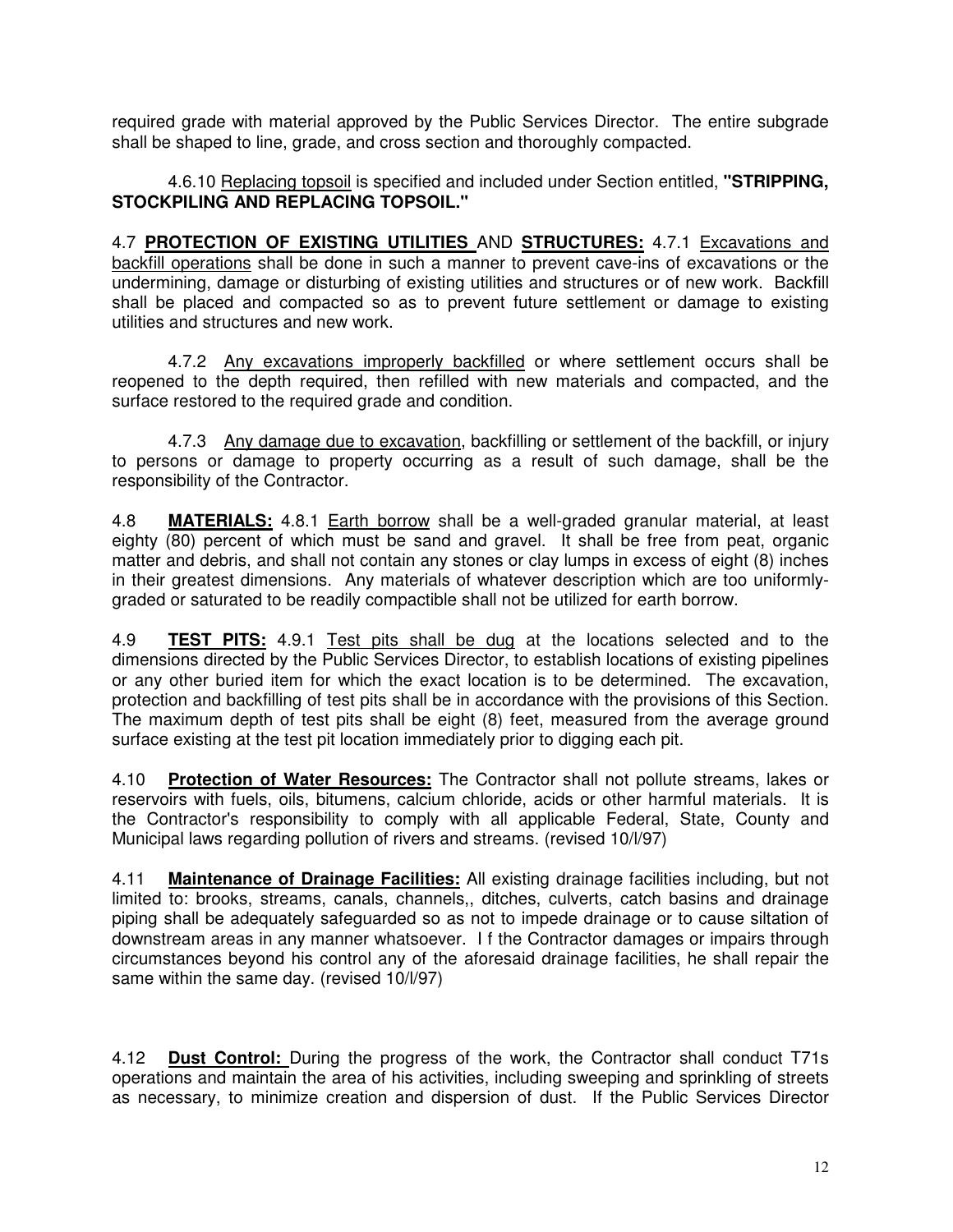decides it is necessary to use calcium chloride for more effective dust control, the Contractor shall furnish and spread the material, as directed. Calcium chloride shall not be used for dust control within a drainage basin or in the vicinity of any source of potable water. (revised 10/l/97)

4.13 **Envirornmental Protection:** 4.13.1 Baled Hay or Straw: To trap sediment and to prevent sediment from clogging drainage systems, baled hay or straw shall be used where applicable as determined by the Public Services Director. Care shall be taken to keep the bales from breaking apart. The bales should be securely staked to prevent overturning, flotation, or displacement. All deposited sediment shall be removed periodically. Hay bales shall not be placed within a waterway during construction of the pipeline crossing. (revised 10/l/97)

4.13.2 Silt Fence: As directed by the Public Services Director, the Contractor shall erect and maintain a temporary silt fence. In areas designated as wetlands, the Contractor shall line the limits of the construction easement with silt fence. The silt fence shall be used specifically to contain sediment from runoff water and to minimize environmental damage caused by construction. (revised 10/l/97)

4.13.2.1The silt fence shall consist of a 3-foot wide continuous length sediment control fabric, stitched to a 2 1/2-foot wide, continuous length support netting, and stapled to preweathered oak posts. The oak posts shall be two (2) inches by two (2) inches by four (4) feet six (6) inches and shall be tapered. The support netting shall be industrial strength polypropylene. (revised 10/l/97)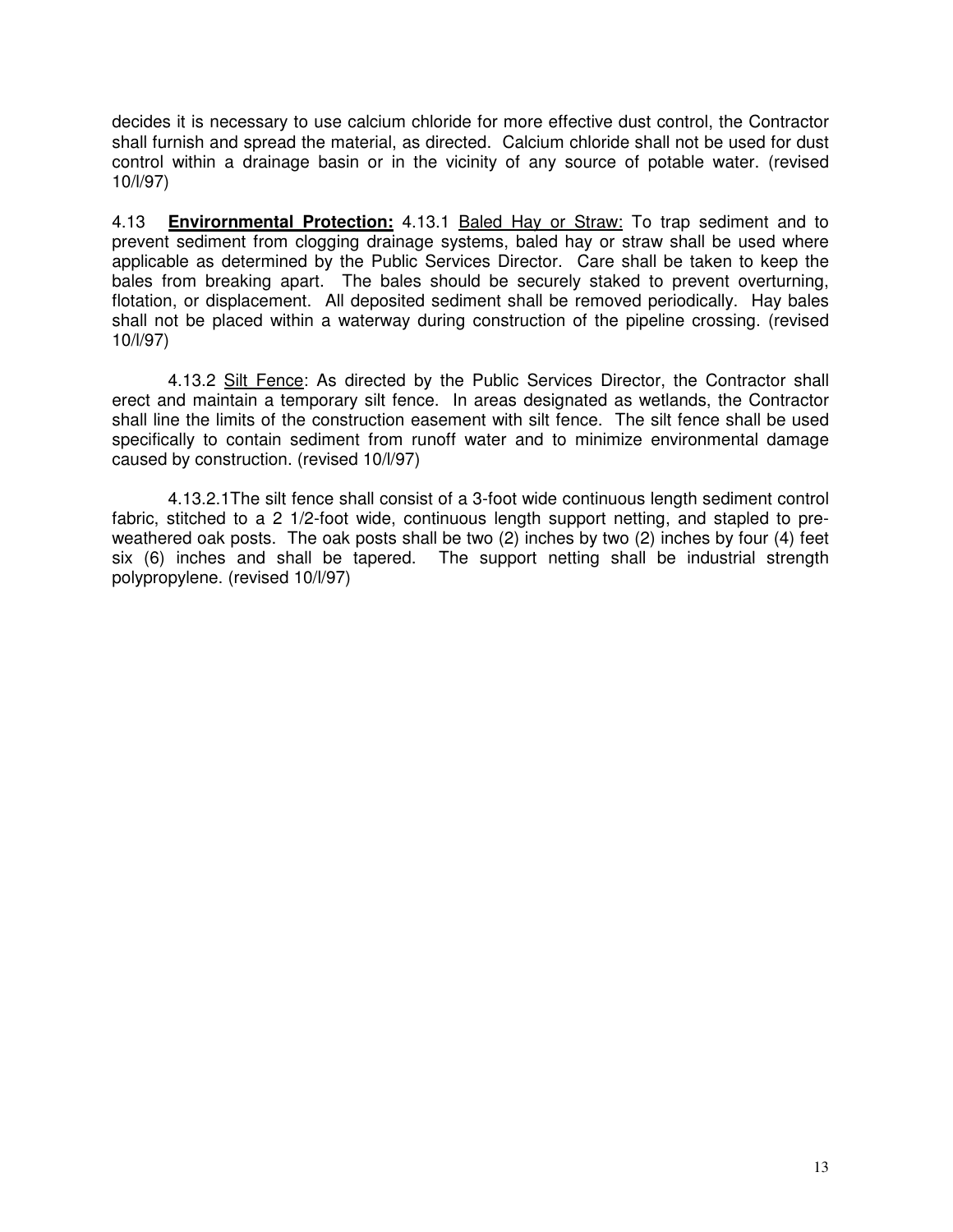# **SECTION 5. ROCK EXCAVATION**

Paragraph Number Paragraph Title

- 5.1 Scope
- 5.2 Rock Excavation
- 5.3 Blasting

5.1 **SCOPE:** The work covered under this Section includes the furnishing of all labor, equipment and materials, and performing all operations in connection with rock excavation and subsequent earth refill within the property as indicated on the drawings, and all incidental work in accordance with the drawings and specifications, and as directed. The work shall also include providing and compacting gravel for refilling depressions resulting from removal of boulders, the satisfactory removal and disposal of the excavated rock materials; and the protection of existing pipelines, structures and appurtenant facilities.

5.2 **ROCK EXCAVATION:** 5.2.1 Rock excavation shall include the excavation, removal and disposal of all boulders and detached rock fragments one (1) cubic yard or more in volume; and all ledge rock, the removal of which, in the opinion of the Public Services Director, can be accomplished only by drilling and splitting mechanically or by hand or by blasting. Boulders of less than one (1) cubic yard in volume, and all soft or disintegrated rock which can be removed without the manipulation noted above, shall be classified as "earth excavation."

5.2.2 Where boulders and ledge are exposed on the sides of or in the bottom of excavations, they shall be wholly or partially removed, as specified or directed. Boulders shall be removed to not less than the lateral trench width indicated, not less than twelve (12) inches outside structure walls, and to not less than twelve (12) inches below the underside of pipes or structure foundation slabs, per Drawings at the end of these specifications. Depressions resulting from the removal of boulders and ledge shall be refilled with approved compacted bank-run gravel.

5.2.3 Unauthorized excavations in rock, or excavations made beyond or below the indicated or directed limits, shall be refilled with compacted gravel as directed by the Public Services Director.

5.2.4 Whenever rock is encountered, it shall be stripped of the overlying material in sections as directed by the Public Services Director. Drilling through the existing overburden and blasting prior to stripping will be allowed only at locations approved by the Public Services Director.

5.2.5 Rock excavation for future connections: 5.2.5.1 Whenever provisions for a future connection are placed in the sewer lines or structure in an area of rock excavation, the rock shall be removed for a distance of at least two (2) feet or more if directed, horizontally from the end of the pipe or tap and in the direction of the future connection.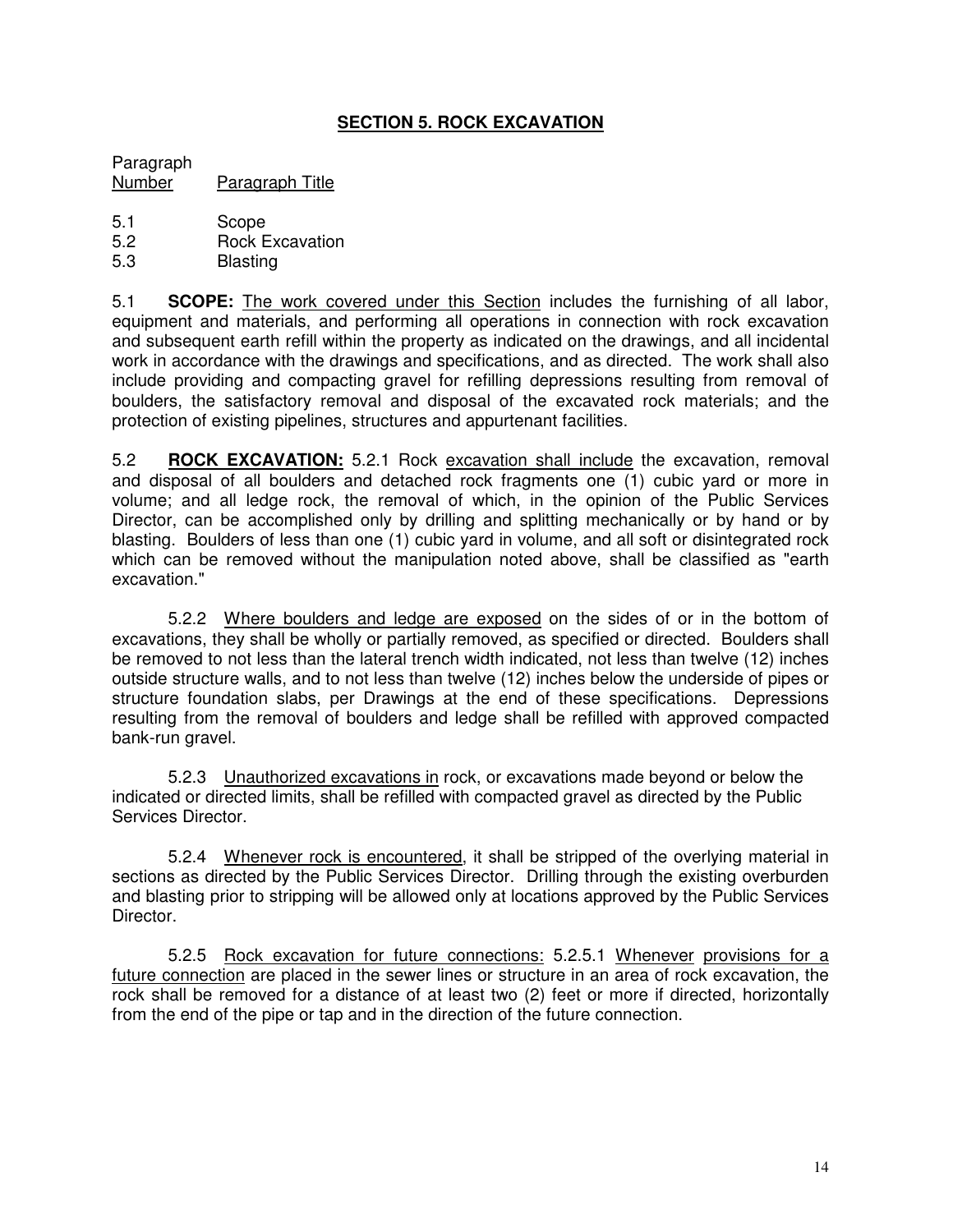5.2.5.2 If directed by the Public Services Director, the Contractor shall also drill a hole in rock not less than three (3) feet but not more than five (5) feet beyond the outer limit of his excavation and to a point lower than the level of the branch, and shall explode a charge therein adequate to shatter the rock sufficiently to permit its subsequent removal by others when any future connection is made.

5.3 **BLASTING:** 5.3.1 No blasting will be permitted at any locations within a railroad rightof-way, within twenty (20) feet of existing utilities nor within fifty (50) feet of existing structures.

5.3.2 Where blasting is permitted by the Public Services Director, the Contractor shall take every precaution to protect persons, property and the work. The Contractor, in addition to complying with all other requirements specified elsewhere in these specifications, shall also conform to any further regulations which the Public Services Director may deem necessary in this respect. The Contractor shall be held liable for all injury to persons and damage to property and the work caused by blast or explosion.

5.3.3 Rock encountered within areas where blasting is not permitted, shall be removed by drilling and splitting mechanically or by hand, or by any other approved method not requiring the use of explosives.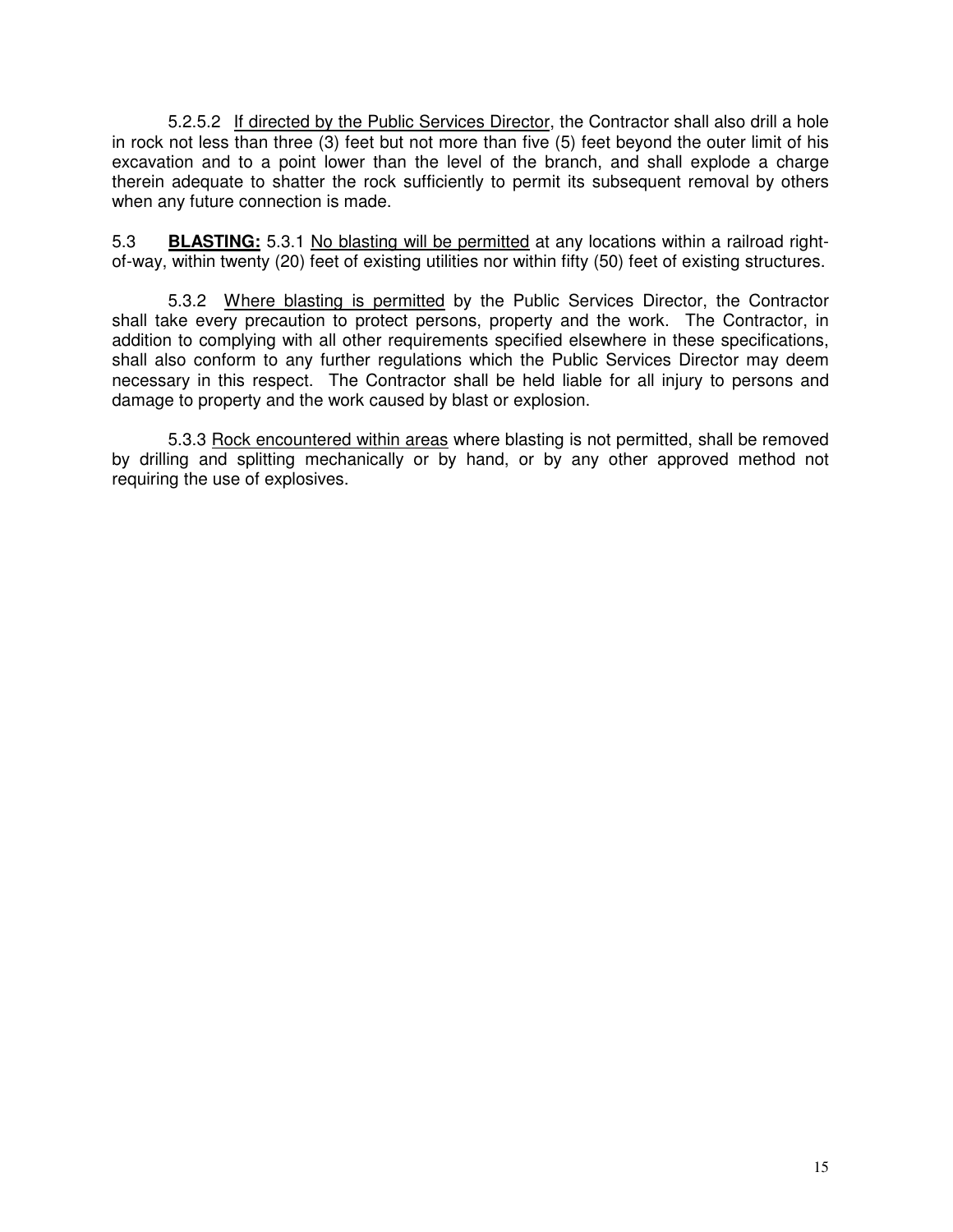# **SECTION 6. SAND BEDDING**

Paragraph Number Paragraph Title

- 6.1 Scope
- 6.2 Material
- 6.3 Placing

6.1 **SCOPE:** The work covered under this Section includes the furnishing of all labor, equipment and materials, and performing all operations in connection with providing and compacting sand for pipe bedding and under structure base slabs in accordance with the drawings and specifications, at the locations indicated and as directed. The work shall also include compaction and shaping of bedding just prior to laying pipe, to provide proper bedding of pipe.

6.2 **MATERIAL:** Sand for pipe bedding and under slab shall be provided from off-site sources in the quantities required for completion of the work and shall be as approved by the Public Services Director. Sand bedding shall consist of clean, hard and durable particles or fragments, and shall be free from clay, organic matter and other objectionable material and must meet the gradation requirements below:

| U.S. Standard<br>Sieve Size | % Passing<br><b>By Weight</b> | Remaining<br>Wt. of $\frac{3}{4}$ " |
|-----------------------------|-------------------------------|-------------------------------------|
| $3/4$ inch                  | 100                           | 0                                   |
| $1/2$ inch                  | 50-85                         | $50 - 15$                           |
| $3/8$ inch                  | 45-80                         | $55 - 20$                           |
| No. 4                       | 40-75                         | 60-25                               |
| No. 40                      | $0 - 45$                      | 100-55                              |
| No. 200                     | $0 - 10$                      | 100-90                              |

6.3 **PLACING:** 6.3.1 General: The bottoms of excavations shall be thoroughly compacted and in approved condition prior to placing sand bedding. Sand bedding shall be placed in layers not exceeding six (6) inches in loose depth, and each layer shall be compacted by at least two (2) passes of an approved plate-type vibratory compactor. The moisture content of the sand shall be adjusted, by moistening or drying, so that proper compaction will be obtained.

6.3.2 Sand bedding shall be graded, compacted and shaped so that the full length of pipe barrel has complete and uniform bearing for the bottom quadrant of each pipe. Bell holes and depressions for joints shall be dug after the sand bedding has been graded and compacted, and shall be the proper clearance for jointing of pipes. Sand bedding shall be placed to a minimum height flush with the top of the pipe, for the entire trench width, per Drawings at the end of these specifications.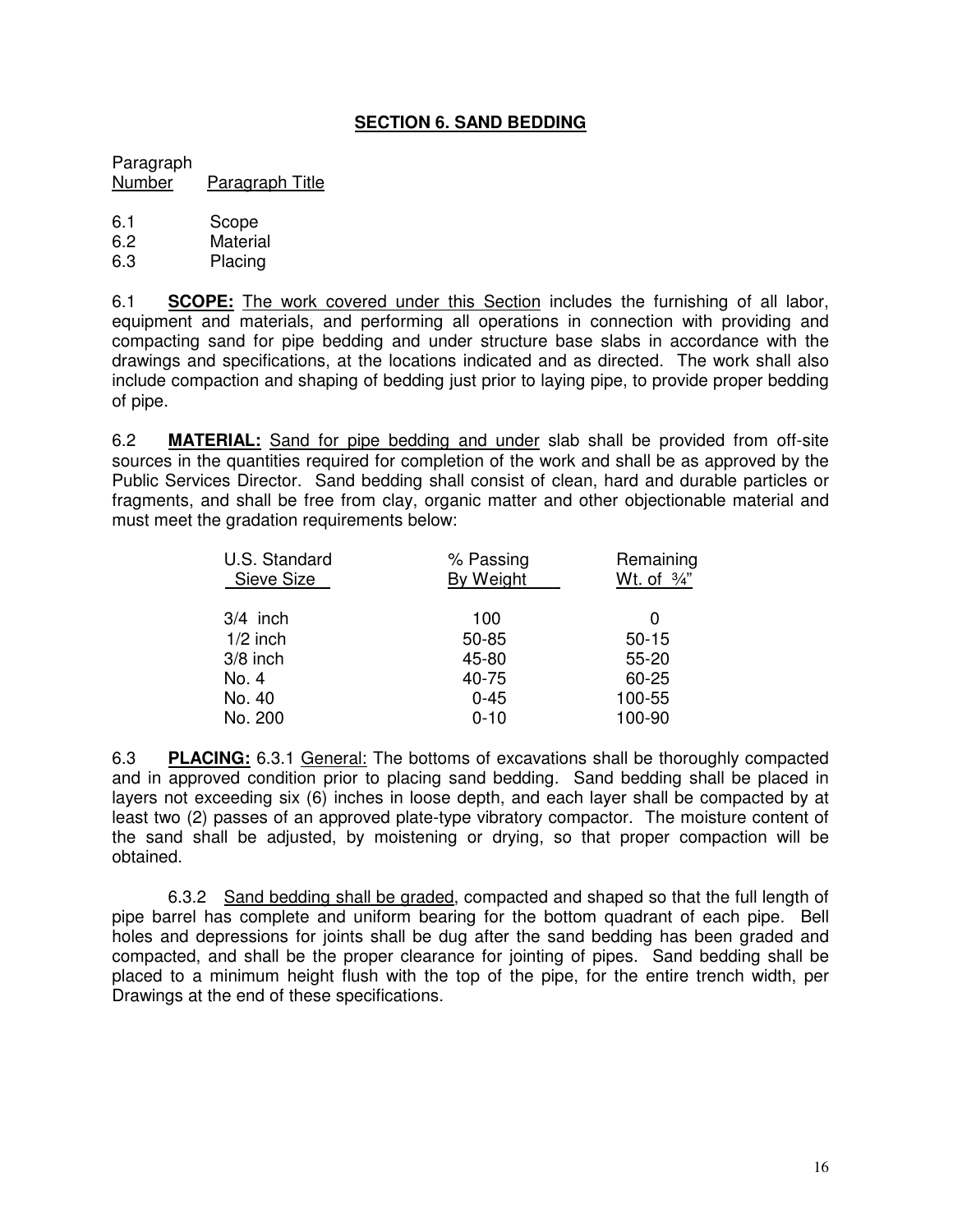6.3.3 The Contractor shall exercise care in all operations to prevent disturbing joints, displacement of or damage to the pipes already installed. As the work progresses, the pipelines will be checked by the Public Services Director to determine whether any disturbance, displacement or damage has occurred. If inspection shows poor alignment, displaced or damaged pipe, disturbed joints, or any other defects, all defects designated by the Public Services Director shall be remedied in a satisfactory manner by the Contractor.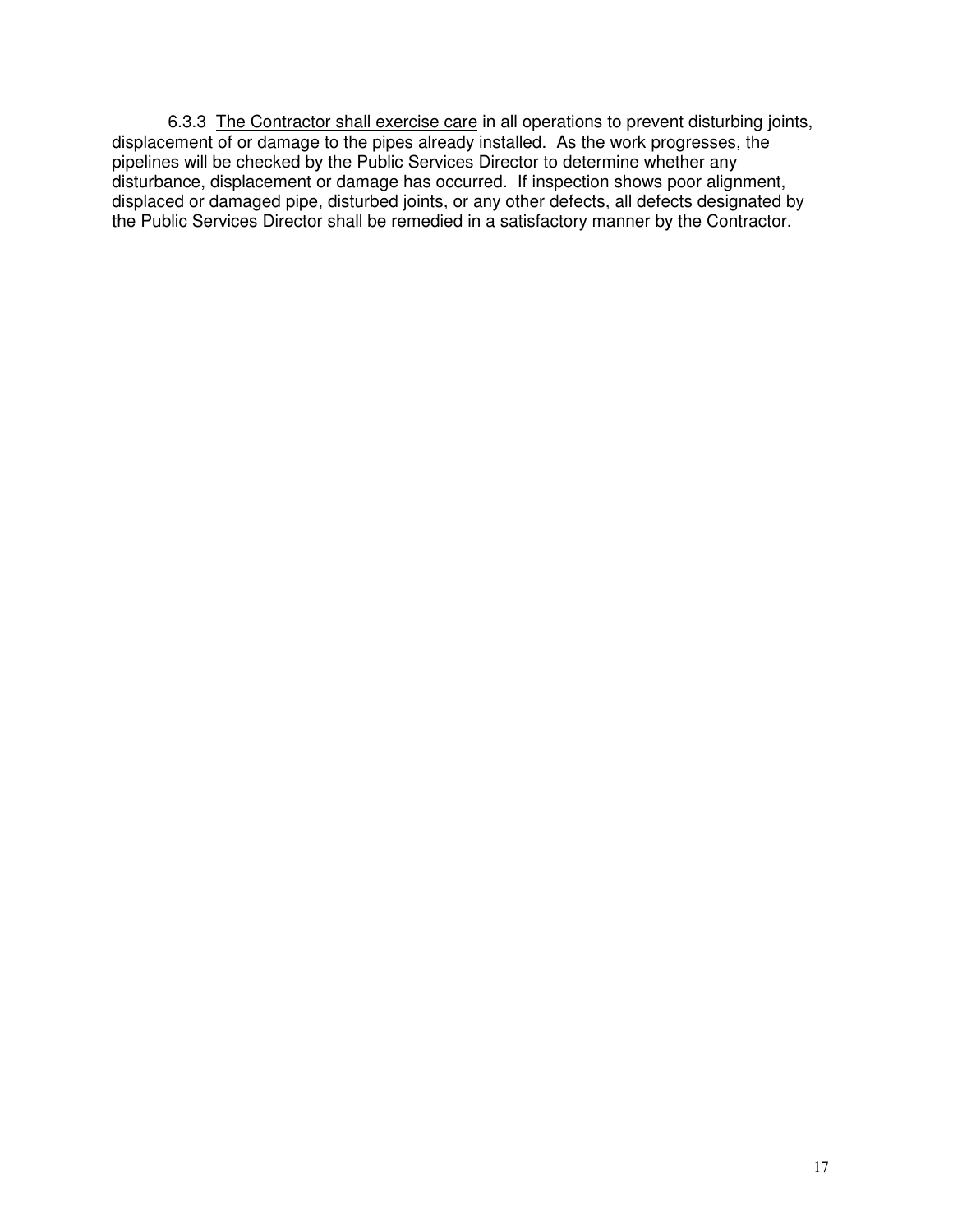# **SECTION 7. TIMBER SHEETING AND BRACING**

#### Paragraph Number Paragraph Title

- 
- 7.1 Scope<br>7.2 Materia Material
- 7.3 Installation

7.1 **SCOPE:** The work covered under this Section includes the furnishing of all labor, equipment and materials, and performing all operations in connection with the installation, maintenance and removal of all temporary and permanent timber sheeting and bracing necessary to permit the proper installation and construction of the work; to prevent injury to persons or damage to pavements, utilities or structures; to prevent injurious caving or erosion, or loss of ground; to maintain at all times pedestrian and vehicular traffic on public or private streets; or where shown on drawings, necessary for unforeseen reasons, or where directed by the Public Services Director, all in accordance with the specifications and the drawings and as directed.

7.2 **MATERIAL**: 7.2.1 Timber sheeting and bracing may be of any species of wood which will satisfactorily withstand all driving and construction stresses and the loads to which the members will be subjected. Sheeting shall not be less than three (3) inches nominal thickness. All timber sheeting and bracing shall be free from wormholes, windshakes, loose knots, decayed or unsound portions or other defects which might impair its strength or tightness.

7.2.2 The Contractor shall provide all necessary hardware and fastenings necessary in connection with satisfactory installation of all sheeting and bracing.

7.3 **INSTALLATION:** 7.3.1 Sheeting and bracing shall be of sufficient strength to safely sustain all loads from the sides of the excavations together with all water pressure and surcharge. The Contractor shall be entirely responsible for adequacy of sheeting and bracing used, and shall take all precautions necessary to prevent movement of material along the sides of excavations. Sheeting shall be permanently left in place where indicated or directed. It is expressly understood and agreed that whenever sheeting and bracing is used, it shall not relieve the Contractor of the sole responsibility for any damages or injury due to installation or failure of the sheeting or bracing or the settling of the backfill, the pipeline or the adjacent ground.

7.3.2 Where timber sheeting is used, it shall be driven ahead of all excavation operations. Sheeting shall be driven to sufficient depths below the deepest excavation level to maintain sufficient restraint of the adjacent soil and to prevent movement of the sheeting. If voids occur behind the sheeting, they shall be filled immediately with selected material from earth excavation to the satisfaction of the Public Services Director.

7.3.3 Unless otherwise directed by the Public Services Director, timber sheeting shall be cut-off and the remainder permanently left in place as follows, after the excavations have been satisfactorily backfilled and compacted to within six (6) inches of the cut-off grade: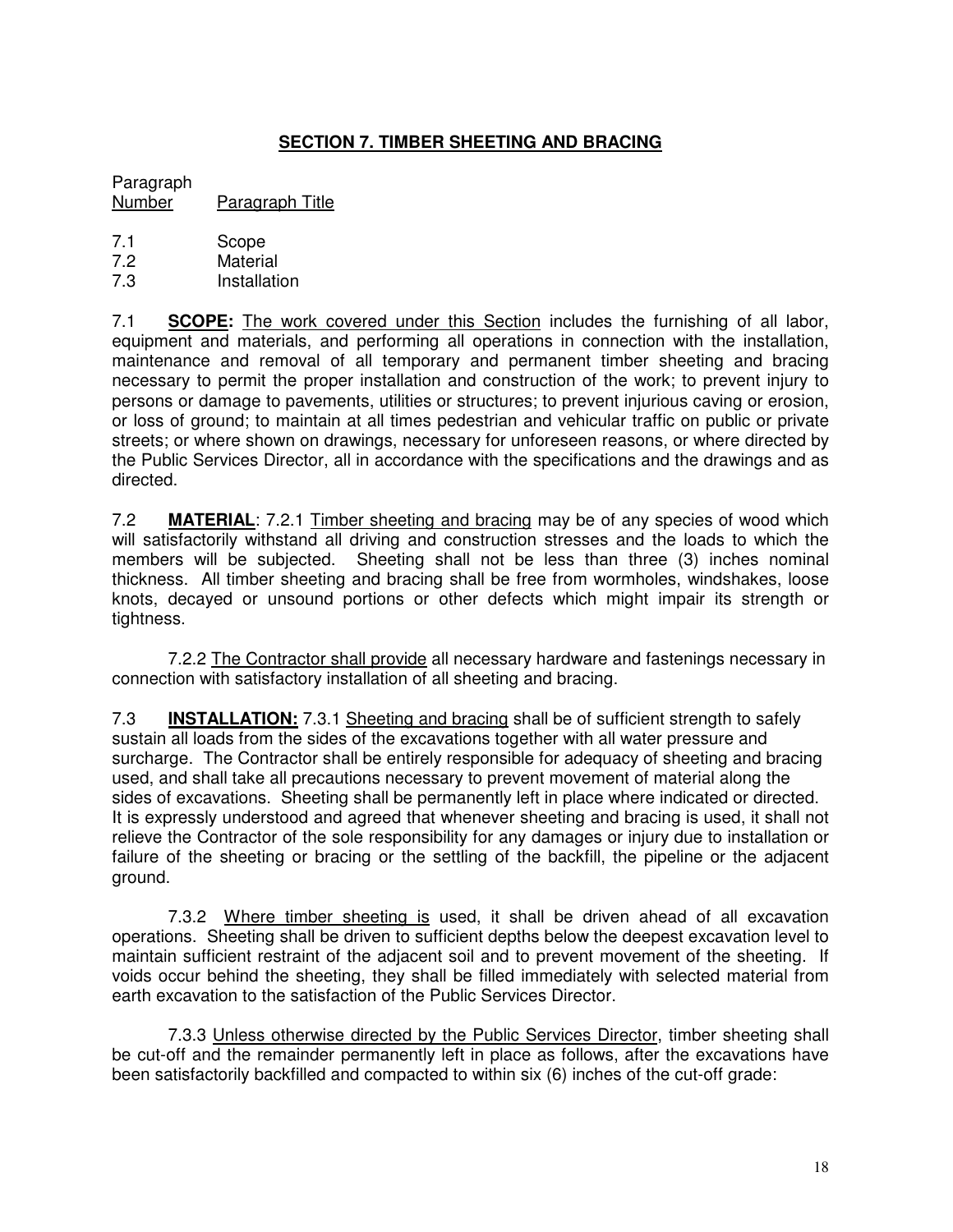- (1) In paved areas, at grade eighteen (18) inches below existing ground surface.
- (2) At all other locations, at a level two (2) feet above the top of pipe.

7.3.4 Withdrawal of sheeting shall be carefully performed to prevent movement of material along the sides of the backfilled excavations; to prevent damage to utilities, structures or the work; and to avoid injury to persons. Unless otherwise permitted, sheeting shall be withdrawn in lifts of not more than four (4) feet, and all voids shall be filled immediately with selected materials and thoroughly compacted.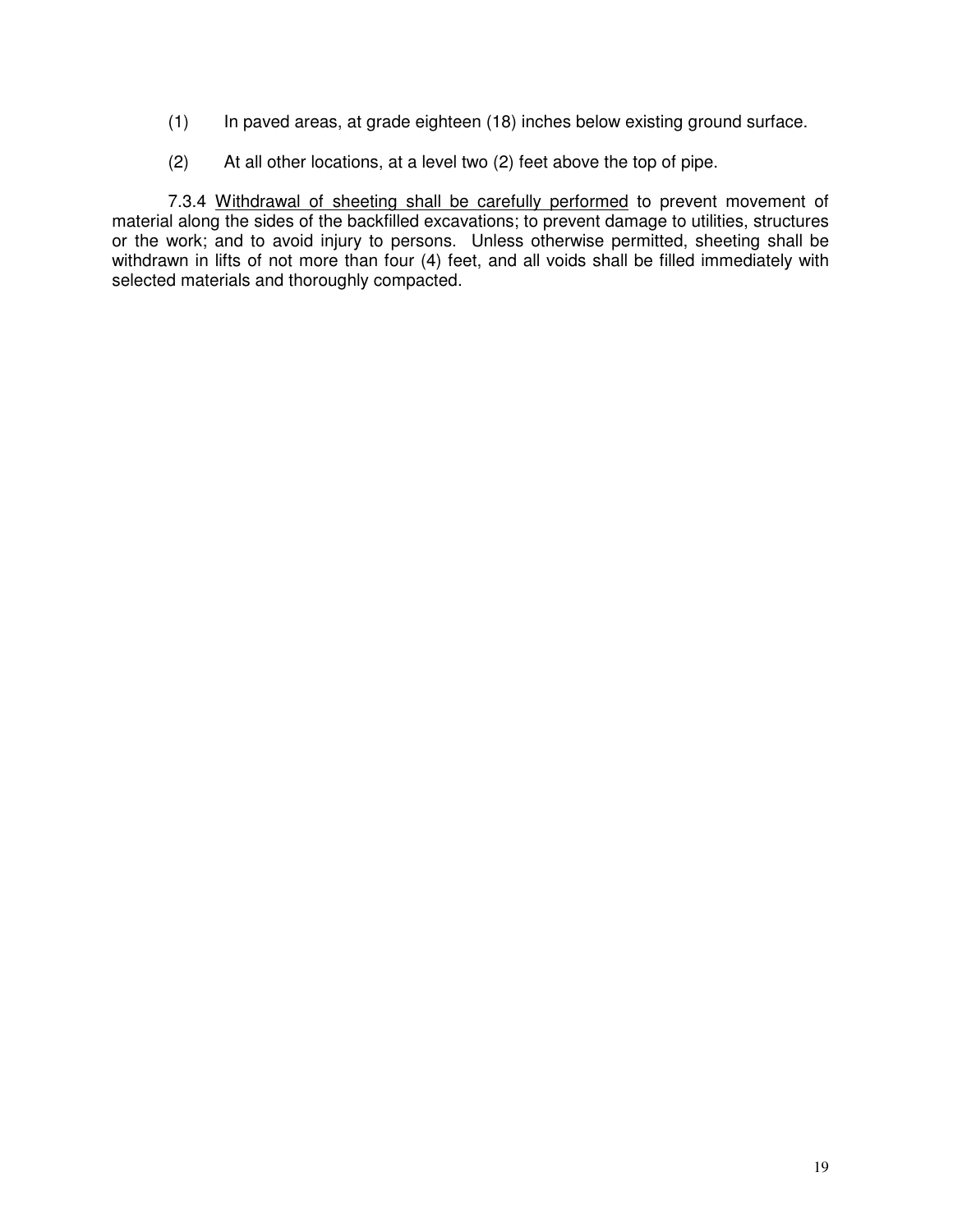# **SECTION 8. STEEL SHEETING AND BRACING**

Paragraph Number Paragraph Title

- 8.1 Scope
- 8.2 Material
- 8.3 Installation and Removal

8.1 **SCOPE:** The work covered under this Section includes the furnishing of all labor, equipment and materials, and performing all operations in connection with the furnishing, installation, maintenance and removal of all temporary and permanent steel sheeting and bracing necessary to permit the proper and satisfactory installation and construction of the work; to prevent injurious caving or erosion, or loss of ground to maintain at all times pedestrian, vehicular and railroad traffic on public and private streets, property and rights-ofway; or where shown on drawings, necessary for unforeseen reasons, or where directed by the Public Services Director, and all in accordance with the specifications and the drawings, and as directed.

8.2 **MATERIAL:** 8.2.1 The shapes, sizes and lengths of steel sheeting to be utilized are optional with the Contractor, providing they are satisfactory to withstand all driving and construction stresses and are driven in continuous interlock. Bracing and other supports whether of steel or of timber, shall be of the strength and dimensions necessary to satisfactorily withstand the loads to which they will be subjected. All bracing and other supports shall be free from any defects which might impair this strength.

8.3.2 The Contractor shall provide all necessary hardware and fastenings necessary in connection with satisfactory installation of all sheeting and bracing.

8.3 **INSTALLATION AND REMOVAL:** 8.3.1 Steel sheeting and bracing shall be of sufficient strength to safely sustain all loads from the sides of the excavations together with all water pressure and reasonable surcharge. The Contractor shall at all times be entirely responsible for adequacy of sheeting and bracing used to permit the satisfactory and safe installation and construction of the work, to provide adequate protection against damage to all existing utilities, structures and complete portions of the work, and to prevent injury to persons.

8.3.2 The Contractor shall take all precautions necessary to prevent lateral or inward movement of material along the sides or the bottoms of excavations. It is expressly understood and agreed that whenever steel sheeting and bracing are used, it shall not relieve the Contractor of the sole responsibility for any damages or injury due to the installation or failure of the sheeting or bracing or the settling of the backfill, the pipeline or of the adjacent ground, structures utilities or other work.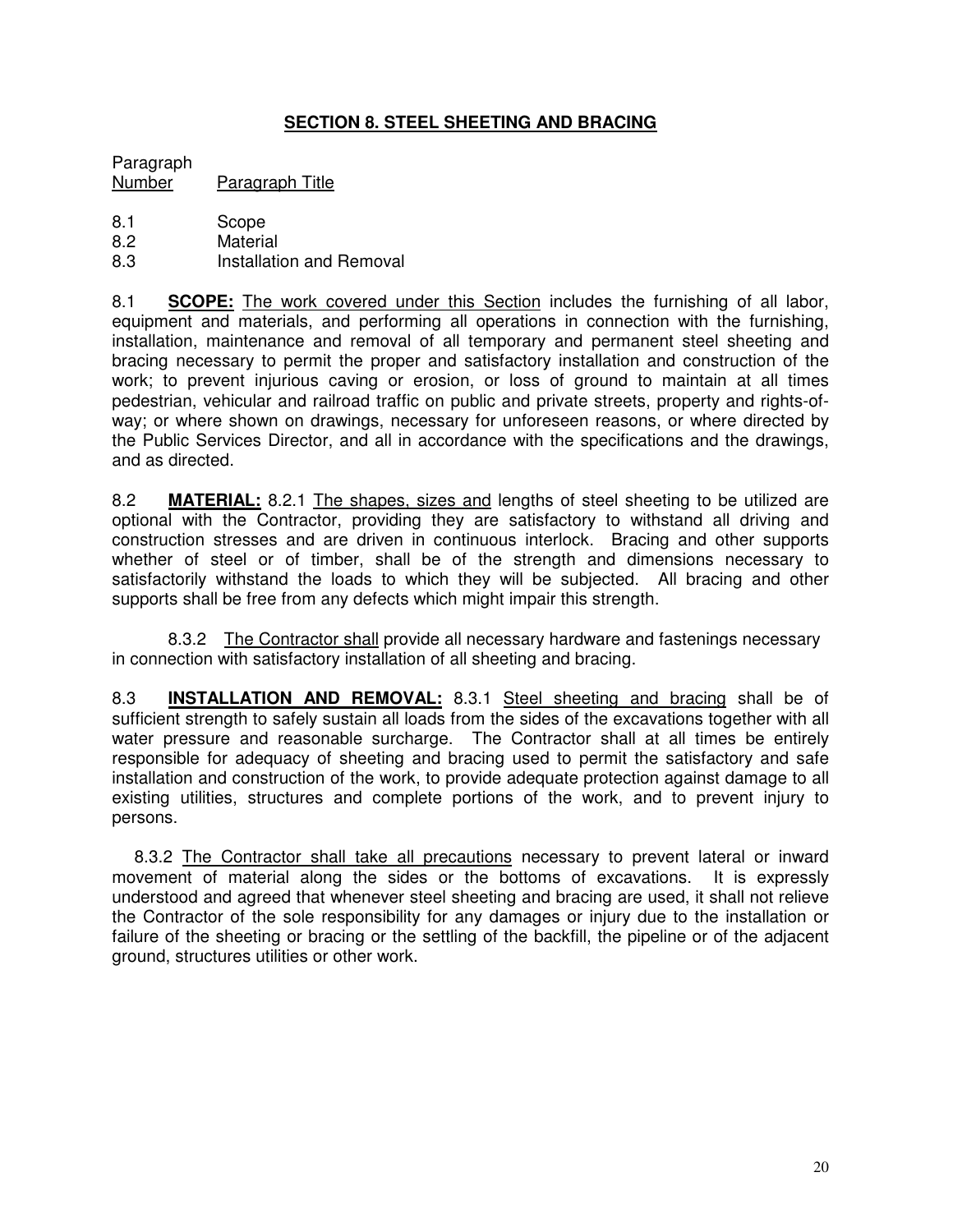8.3.3 Where steel sheeting is used, it shall be driven ahead of all excavation operations. Sheeting shall be driven to sufficient depths below the deepest excavation level to maintain sufficient restraint of the adjacent soil and to prevent movement of the sheeting, excessive inflow of water, and intrusion of soils into or instability of the bottom of the excavations. If void occurs behind the sheeting, they shall be filled immediately with selected materials from earth excavation to the satisfaction of the Public Services Director.

8.3.4 The Contractor shall provide inspection prior to and during his operations of all existing utilities, structures and other facilities which might be damaged by his sheeting operations. The Contractor shall utilize the most modern techniques and devices available for monitoring and controlling his construction operations to prevent damage to the existing adjacent utilities, structures, and completed portions of the work.

8.3.5 Steel sheeting used on railroad property or within railroad rights-of-way shall be cut-off at a level of eighteen (18) inches below existing ground surface and the remainder permanently left in place. Unless otherwise directed by the Public Services Director, all other steel sheeting shall be extracted from the work area. Steel sheeting shall be withdrawn in small progressive vertical increments not exceeding two (2) feet, carefully performed to prevent any lateral or vertical movement of material on the sides of the sheeting and to prevent damage to existing utilities, structures or the construction and to avoid injury to persons. All voids left or caused by withdrawal of steel sheeting shall be immediately filled with selected earth materials from excavations and thoroughly compacted to the satisfaction of the Public Services Director.

8.3.6 The use of a trenching box will not be permitted within the limits or locations where the use of steel sheeting and bracing is indicated, specified or directed.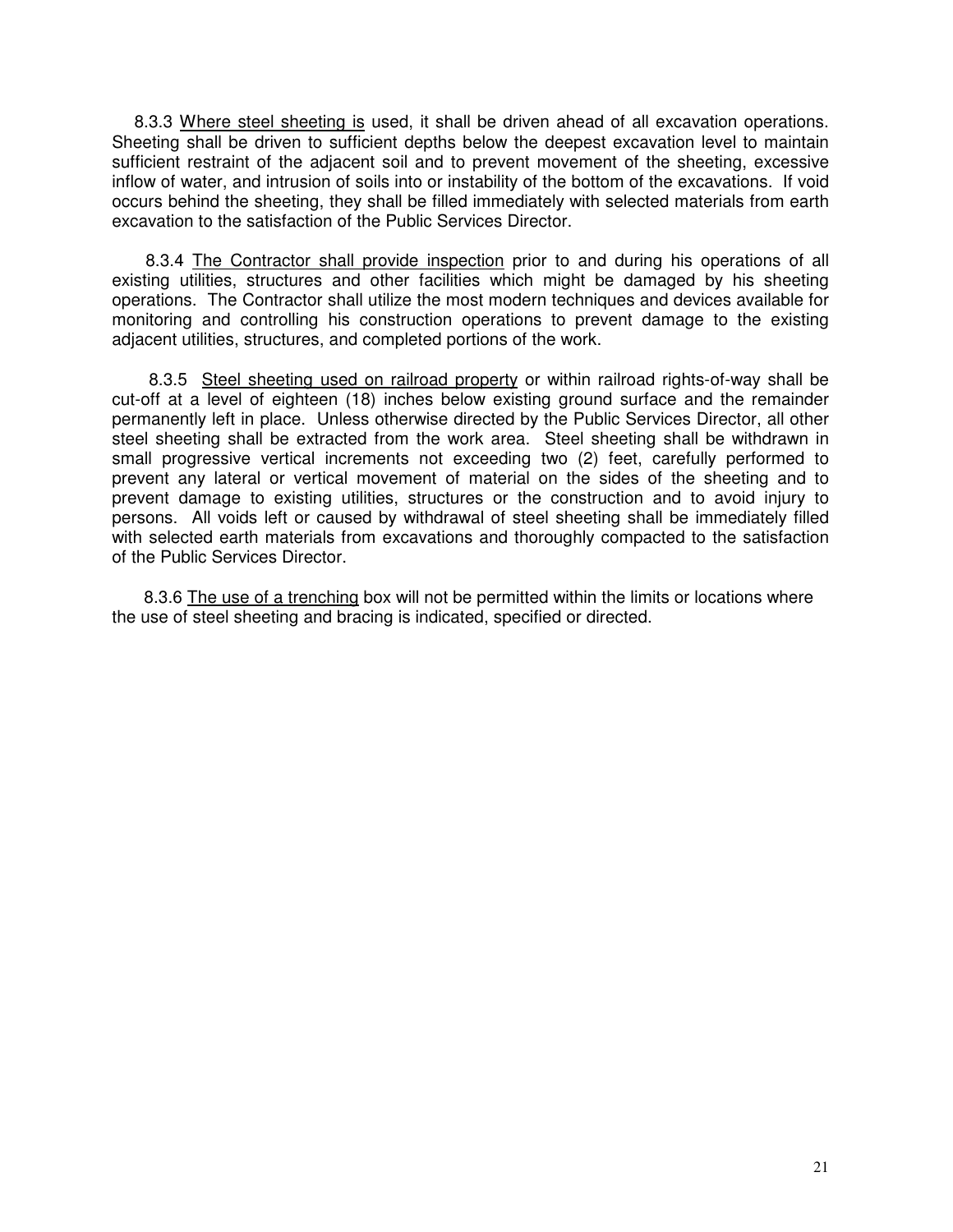# **SECTION 9. DUCTILE IRON WATER PIPE**

Paragraph Number Paragraph Title

- 9.1 Scope 9.2 Submittals
- 9.3 Material
- 9.4 Execution
- 9.5 Installation
- 9.6 Testing
- 9.7 Disinfection
- 9.8 Test Reports & Certificates of Compliance
- 9.9 Services of Manufacturer's Representatives
- 9.10 Guarantee

9.1 **SCOPE:** The work covered under these items includes the furnishing of all plant, labor, equipment, appliances and materials, and in performing all operations in connection with providing the construction of ductile iron pipe water distribution mains at the locations and to the lines and grades indicated and/or as directed, including all pipe, pipe fittings and accessories, connections to other piping and structures, testing of pipelines and material tests, jointing and jointing materials, services of manufacturer's representatives, and all other related and appurtenant work, complete in place and accepted, in accordance with the drawings and specifications, and as directed.

9.2 **SUBMITTALS:** One (1) sets of all shop drawings shall be submitted to the Town for review. Shop drawings shall consist of manufacturer's scale drawings, cuts or catalogs including descriptive literature and complete characteristics and specifications, and code requirements. Shop drawings shall be submitted for the ductile iron pipe, type of joint, fittings, couplings, filling rings, and lining and coating in accordance with specifications. (revised 10/l/97)

9.3 **MATERIAL**: 9.3.1 Ductile Iron Water Pipe: All piping and pipe fittings used in municipal water distribution main construction shall be ductile iron pipe and pipe fittings as specified hereafter in this Section. (revised 10/l/97)

Any deviation from this material must be approved in writing by the Public Services Director prior to installation. (revised 10/l/97)

9.3.2 Extra strength bell-and-spigot ductile iron pipe and pipe fittings shall be utilized for municipal water main piping and shall meet the requirements of AWWA Designation: Latest Designation C151 and C153, thickness Class 52, cement lining in compliance with C21.4 except cement thickness shall be double that called for in the aforementioned specification as amended to date. The length of the pipe, bends, fittings and other data shall be as shown on the manufacturer's drawings or as approved by the Public Services Director. (revised 10/l/97)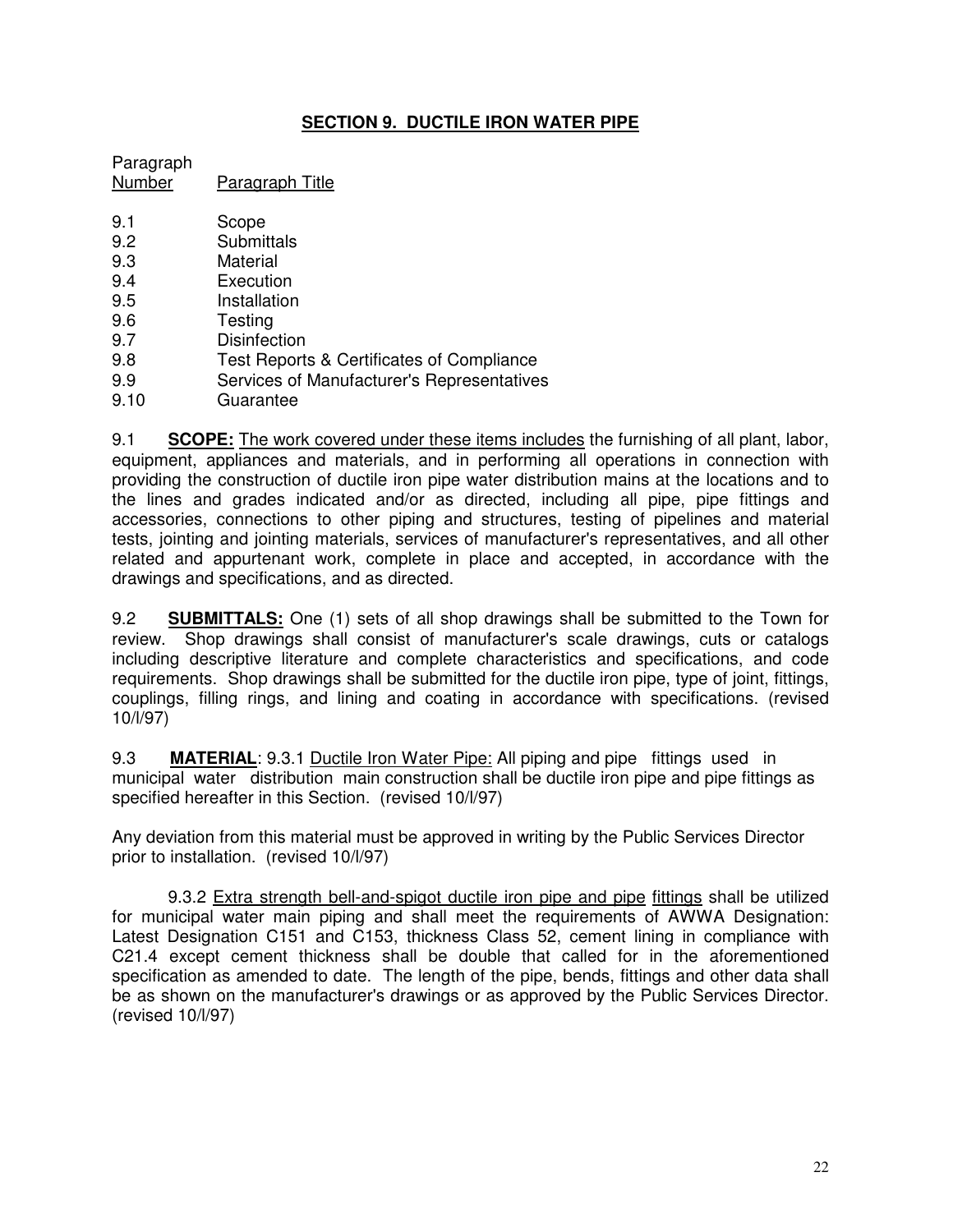All ductile iron pipe and pipe fittings shall meet all test requirements of AWWA Designation: Latest Designation C151 and C153, thickness Class 52, cement lining in compliance with C21.4 except cement thickness shall be double that called for in the aforementioned specification and the test requirements specified above, and to the acid resistance test, and pipe manufacturer's notarized test reports showing conformance with these test requirements shall be furnished to the Public Services Director. Pipe and fittings shall be subject to thorough inspection and tests and all pipe and fittings not conforming to the requirements specified shall be rejected and shall be immediately removed from the site by the Contractor. (revised 10/l/97)

Each pipe and each fitting shall be marked with the name or initials of the manufacturer and a symbol or symbols identifying the strength of the pipe and fittings; the markings shall be indented on the exterior of the pipe and fitting and shall be plainly legible for purposes of identification. All fittings shall have bell mechanical joint ends. (revised 10/l/97)

9.3.3 JOINTS: Joints for ductile iron pipe shall conform to AWWA CIII. Pipe and fittings shall be furnished with approved joint restraining appurtenances to keep the piping from pulling apart under pressure. (revised 10/l/97)

9.3.4 GASKETS, GLANDS, NUTS AND BOLTS: Gaskets, glands, nuts, bolts and accessories shall conform to AWWA Clll or C153, as appropriate. Compression ring shall be marked "Neoprene. 11 The jointing of the bell-and-spigot ductile iron pipe and pipe fittings using the watertight factory-fabricated joints specified above shall be installed in strict accordance with the printed recommendations of the pipe manufacturer, and as approved. Lubricants shall be used for jointing of pipe and fittings and shall be as recommended by the pipe manufacturer. Glands shall be ductile or cast iron. Bolts and nuts shall be high strength alloy. (revised 10/l/97)

Gaskets for pipe installed in areas contaminated with gasoline shall be of the special nitrile type suitable for exposure to gasoline and its organic end products. (revised 10/l/97)

9.3.5 LINING AND COATING: The inside of pipe and fittings shall be given a cement lining and asphaltic seal coat in accordance with AWWA C104. The thickness of the lining shall be double that specified in AWWA C104. The outside of pipe and fittings shall be coated with the standard asphaltic coating specified under the appropriate AWWA Standard Specification for pipe and fittings. Machined surfaces shall be cleaned and coated with a suitable rust preventative coating at the shop immediately after being machined. (revised 10/l/97)

9.3.6 JOINT RESTRAINTS: Where indicated or necessary to prevent joints or sleeve couplings from pulling apart under pressure,, anchoring and joint restraint methods shall be utilized. Methods shall include concrete backing and anchor blocks, tie rods, and restrained joint systems. Methods that rely on the use of friction clamps and/or retainer glands with set screws alone are not acceptable. All restraining appurtenances and tie rods shall be coated with an approved bituminous paint after assembly. The completed joint shall be inspected and the paint repaired/touched up as necessary. (revised 10/l/97)

Restrained joint systems shall be Flex-Ring, Lockring or Lokfast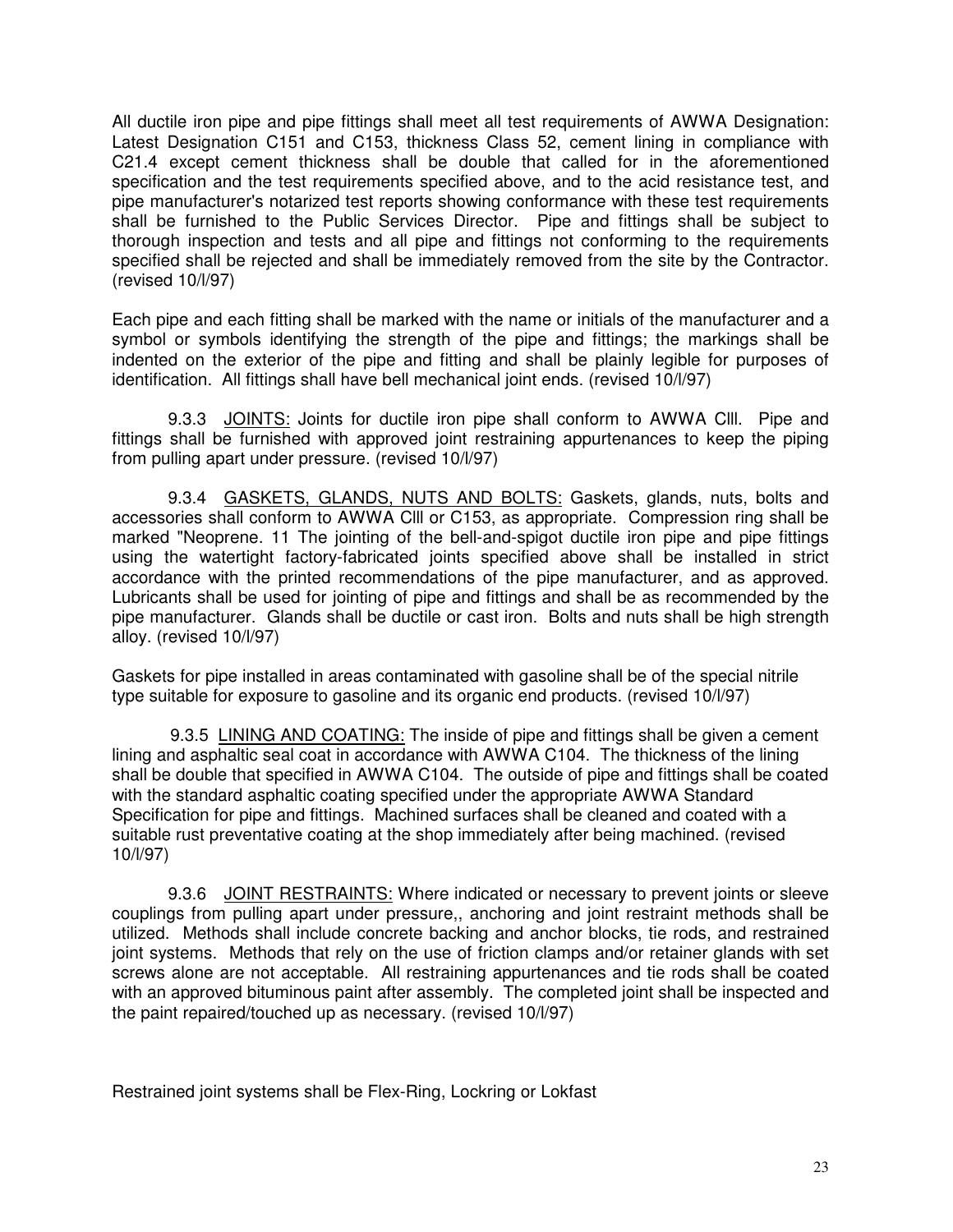Joint by American Cast Iron Pipe Company, Birmingham, AL; Tr-Flex Joint by United States Pipe and Foundry Company, Birmingham, AL; Super-Lock Joint by Clow Corporation, Bensenville, IL; Fastite Joint by Atlantic States Cast Iron Pipe Company, Philipsburg, NJ; Snap-Lok or Bolt-Lok by Griffin Pipe Products Company, Oak Brook, IL; or approved equal. (revised 10/l/97)

9.4 **EXECUTION:** 9.4.1 INSPECTION BEFORE INSTALLATION: Pipes and fittings shall be subjected to a careful inspection just before being laid or installed. (revised 10/l/97)

9.4.2 HANDLING AND CUTTING: Any pipe or fitting which has a damaged lining, scratched or marred machine surface and/or abrasion of the pipe coating or lining shall be rejected and removed from the job-site. (revised 10/l/97)

Any fitting showing a crack and any fitting or pipe which has received a severe blow that may have caused incipient fracture, even though no such fracture can be seen, shall be marked as rejected and removed at once from the work. In any pipe showing a distinct crack and in which it is believed there is no incipient fracture beyond the limits of the visible crack, the cracked portions, if so approved, may be cut off by and at the expense of the Contractor before the pipe is laid so that the pipe used will be perfectly sound. The cut shall be made in the sound barrel at a point at least 12 inches from the visible limits of the crack. (revised 10/l/97)

All cutting shall be done with a machine suitable for cutting ductile iron pipe. Hydraulic squeeze cutters are not acceptable for cutting ductile iron pipe. Travel type cutters or rotary type abrasive saws may be used. All cut ends shall be examined for possible cracks caused by cutting. (revised 10/l/97)

Lined and coated pipe and fittings shall be installed as, and assembled with approved packing or gaskets of the type recommended by the pipe manufacturer for the particular lining used. (revised 10/l/97)

9.5 **INSTALLATION:** 9.5.1 Minimum piping depth installation below grade shall be four feet six inches (41-611) to top of pipe outside diameter. (revised 10/l/97)

9.5.2 Pipe and Fittings: No defective pipe or fittings shall be laid or placed the piping, and any piece discovered to be defective after having been laid or placed shall be removed and replaced by a sound and satisfactory piece. Each pipe and fitting shall be cleared of all debris, dirt, etc., before being laid and shall be kept clean until accepted in the complete work. Pipe and fittings shall be laid accurately to the lines and grades indicated on the drawings or as required. Care shall be taken to ensure good alignment both horizontally and vertically. Each pipe shall have firm bearing along its entire length. The rubber joint surface shall be coated with the proper lubricant, as recommended by the joint manufacturer. Pipe, pipe fittings and accessories shall be satisfactorily handled, stored, installed, jointed and protected by the contractor in strict accordance with the printed recommendations of the manufacturers of the pipe and pipe jointing materials.

The contractor shall furnish to the Public Services Director, for his use, copies of the printed recommendations of the pipe and pipe jointing manufacturers for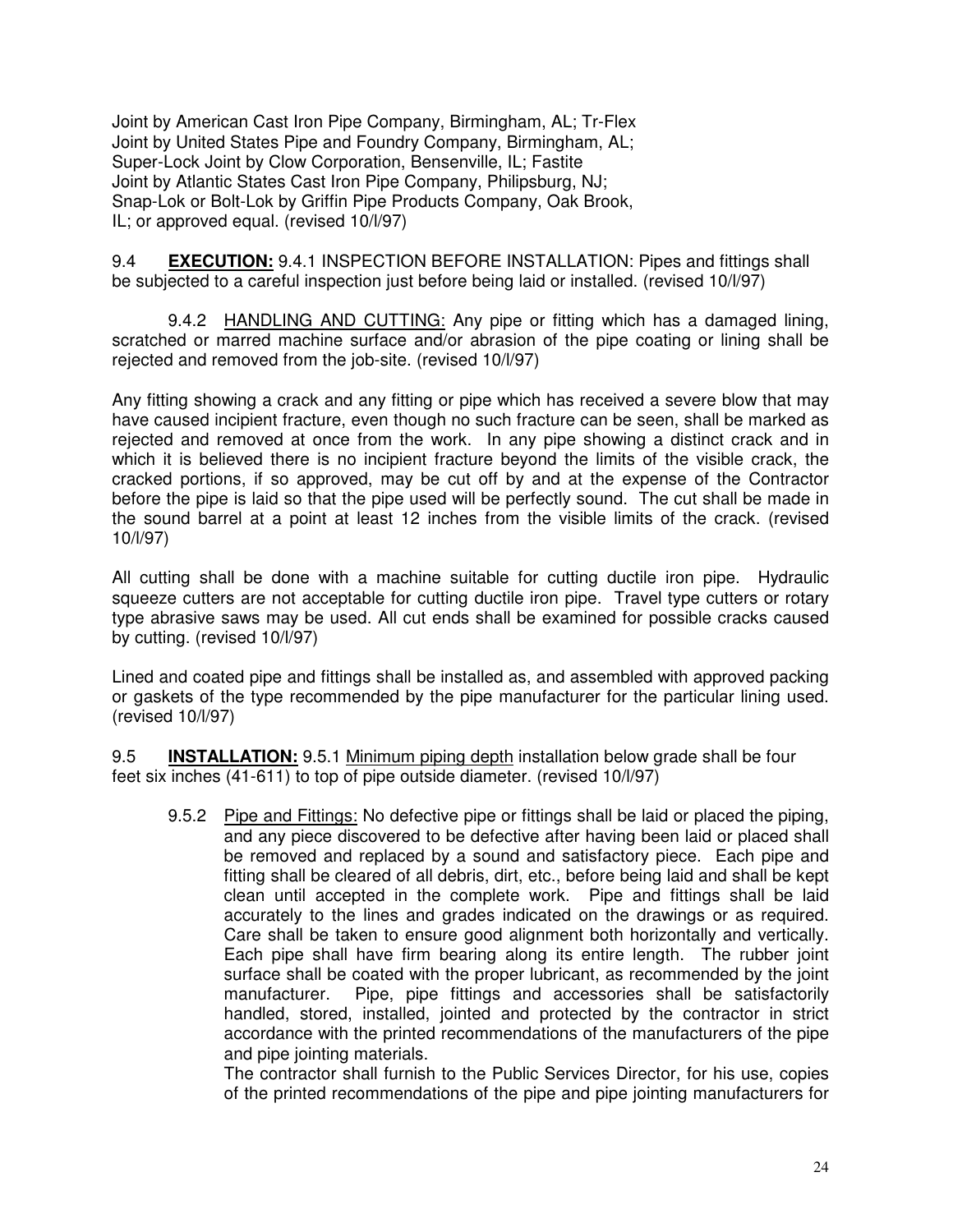the handling, storing, protection and installation of pipe and fittings and the factory-applied joint materials and neoprene gaskets. (revised 10/l/97)

9.5.3 PIPE STOPPERS: Pipe stoppers shall be installed, sealed and blocked-in such a-manner as to prevent any leakage and so as to withstand an internal hydrostatic pressure of not less than two hundred (200) psi; concrete blocking shall be of adequate size and arrangement to prevent the stopper from being blown off the line. The blocking shall extend back to the undisturbed end of trench.

9.5.4 PUSH ON JOINTS: Joining of push-on joint pipe shall conform to the AWWA C600. If effective sealing of the joint is not attained, the joint shall be disassembled, thoroughly cleaned, a new gasket inserted and joint reassembled. (revised 10/l/97)

Deflection of alignment at a joint shall not exceed the appropriate permissible deflection as specified in the following table. These values indicate the maximum permissible deflection for 18-foot lengths. Maximum permissible deflections for other lengths shall be in proportion to such lengths. (revised 10/l/97)

#### Pipe Deflection Allowance

Maximum permissible deflection, inches

| Diameter of Pipe, Inches | Push-on Joint |  |
|--------------------------|---------------|--|
| $3 - 12$                 | 19            |  |
| 14-30                    | 11            |  |

9.5.5 MECHANICAL JOINTS: Assembling of fittings with mechanical joint ends shall conform to AWWA C600. If effective sealing of the joint is not attained at the maximum torque indicated in the above standard, the joint shall be disassembled and thoroughly cleaned, then reassembled. Bolts shall not be overstressed to tighten a leaking joint. (revised 10/l/97)

The deflection of alignment at a joint shall not exceed the appropriate permissible deflection as specified in the following table. These values indicate the maximum permissible deflection for 18-foot lengths. Maximum permissible deflections for other lengths shall be in proportion to such lengths. (revised 10/l/97)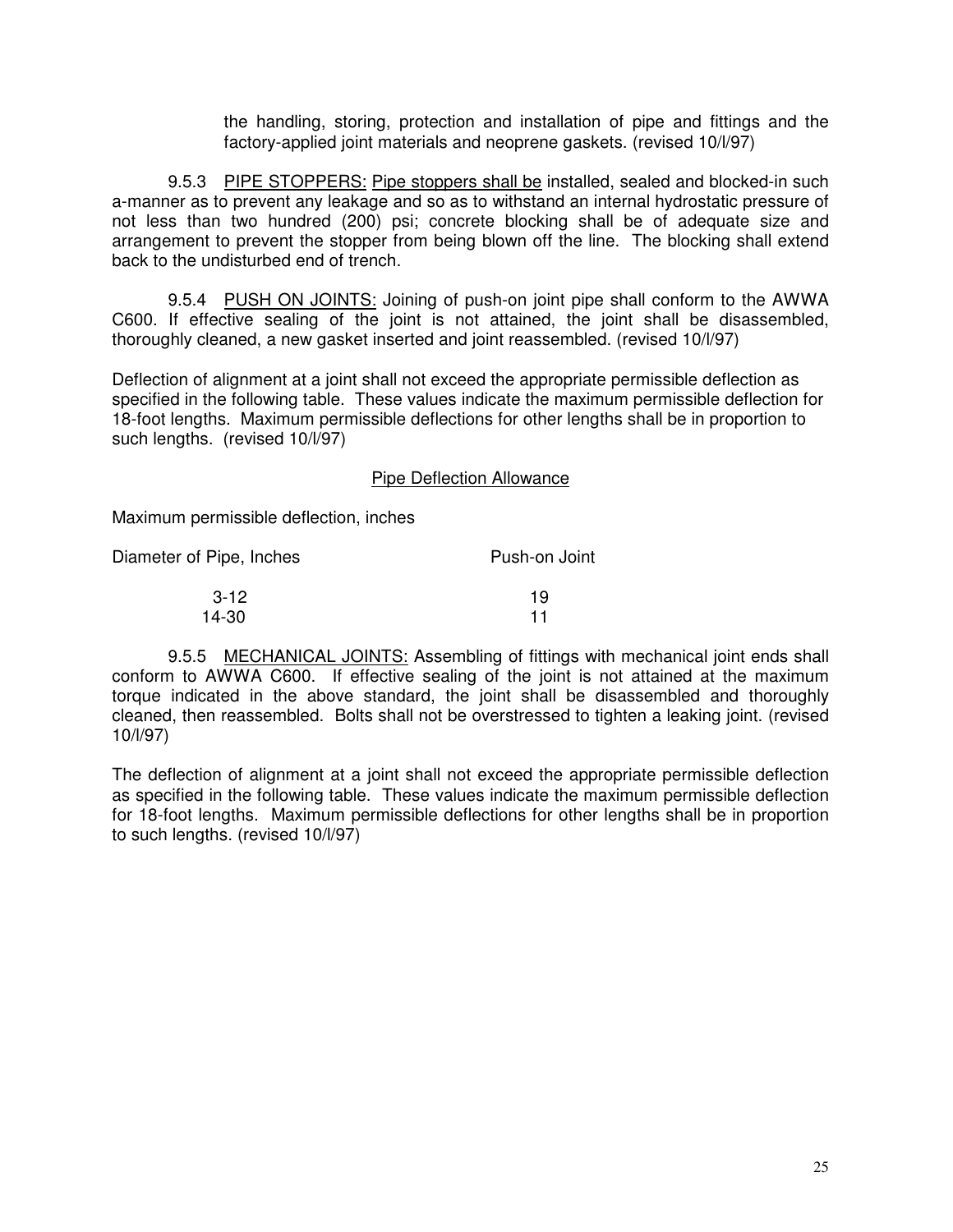# Pipe Deflection Allowances

Maximum permissible deflection, inches

| Diameter of Pipe, Inches | Mechanical-Joint |  |
|--------------------------|------------------|--|
| 6                        | 27               |  |
| $8 - 12$                 | 20               |  |
| 16                       | 13.5             |  |
| 20                       | 11               |  |
|                          |                  |  |

9.5.6 **RESTRAINED JOINTS:** Joining of restrained joint piping shall conform to the manufacturer's recommendations. If effective sealing of the joint is not attained, the joint shall be disassembled, thoroughly cleaned, a new gasket inserted and joint reassembled. Deflection of alignment at a joint shall not exceed the appropriate permissible deflection recommended by the manufacturer. (revised 10/l/97)

9.5.7 **SLEEVE-TYPE COUPLINGS:** Pipe ends shall be cleaned thoroughly prior E-o installation. After the bolts have been inserted and all nuts have been made up fingertight, diametrically opposite nuts shall be progressively and uniformly tightened all around the joint, preferable by use of a torque wrench of the appropriate size and torque for the bolts. The correct torque as indicated by a torque wrench shall not exceed 90 foot-lb. (revised 10/l/97)

9.5.8 **Synthetic detection tape:** that is not biodegradable shall be utilized and placed a minimum distance of two (2) feet above top of water mains and service laterals. Tape shall state "Water line buried below" or similar approved statement depicting underground water utilities. (revised 10/l/97)

9.6 **TESTING:** 9.6.1 Prior to the pressure and leakage tests, the piping shall be thoroughly flushed clean of all dirt, dust, oil, grease and other foreign material. This work shall be done with care to avoid damage to linings and coatings. (revised 10/l/97)

9.6.2 PRESSURE AND LEAKAGE TESTS: All pipelines shall be given combined pressure and leakage tests in sections designated by the Town. The Contractor shall furnish and install suitable temporary testing plugs or caps; all necessary pressure pumps, pipe connections, meters, gates, and other necessary equipment; and all labor required. The Town shall have the privilege of using their own meters and gauges. (revised 10/l/97)

Minimum waiting period before testing the water system shall be thirty (30) days after the installation of the water system. This shall include the pressure and leakage tests. (revised 10/l/97)

Water shall be slowly supplied to the plugged pipeline until all water mains are full and water is discharged from newly installed fire hydrants. Filled mains shall then remain static for a twenty-four (24) hour period prior to testing. (revised 10/l/97)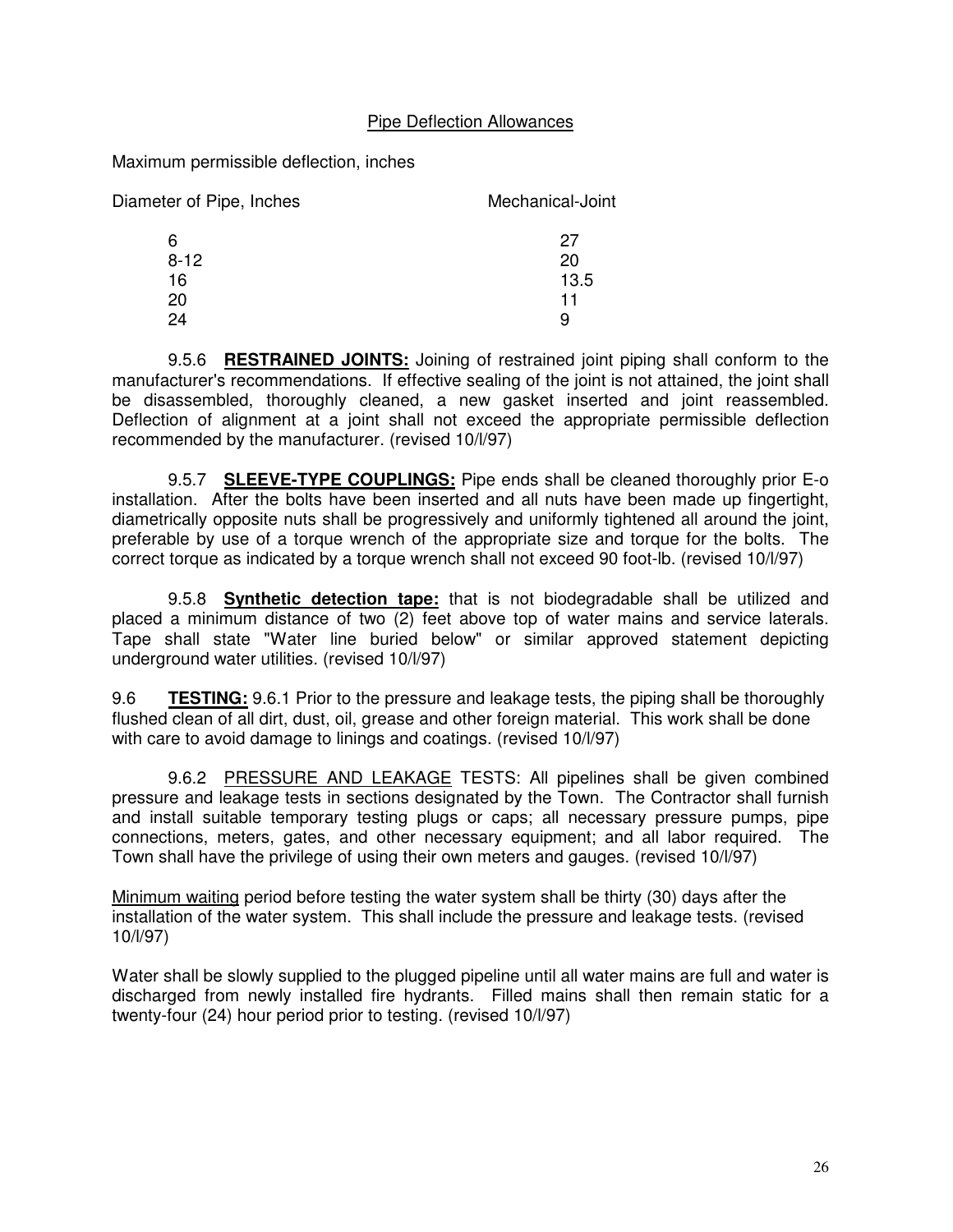All air shall be expelled from the pipe prior to starting the pressure and leakage tests. In those cases where fire hydrants and/or blow-offs are not available at high points in the distribution system for purposes of expelling and releasing trapped air, the contractor shall install taps at high points as pre-approved by the Public Services Director.

Said taps shall be properly shut off at water main corporation valve and secured upon successful completion of pressure testing, disinfecting and bacteriological examination of the newly constructed water main. (revised 10/l/97)

The pressure and leakage test shall consist of first raising the water pressure (based on the elevation of the lowest point of the section under test corrected to the gauge location) to a pressure in pounds per square inch numerically equal to the pressure rating of the pipe (normally 150 psi). The test pressure shall not be less than 1.25 times the working pressure at the highest point along the test section. The test shall be conducted for a period of two (2) hours. (10/l/97)

Leakage is defined as the quantity of water that must be supplied to any installed pipeline, or valved section thereof, to maintain pressure within 5 psi of the specified test pressure after the air in the pipeline has been expelled and the pipe has been filled with water. Leakage is not measured by a drop in pressure in a test section over a period of time. No pipe installation should be accepted if the leakage is greater than that determined using the following formula: (revised 10/l/97)

L = S *D* V P 133, 200

Where:

- $L =$  allowable leakage, gph
- *S* = length of pipe test, ft
- $D =$  nominal diameter of the pipe, in.
- $P =$  average test pressure during the leakage test, (gauge)

This formula is based on al allowable leakage of 11.6 gpd/mile/in of nominal diameter of pipe at a pressure of 150 psi. allowable leakage at various test pressures is shown at the end of this booklet. (revised 10/l/97)

If the section fails to pass the pressure and leakage test, the Contractor shall do everything necessary to locate, uncover, and repair or replace the defective pipe, fitting, or joint, all at his/her own expense. Additional tests and repairs shall be made until the section passes the specified test. All visible leaks shall be repaired regardless of the amount of leakage. (revised 10/l/97)

9.7 **DISINFECTION AND FLUSHING:** 9.7.1 The Contractor shall disinfect all pipe, fittings, hydrants and other appurtenances prior to installation. The contractor shall apply Sodium Hypochlorite (minimum of 12% solution) to all pipe sections and fittings. The application of Sodium Hypochlorite shall be done with a swab or by other methods deemed acceptable to the Public Services Director. The Contractor shall furnish all equipment, labor and materials necessary to do the work of disinfecting. (revised 10/l/97)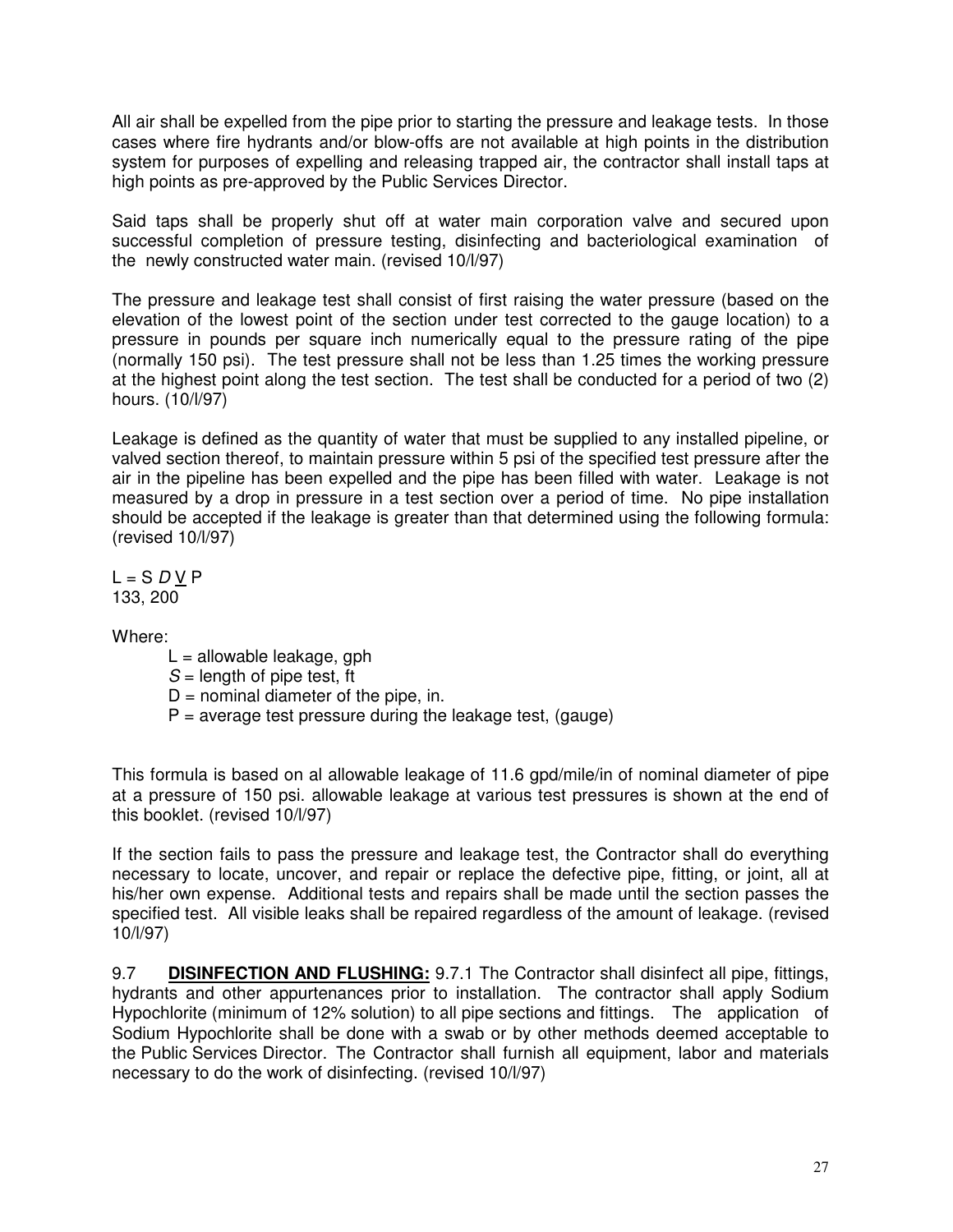9.7.2 Final Disinfection and Flushing. The Contractor shall disinfect the lines carrying potable water. The Contractor shall furnish all equipment and materials necessary to do the work of disinfecting, and shall perform the work in accordance with the procedure outlined in AWWA C651 and all amendments thereto. In general, the procedure of disinfecting the main shall be to apply chlorine through a tap in one end of the section and bleed it off through a tap at the other end. The applied dosage shall be such as to produce a residual chlorine concentration of not less than 10 mg/l after a contact time of not less than 24 hours. During the disinfection period, care shall be exercised to prevent contamination of water in existing mains. (revised 10/l/97)

Any temporary connection to the mains or other facilities required to accomplish the disinfection of the mains shall be at the Contractor's expense. (revised 10/l/97)

9.7.3 Preliminary Flushing. Before being chlorinated, the main shall be filled to eliminated air pockets and shall be flushed to remove particulates. The flushing velocity in the main shall not be less than 2.5 ft/sec. Table "Required Flow and Openings to flush Pipelines" at the end of this booklet shows the rates of flow required to produce a velocity of 2.5 ft/sec in pipes of various sizes. Note that flushing is not a substitute for preventive measures during construction. Certain contaminants, such as caked deposits, resist flushing at any feasible velocity. (revised 10/l/97)

9.7.4 Chlorinating the main. The Contractor is to use the "Continuous-Feed Method" as described in procedure AWWA C651. Water from the existing distribution system or other approved sources of supply shall be made to flow at a constant, measured rate into the newly laid water main. At a point not more than 10 ft. downstream from the beginning of the new main, water entering the new main shall receive a dose of chlorine fed at a constant rate such that the water will have not less than 25 mg/L free chlorine. (revised 10/l/97)

During the application of chlorine, valves shall be positioned so that the strong chlorine solution in the main being treated will not flow into water mains in active service. Chlorine application shall not cease until the entire main is filled with heavily chlorinated water. The chlorinated water shall be retained in the main for at least 24 hours, during which time all valves and hydrants in the treated section shall be operated to ensure disinfection of the appurtenances. At the end of this 24 hour period, the treated water in all portions of the main shall have a residual of not less than 10 mg/L free chlorine. (revised 10/l/97)

Direct-feed chlorinators, which operate solely from gas pressure in the chlorine cylinder, shall not be used for application of chlorine. The preferred equipment for applying chlorine is a solution-feed, vacuum-operated chlorinator and a booster pump. The vacuum-operated chlorinator mixes the chlorine gas in solution water; the booster pump injects the chlorine-gas solution into the main to be disinfected. Feed lines shall be of such material and strength as to safely withstand the corrosion caused by the concentrated chlorine solutions and the maximum pressures that may be created by the pumps. All connections shall be checked for tightness before the solution is applied to the main. (revised 10/l/97)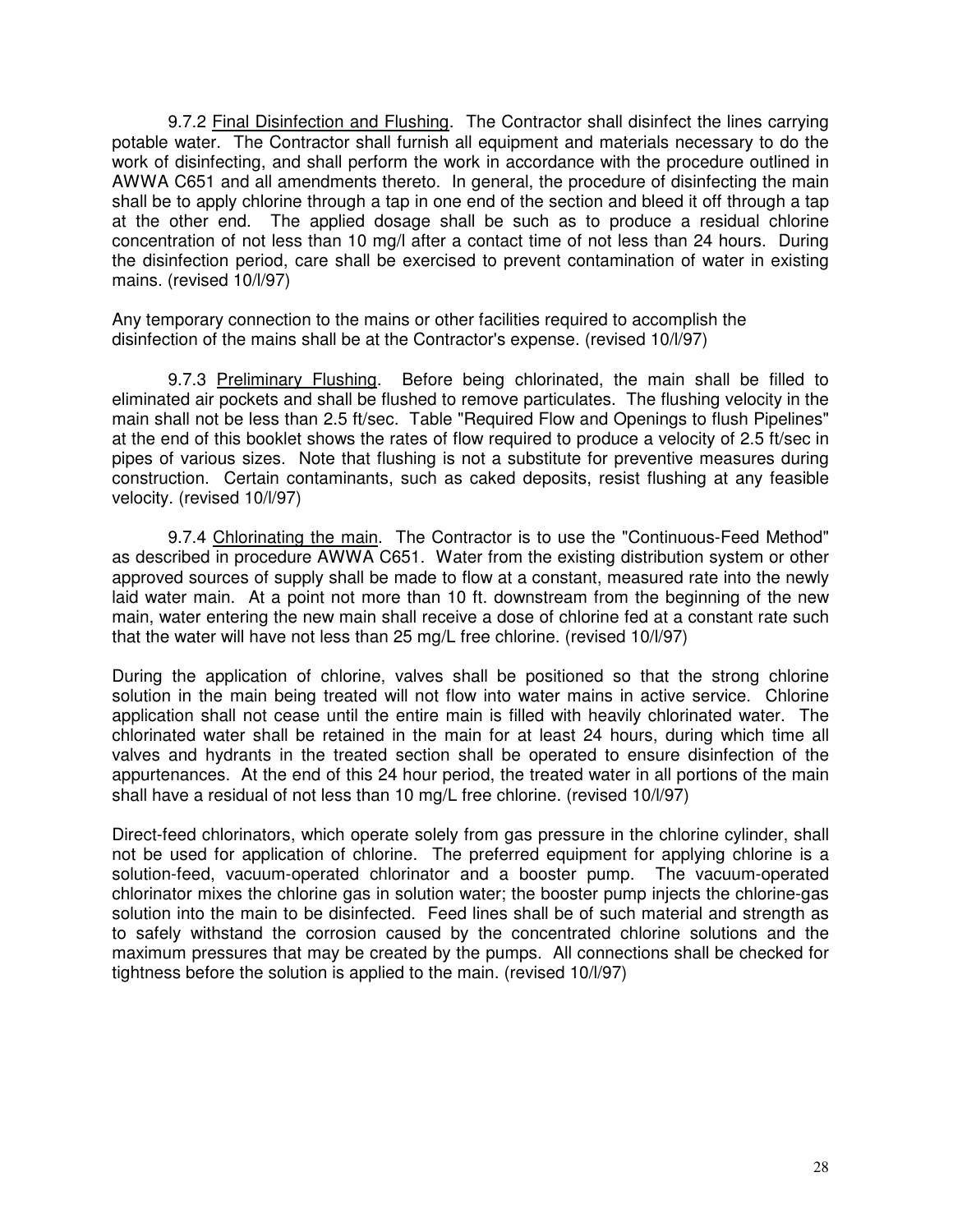9.7.5 Final Flushing. After the applicable retention period, heavily chlorinated water should not remain in prolonged contact with the pipe. In order to prevent damage to the pipe lining or corrosion damage to the pipe itself, the heavily chlorinated water shall be flushed from the main until chlorine measurements show that the concentration in the water leaving the main is not higher than that generally prevailing in the system or is acceptable for domestic use. (revised 10/l/97)

9.7.6 Bacteriological tests. After final flushing and before the water main is placed in service, a sample or samples shall be collected and shall be tested for bacteriological quality. Bacteriological sampling and testing shall be done in accordance with AWWA C651 for each main and each branch at a laboratory approved by the RI Department of Health for Drinking Water Analysis. Sampling shall be accomplished with sterile bottles treated with sodium thiosulfate, as required by Standard Methods for The Examination of Water and Wastewater (current edition) At least one sample shall be collected from the new main and one from each branch. The Town reserves the right to pick the location and the number of samples required. No hose or fire hydrants shall be used in the collection of samples. A corporation stop installed on the main as designated by the approval of the Public Services Director, with a removable copper tube gooseneck assembly, is the recommended method.

The laboratory shall analyze the sample for Total Coliform organisms using the "Membrane Filter Technique". In the event a bacteriological sample is found to have a presence of total Coliform, a fecal coliform sample shall be performed by the contractor's laboratory. A Heterotrophic Plate Count (HPC) examination shall be required. The Town also reserves the right to collect their own samples and have them analyzed at a laboratory approved by the Town. (revised 10/l/97)

9.7.7 Redisinfection & Reexamination. If the presence of Total Coliform and/or Fecal Coliform organisms are found in a sample, the contractor shall reflush, redisinfect and resample the system for Total coliform, Fecal coliform organisms and HPC. The HPC shall not have a count greater than 250/ml. If the samples show the absence of Total coliforms or Fecal coliform organisms but the HPC is greater than 250/ml then the Contractor shall reflush the system and resample for HPC. (revised 10/l/97)

9.8 **TEST REPORTS AND CERTIFICATES OF COMPLIANCE:** In addition to other requirements specified herein, the Contractor shall furnish to the Public Services Director notarized test reports and methods of test by an approved independent testing laboratory to show compliance of all materials furnished under this Section of the specifications with all specification requirements; and pipe manufacturer's notarized certificates of conformance stating that all materials to be furnished under these items conform with all specification requirement; and each shipment of pipe and pipe fittings shall be accompanied with the pipe manufacturer's notarized certificate of conformance, certifying that the pipe and pipe fittings meet all requirements of the specifications. All testing of all material furnished under this Section of the specifications shall be provided by the Contractor.

9.9 **SERVICES OF MANUFACTURER'S REPRESENTATIVES:** The Contractor shall furnish to the Public Services Director, the services of pipe manufacturer's representatives for such lengths of time as may be necessary to properly instruct the Contractor's personnel in the proper handling, installation and jointing of the piping in accordance with the printed recommendations of the manufacturer of the pipe.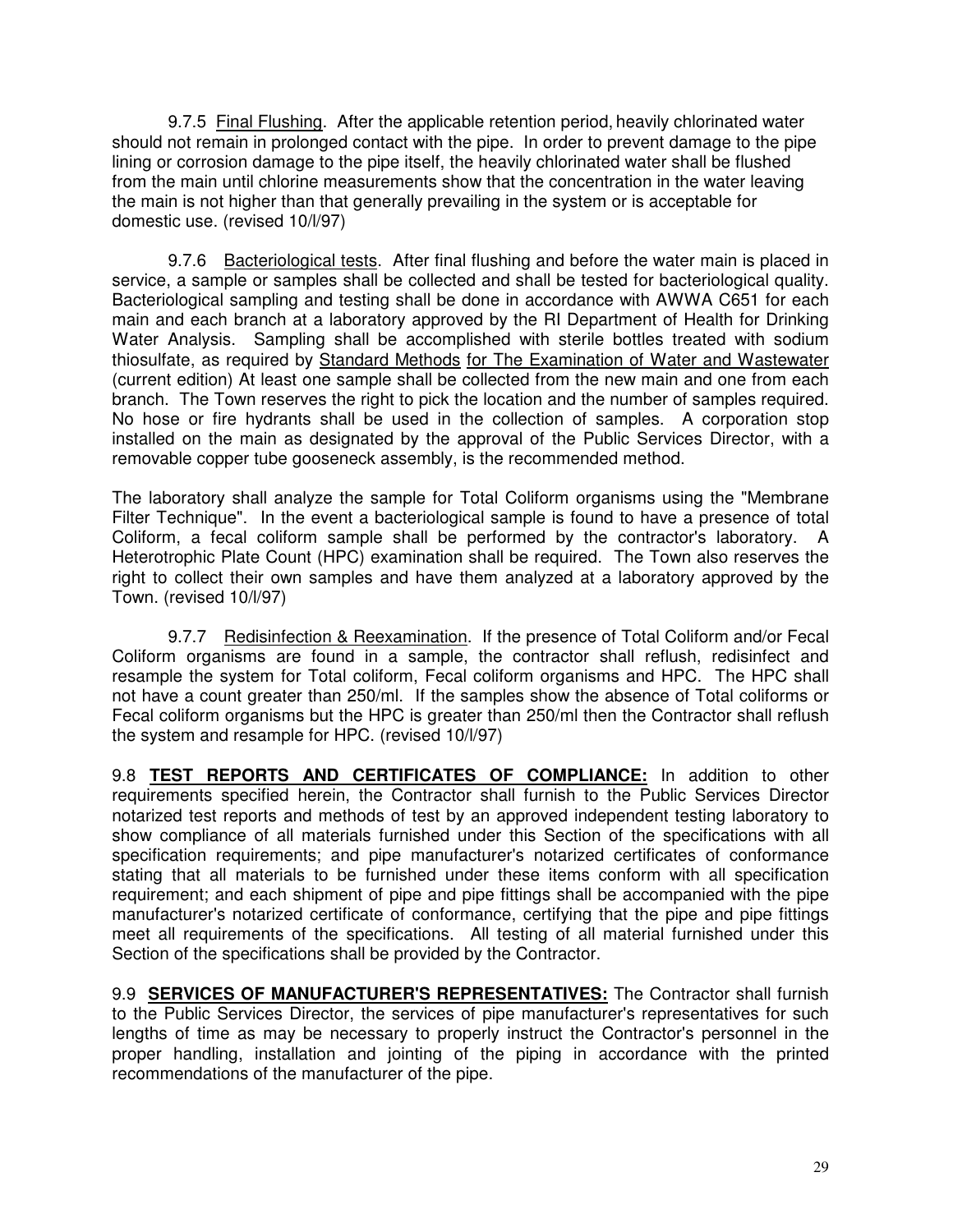9.10 **GUARANTEE:** The Contractor shall furnish to the Public Services Director a written guarantee signed by the Contractor and the manufacturer of the ductile iron pipe and pipe fittings which shall warrant and guarantee that the ductile iron pipe and pipe fittings installed in the work of this contract meet all requirements of the specifications and that the ductile iron pipe and pipe fittings shall not fail or be injured or be damaged or service shall not be impaired as a result of:

(1) Conveying municipal potable drinking water of any nature whatsoever. The manufacturer of the ductile iron pipe and pipe fittings shall agree and bind itself for:

(a) A period of one-hundred (100) years from the date of installation of the ductile iron pipe and pipe fittings to be replaced promptly with new ductile iron pipe and pipe fittings in the same quantity and sizes all ductile iron pipe and pipe fittings as may have been injured, damaged or destroyed in service due to defects in material or manufacture or as a result of the conditions enumerated in 11(l)" above;

b) A period of ten (10) years from the date of installation of the ductile iron pipe and pipe fittings to assume full responsibility for all costs of labor, materials and equipment for furnishing and installing promptly with new ductile iron pipe and pipe fittings in the same quantity and sizes for the replacement of all water main pipelines of ductile iron pipe injured, damaged or destroyed in service due to defects in material or manufacture or as a result of the conditions enumerated in "(1)" above.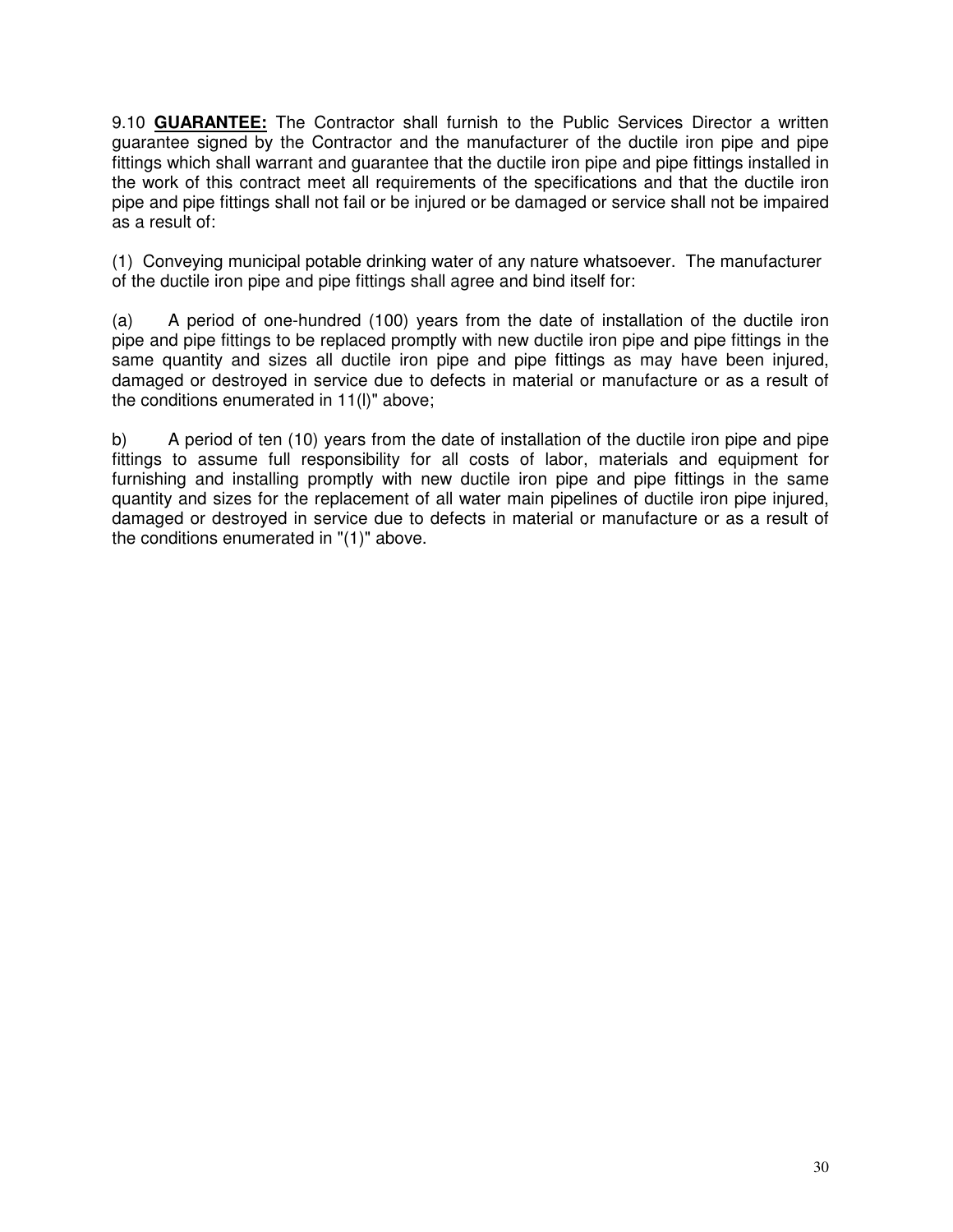# **SECTION 10. FIRE HYDRANTS**

Paragraph Number Paragraph Title

- 
- 10.1 Scope<br>10.2 Submit **Submittals**
- 10.3 Material
- 10.4 Installation
- 10.5 Pressure and Leakage Tests
- 10.6 Test Reports and Certificates of Compliance<br>10.7 Services of Manufacturer's Representatives
- Services of Manufacturer's Representatives

10.1 **SCOPE:** The work covered under these items includes the furnishing of all plant, labor, equipment, appliances and materials, and in performing all operations in connection with providing the construction of fire hydrant assemblies, at the locations and to the lines and grades indicated and/or as directed, including all pipe, pipe fittings and accessories, connections to other piping and structures, testing of pipelines and material tests, jointing and jointing materials, services of manufacturer's representative, and all other related and appurtenant work, complete in place and accepted, in accordance with the drawings and specifications, and as directed.

10.2 **SUBMITTALS:** One (1) set of shop drawings shall be submitted for the hydrants and appurtenances indicating type of joint, and lining and coating, etc., in accordance with the specifications. Shop drawings shall consist of manufacturer's scale drawings, cuts or catalogs including descriptive literate and complete characteristics and specifications, and code requirements. (revised 10/l/97)

10.3 **MATERIAL:** 10.3.1 The hydrant and hydrant fittings for all items under this Section of the specifications shall be as specified in Section 10.3.2.

10.3.2 Fire Protection Hydrant and Hydrant Fittings: Hydrants shall conform to the requirements of AWWA C501. Hydrants shall be Mueller "Super Centurion 200,11 as manufactured by Mueller Co., Decatur, IL. They shall be equipped with a 5-1/4-inch hydrant shoe valve left turn open (counterclockwise) and 6-inch mechanical joint inlet. Hydrants shall have one 4-1/2-inch pumper and two 2-1/2inch hose connections. Threads shall be NPT. (revised 10/l/97)

Hydrant fittings shall also be manufactured by the Mueller Corporation for specific use with the Super Centurion 200 fire hydrants. Hydrant operating and nozzle cap nuts shall be of pentagonal shape and measure one and one-half inches from flat to point. The height of the nut shall not be less than one (1) inch. All internal operating parts including main valve, main valve seat, drain valve mechanism, operating rod, etc., shall be removable without excavating. Hydrants shall be traffic models with frangible bolts or breakaway couplings. Details of hydrant design shall meet the requirements of the Owner. (revised 10/l/97)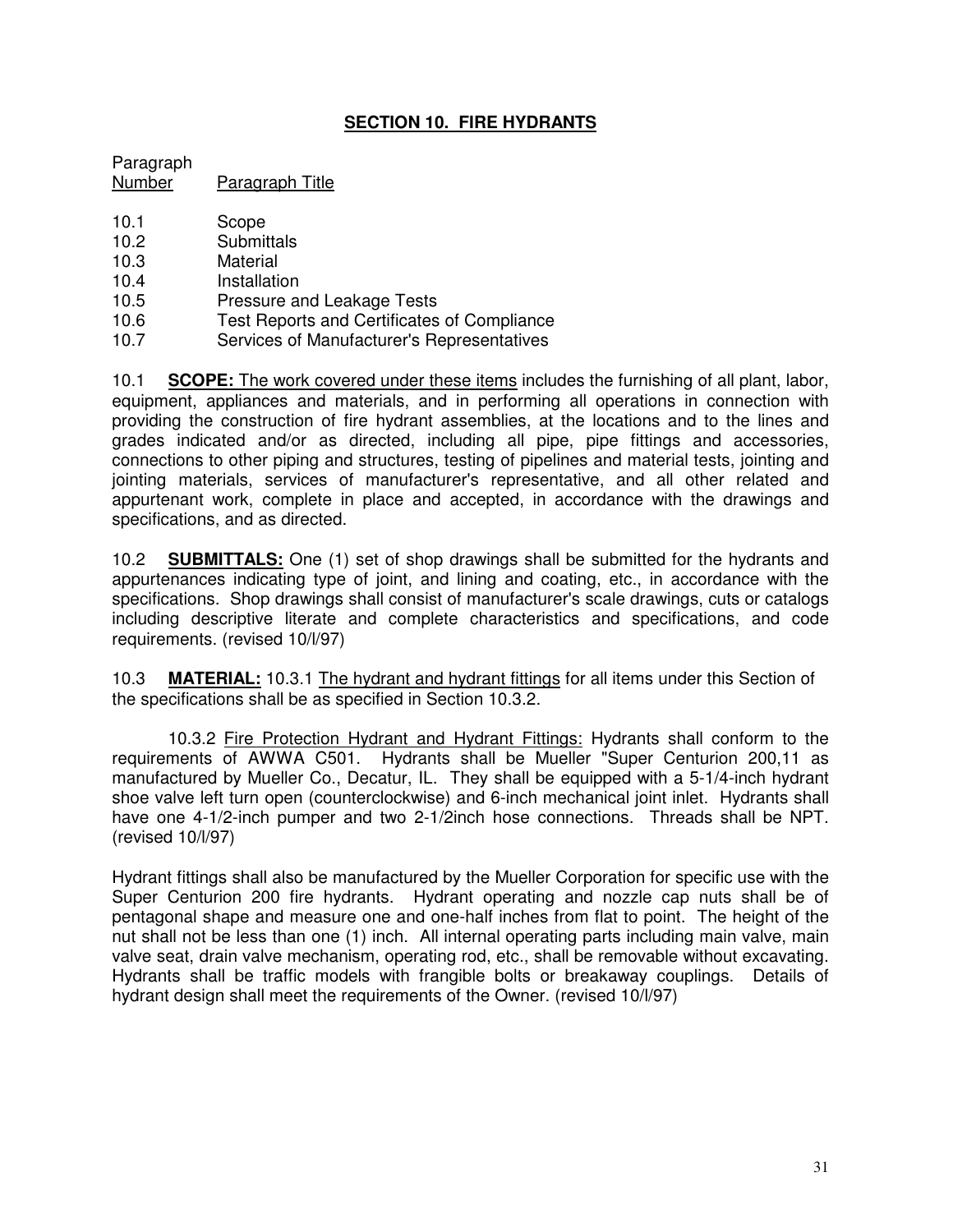Hydrants installed in areas contaminated with gasoline shall have special nitrile gaskets for all joints which could be exposed to groundwater. These gaskets include, as a minimum, mechanical joints, gaskets and drain hole seal gaskets. (revised 10/l/96)

10.3.3 HYDRANT PAINT: Hydrants shall be thoroughly cleaned and given two (2) shop or field coats of paint in accordance with AWWA C502 and the instructions of the paint manufacturer. Paint color shall be standard hydrant color of the Owner as follows: (revised 10/l/97)

- 1. Barrel OSHA red
- 2. Bonnet OSHA red
- 3. Nozzle Caps OSHA red

If the hydrants are delivered with the Owner's standard color, they shall be given one (1) matching field coat of an alkyd gloss enamel. If the hydrants are not delivered with the owner's standard color, they shall be given two (2) coats of an alkyd gloss enamel, colors as indicated above. Hydrant paint shall be as manufactured by PPG Industries, Pittsburgh, PA; Koppers Company, Inc., Pittsburgh, PA; Tnemec Company,, Inc., Kansas City, MO; or Minnesota Mining and Manufacturing Co.;, (3M), St. Paul, MN; or approved equal. Alkyd glass enamel shall be Series 54-300 by PPG, Glamortex by Koppers, or 2H-Tneme by Tnemec; or approved equal. (revised 10/l/97)

10.4 **INSTALLATION:** Fire hydrants shall be installed a minimum distance of five (5) feet but no greater than ten (10) feet from roadway curb and fire hydrant breakaway flange shall be a minimum of six (6) inches above grade but not greater than twelve (12) inches above grade. Fire hydrant assemblies shall be installed in accordance with the manufacturer's installation specifications and criteria. Any deviation from manufacturer's requirements shall be approved in writing by the Public Services Department. Fire hydrant thrust blocks shall be installed in accordance with Section 15.14 of this technical specifications. (revised 10/l/97)

A fire hydrant shall be installed at: a) the end of all cul-de-sacs, and dead end water distribution mains (4" diameter and greater) regardless of length of extension, and b) as required by Section 19-189 of the Water Supply Management Ordinance. (revised 10/l/97)

Hydrants shall be set plumb. Earth fill shall be carefully tamped around the hydrants to a distance of four (4) feet on all sides of the hydrant, or to the undisturbed trench face, if less than 4 feet. Hydrants and connecting pipe shall have at least the same depth of cover as the distributing main. Hydrants shall be set upon a layer of stone or a slab of concrete not less than four (4) inches thick and 15 inches square. The side of the hydrants opposite the pipe connections shall be firmly wedged against the vertical face of the trench with a concrete thrust block, as indicated on the drawings. (revised 10/l/97)

Crushed stone shall be placed around the base of the hydrants at the location of the drain holes, and backfill around the hydrants shall be thoroughly compacted to the grade line in a satisfactory manner. Hydrants shall have the interiors cleaned of all foreign matter before installation, and shall be inspected in both the open and closed positions. (revised 10/l/97)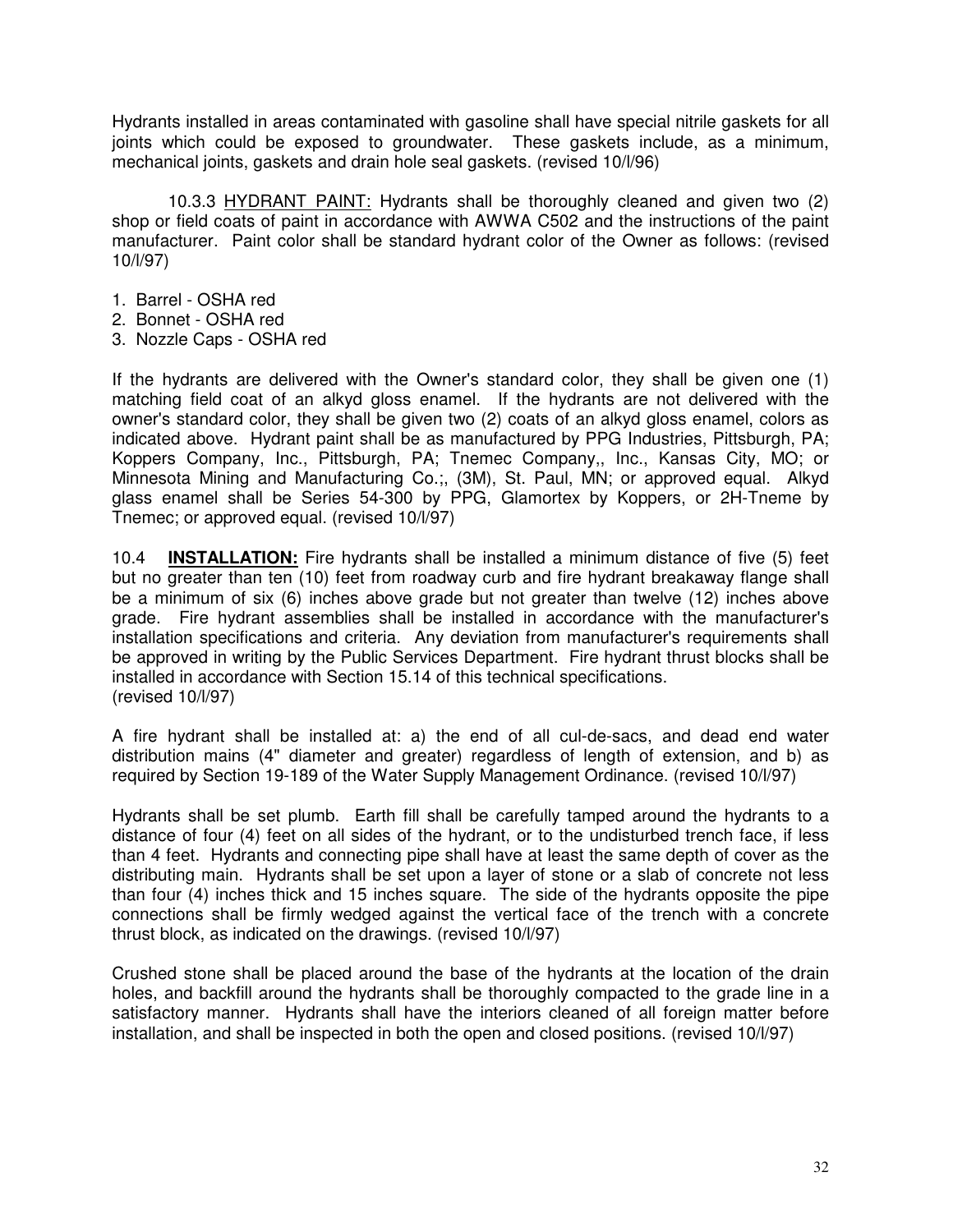The body of the hydrants shall be of sufficient length to allow the hydrants to be set at the proper elevation, as established by the manufacturer. Extensions shall be furnished and installed at the Contractor's expense, when required for greater depth. (revised 10/l/97)

10.5 **PRESSURE AND LEAKAGE TESTS:** Fire hydrants and hydrant assemblies, including but not limited to hydrant shoe valve, shall be connected in a watertight manner to pass the hydrostatic test criteria specified in chapter 9. (revised 10/l/97)

When performing the Pressure and leakage tests as specified in Chapter 9 the hydrant isolation valve must be open and the hydrant shoe valve shall be closed. (revised 10/l/97)

The Public Services Director may at his discretion choose to perform high pressure and leakage test on each hydrant assembly from the hydrant isolation valve to the hydrant outlets. (revised 10/l/97)

10.6 **TEST REPORTS AND CERTIFICATES OF COMPLIANCE:** In addition to other requirements specified herein, the Contractor shall furnish to the Public Services Director notarized test reports and methods of test by an approved independent testing laboratory to show compliance of all materials furnished under this Section of the specifications with all specification requirements; and fire hydrant manufacturer's notarized certificates of conformance stating that all materials to be furnished under these items conform with all specification requirements; and each shipment of fire hydrants and hydrant fittings shall be accompanied with the fire hydrant manufacturer's notarized certificate of conformance, certifying that the fire hydrants and hydrant fittings meet all requirements of the specifications. All testing of all material furnished under this Section of the specifications shall be provided by the Contractor.

10.7 **SERVICES OF MANUFACTURER'S REPRESENTATIVES:** The Contractor shall furnish to the Public Services Director, the services of fire hydrant manufacturer's representatives for such lengths of time as may be necessary to properly instruct the Contractor's personnel in the proper handling, installation and jointing of the fire hydrant assembly in accordance with the printed recommendations of the manufacturer of the fire hydrant.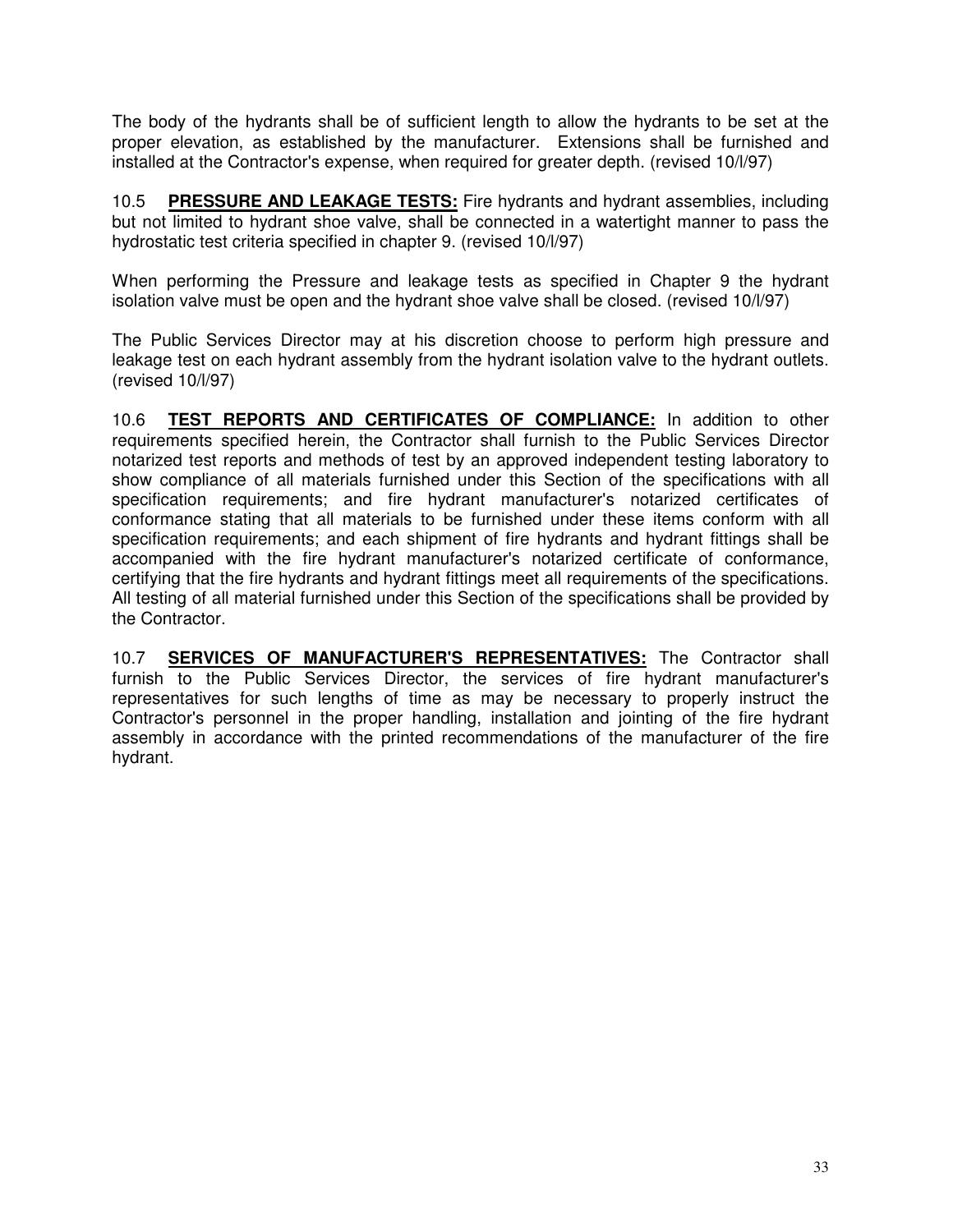# **SECTION 11. WATER MAIN GATE VALVES**

Paragraph Number Paragraph Title

- 11.1 Scope
- 11.2 Submittals
- 11.3 Material
- 11.4 Installation
- 11.5 Pressure and Leakage Tests
- 11.6 Test Reports and Certificates of Compliance
- 11.7 Services of Manufacturer's Representatives

11.1 **SCOPE:** The work covered under these items includes the furnishing of all plant, labor, equipment, appliances and materials, and in performing all operations in connection with providing the construction of water main gate valves, at the locations and to the lines and grades indicated and/or as directed, including all valves, valve fittings and accessories, connections to other piping and structures, testing of pipelines and associated isolation gate valves and material tests, jointing and jointing materials, services of manufacturer's representative, and all other related and appurtenant work, complete in place and accepted, in accordance with the drawings and specifications, and as directed.

11.2 **SUBMITTALS**:One (1) set of shop drawings shall be submitted for the valves and appurtenances indicating type of joint, and lining and coating, etc., in accordance with the specifications. Shop drawings shall consist of manufacturer's scale drawings, cuts or catalogs including descriptive literate and complete characteristics and specifications, and code requirements. (revised 10/l/97)

11.3 **MATERIAL:** 13.3.1 The water main gate valves and gate valve fittings for all items under this Section of the specifications shall be as specified in Section 13.3.2.

11.3.2 Water Main Gate Valves and Gate Valve Fittings: Gate valves shall be ITT Kennedy "Ken-Seal" resilient seated gate valves (or approved equal) for each applicable outside diameter water main or approved equal by the Public Services Director. Gate valves shall open left turn (counterclockwise) . Resilient seat, wedge type gate valves shall be manufactured to meet all applicable requirements of AWWA C509. Valves 12 inches and smaller shall be bubble-tight at 200 psi water working pressure, tested in both directions. (revised 10/l/97)

Valve bodies shall be of cast iron and shall have non-rising threaded bronze stems acting through a bronze stem nut. opening nuts shall be two (2) inches square and shall open as specified above. All buried valves shall have mechanical joint ends. Valve wedges shall be of cast iron with resilient seating surfaces permanently bonded to the wedges in strict accordance with ASTM D429 or attached to the face of the wedges with stainless steel screws. Each valve shall have a smooth, unobstructed water way free from sediment pockets. (revised 10/l/97)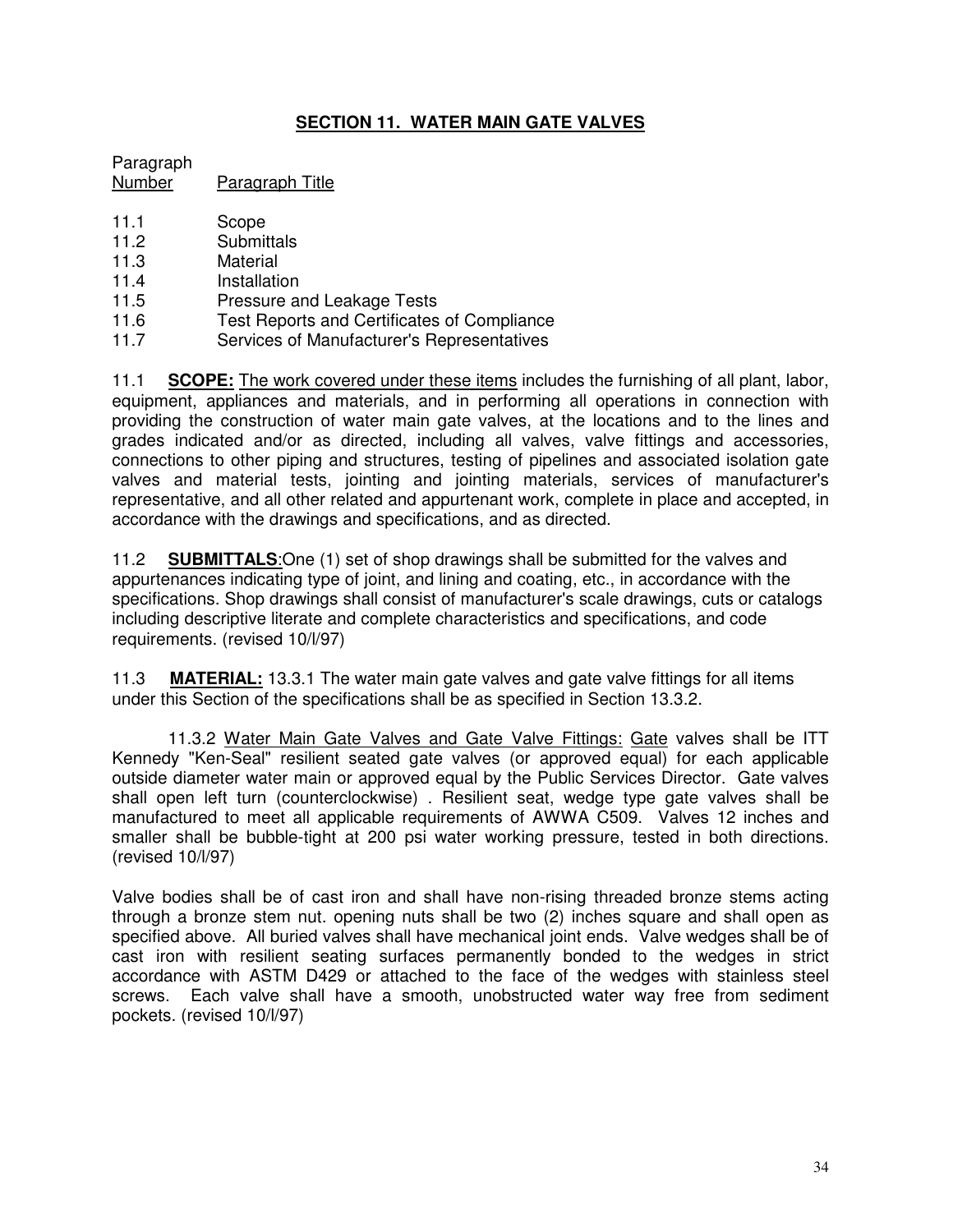Valves shall have low friction, torque-reduction thrust bearings. All o-rings and gaskets shall be removable without taking the valves out of service. (revised 10/l/97)

A non-toxic epoxy coating which is safe for potable water shall be applied to exterior and interior valve surfaces. (revised 10/l/97)

11.3.3 VALVE BOXES AND EXTENSIONS: The inside diameter of the boxes shall be at least 4-1/2 inches for 4-inch and smaller valves and 5-1/2 inches for 6-inch and larger valves and the lengths shall be as necessary to suit the ground elevation and the depth of each valve operated, regardless of the depth of cover. (revised 10/l/97)

When there is more than six (6) feet of cover, valve operators shall have non-rising extension stems which raise the operating nut to a depth of approximately four (4) feet below grade. The extension stem shall have a centering support ring at the upper end. The lower socket shall be tapped with a set screw into the valve nut to prevent the extension stem from lifting off the valve nut. (revised 10/l/97)

Each valve shall be provided with a box which has a close fitting cover and is substantially dirttight. The top of the cover shall be flush with the top of the box rim. The word "WATER" shall be cast in the top of the cover. (revised 10/l/97)

Valve boxes shall be of cast iron and of the adjustable sliding, heavy pattern type. They shall be so designed and constructed as to prevent direct transmission of traffic loads to the pipe or valve. The upper or sliding section of the box shall be provided with a flange having sufficient bearing area to prevent undue settlement. The lower section of the box shall be designed to enclose the operating nut and stuffing box of the valve and to rest on the backfill. The boxes shall be adjustable through at least six (6) inches vertically without reduction of lap between sections to less than four (4) inches. (revised 10/l/97)

11.4 **INSTALLATION:** Water main gate valves shall be installed as depicted on construction drawings submitted and approved by the Utilities Department. Water main gate valve access boxes shall be installed to roadway grade elevation. Water main gate valves shall be installed in accordance with the manufacturer's installation specifications and criteria. Any deviation from manufacturer's requirements shall be approved in writing by the Public Services Department. Water main gate valves thrust blocks shall be installed in accordance with Section 15.14 of these technical specifications. (revised 10/l/97)

All valves shall be carefully installed and supported in their respective positions free from distortion and strain. Care shall be taken to prevent damage or injury to the valves and appurtenances during handling and installation. (revised 10/l/97)

All material shall be carefully inspected for defects in workmanship and all debris and foreign material cleaned out of valve openings and seats. All mechanisms shall be operated to check for proper functioning, and all nuts and bolts checked for tightness. (revised 10/l/97)

Valves and other equipment which do not operate easily or are otherwise defective shall be repaired or replaced at the Contractor's expense. (revised 10/l/97)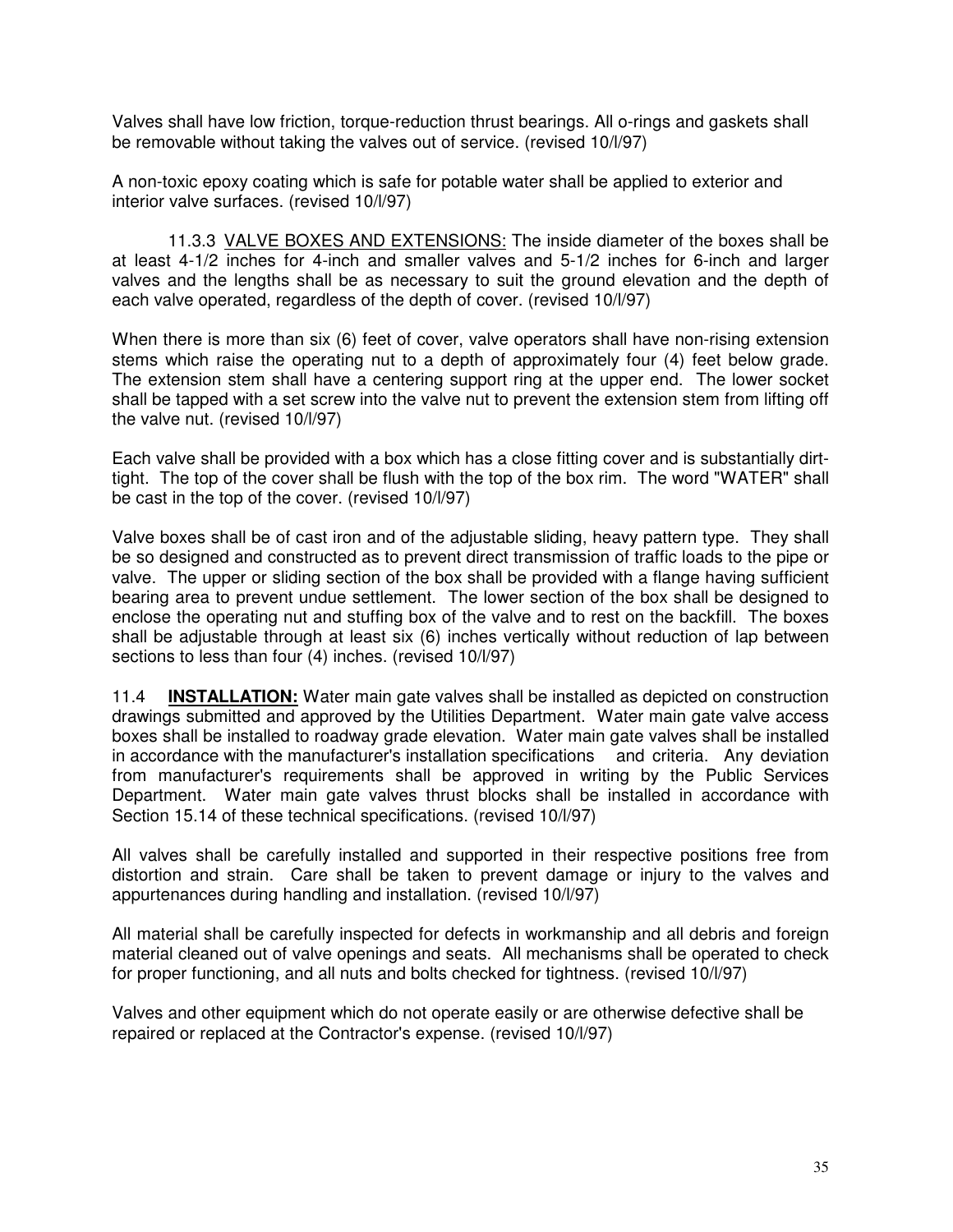Valve boxes shall be set plumb and centered directly over the operating nut of the valves. Earth fill shall be carefully tamped around the valve boxes to a distance of four (4) feet on all sides of the boxes or to the undisturbed trench face, if less than four (4) feet. (revised 10/l/97)

11.5 **PRESSURE AND LEAKAGE TESTS:** Water main gate valves and fittings shall be connected in a watertight manner to pass the hydrostatic test criteria specified in chapter 9. (revised 10/l/97)

When performing the Pressure and leakage tests as specified in chapter 9, the Public Services Director shall specify which valves remain open and which valves will remain closed. (revised 10/l/97)

The Public Services Director may at his discretion choose to perform high pressure and leakage tests on each valve. (revised 10/l/97)

The Contractor is advised that valves may not be operated while under test pressures. If a valve is to be operated the Contractor must reduce the pressure to the normal working pressure of the system. (revised 10/l/97)

11.6 **TEST REPORTS AND CERTIFICATES OF COMPLIANCE:** In addition to other requirements specified herein, the Contractor shall furnish to the Public Services Director notarized test reports and methods of test by an approved independent testing laboratory to show compliance of all materials furnished under this Section of the specifications with all specification requirements; and valve manufacturer's notarized certificates of conformance stating that all materials to be furnished under these items conform with all specification requirements; and each shipment of valve and valve fittings shall be accompanied with the valve manufacturer's notarized certificate of conformance, certifying that the valve and valve fittings meet all requirements of the specifications. All testing of all material furnished under this Section of the specifications shall be provided by the Contractor.

11.7 **SERVICES OF MANUFACTURER'S REPRESENTATIVES:** The Contractor shall furnish to the Public Services Director, the services of valve manufacturer's representatives for such lengths of time as may be necessary to properly instruct the Contractor's personnel in the proper handling, installation and jointing of the valves in accordance with the printed recommendations of the manufacturer of the valve.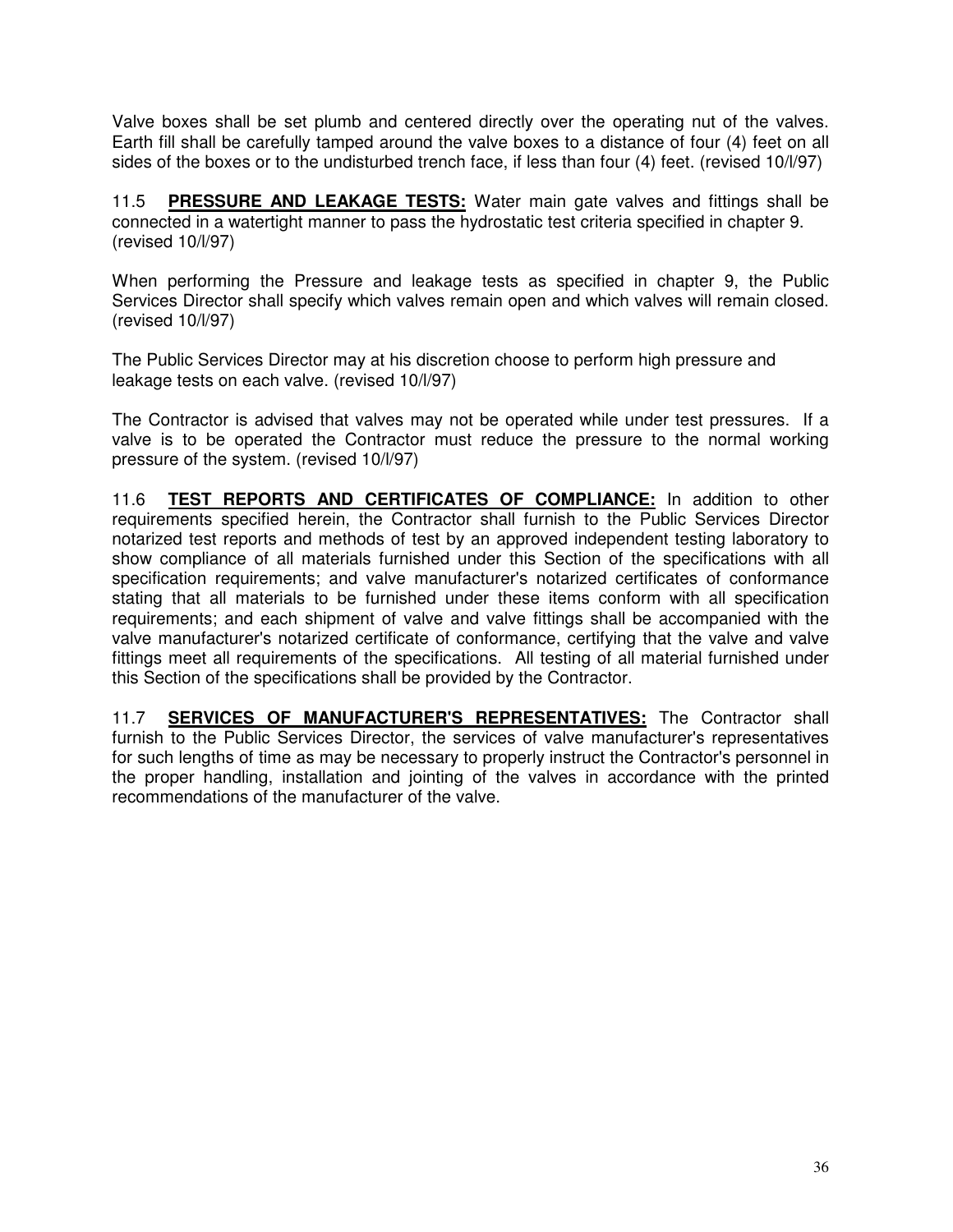# **SECTION 12. SERVICE LATERALS**

Paragraph Number Paragraph Title

12.1 Scope 12.2 Submittals 12.3 Material 12.4 Installation

12.1 **SCOPE:** The work covered under this item includes the furnishing of all plant, labor, equipment, appliances and materials, and in performing all operations in connection with furnishing and setting in place all service laterals in accordance with the drawings and specifications, and as directed.

Service laterals within the Town right-of-way (from water main to customer's property line) shall be installed by the Town of South Kingstown Water Division or its designated representative.

Qualified contractors may be permitted to install water services from water main to lot property line in new subdivisions upon authorization by the Public Services Director. Said contractor shall demonstrate to the satisfaction of the Public Services Director substantial and qualified experience in tapping energized water mains.

Qualified contractors will be permitted to construct water services from curbstop shut-off to dwelling structure.

12.2 **SUBMITTALS**: One (1) set of manufacturer's literature of the materials of this section shall be submitted for review. (revised 10/l/97)

12.3 **MATERIAL**: 12.3.1 Service lateral material: All piping and associated piping fittings used in municipal water service laterals shall be in accordance with Section 14.2.2.

12.3.2 WATER MAIN SERVICE-ROCKWELL 313 PIPE SERVICE SADDLE OR APPROVED **EQUAL** CORPORATION STOP- FORD "BALLCORP" TYPE FB1000 (AWWA CC MALE PIPE THREAD INLET, COMPRESSION OUTLET) OR APPROVED EQUAL

| <b>SERVICE PIPE</b> | 3/4" NOMINAL DIAM. PLASTIC<br>TUBING WATER SERVICE PIPE COPPER<br>TUBING SIZE - (CTS) MIN. PRESSURE CLASS<br>160 PSI |
|---------------------|----------------------------------------------------------------------------------------------------------------------|
| <b>CURB STOPS</b>   | RD B 44 - 333 3/4" (CTS) BALL VALVE<br>CURBSTOP, OPEN LEFT FLAT VALVE KEY,<br><b>COMPRESSION FITTINGS BOTH ENDS</b>  |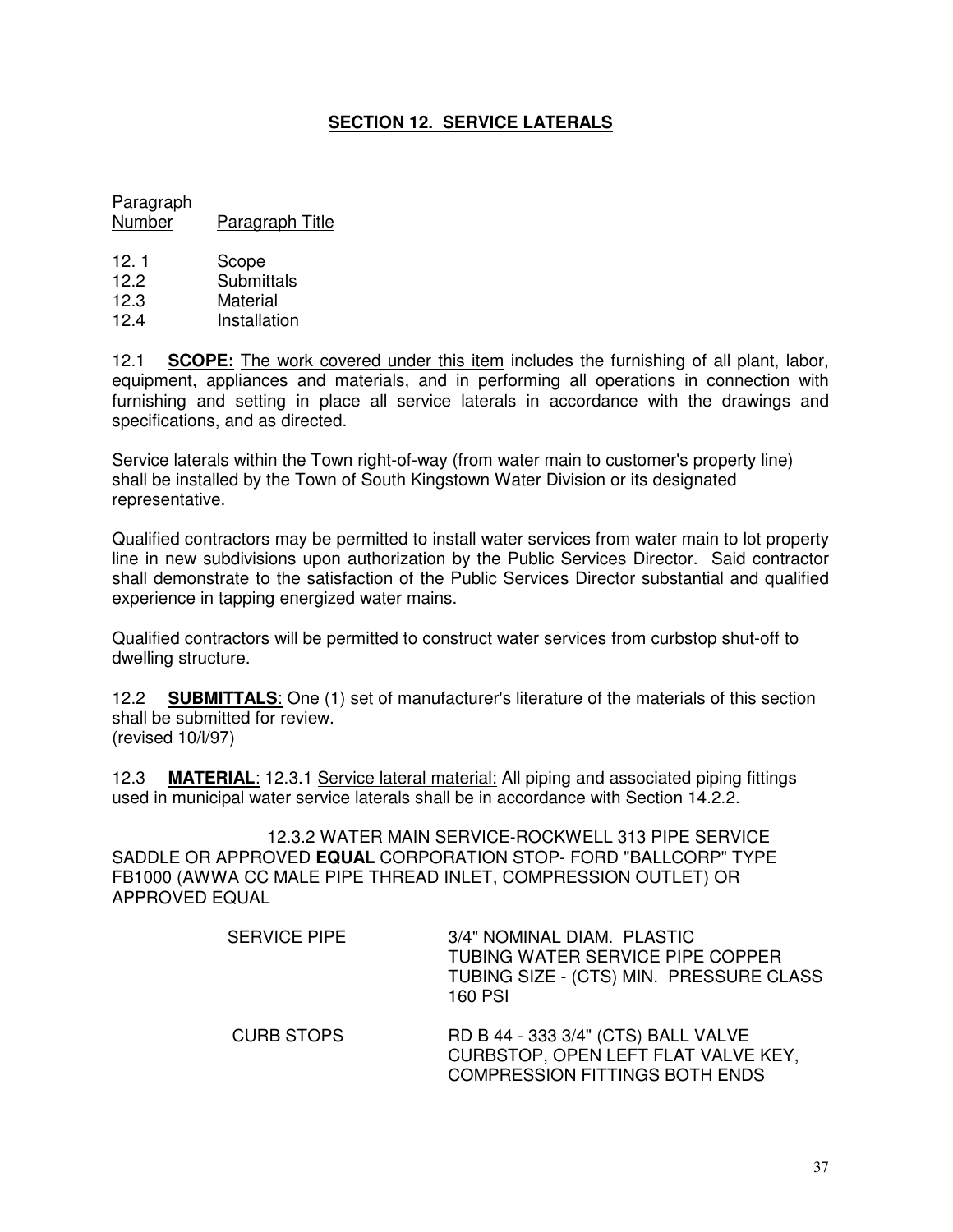| "ERIE STYLE/ARCH BASE" CAST IRON CURB<br>BOX, 30" ROD LENGTH ADJUSTABLE 4-5<br>FEET BOX LENGTH, PENTAGON NUT CURB<br><b>BOX LID</b> |
|-------------------------------------------------------------------------------------------------------------------------------------|
| NEPTUNE 5/8" X 3/4" T-10<br>NUTATING COLD WATER METER WITH "PRO-<br><b>READ" RECEPTACLE WITH 3 LEAD WIRE</b>                        |
| FORD 5/8" X 3/4" NO. 2<br>"KORNERHORN" OR APPROVED EQUAL (NEW<br><b>INSTALIATIONS)</b>                                              |
| FORD 3/4" "KORNERHORN" DUAL<br>CHECK VALVE STYLE HHS (CARTRIDGE<br>TYPE) OR APPROVED EQUAL                                          |
| FORD 3/4" "KORNERHORN" STRAIGHT<br>BALL VALVE WITH HANDLE OR APPROVED<br><b>EQUAL</b>                                               |
|                                                                                                                                     |

Above lateral service components shall be installed in accordance and as depicted in the details as shown at the end of these specifications.

12.4 **INSTALLATION**: 12.4.1 General: A water permit issued by the Public Services Department must be obtained by the Contractor prior to commencing water service installations from water main to property line.

All piping, fittings, and accessories shall be carefully inspected by the Contractor for defects before installation and all defective, unsound or damaged materials shall be rejected. The Public Services Director shall make such additional inspection as he deems necessary and the Contractor shall furnish all necessary assistance for such inspection. Proper implements, tools and facilities, satisfactory to the Public Services Director, shall be provided by the Contractor for the proper and satisfactory execution of the work. (revised 10/l/97)

Pipe, pipe fittings, accessories and appurtenances shall be new and unused and shall be of the types and materials specified, as indicated and as directed. The interior of pipe and fittings shall be thoroughly cleaned of foreign matter before being lowered into the trench and shall be kept clean during laying operations. The trench bottom and sand bedding shall be shaped and compacted to give substantially uniform unyielding circumferential support to the service piping. (revised 10/l/97)

Trenches shall be kept free from water at all times so as to prevent flotation of the pipes. Service lines shall be constructed in dry trenches and shall not be laid when the condition of the trench or the weather is unsuitable for such work. At times when work is not in progress, open ends of piping and fittings shall be securely closed so that no trench water, earth or other substance will enter the pipe or fittings. All materials found to be defective during the progress of the work will be rejected by the Public Services Director and the Contractor shall promptly remove such defective material from the site of the work. (revised 10/l/96)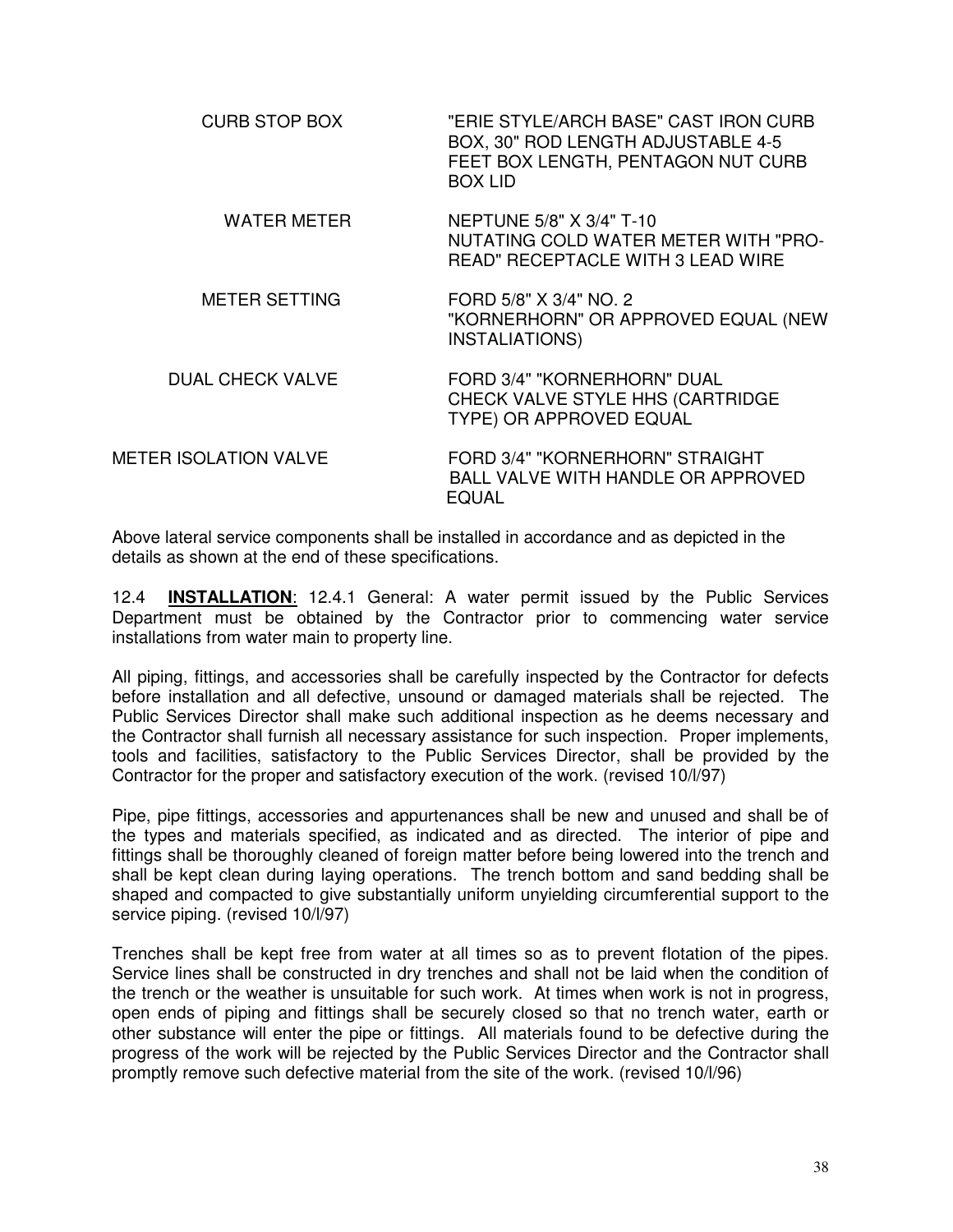All defective material shall be replaced by the Contractor with new sound material. The Contractor shall be responsible for the safe storage of all material. No spalls, shims or lumps shall be used to raise the service piping to grade. All service piping shall be maintained accurately to the required line and grade. No pipe fitting joints shall be covered in any way until the joints have been inspected. Service piping shall be protected at all times during construction against flotation and shall be thoroughly secured, properly supported and bedded to prevent settlement or disturbance. (revised 10/l/97)

At each service, a curb stop and box shall be installed at the property line. Curb stops and boxes shall be set plumb and centered with the box located directly over the stop. The box shall be set on a concrete block or flat stone. Earth fill shall be carefully tamped around the boxes to a distance of four (4) feet on all sides of the box or to the undisturbed face of the trench, if less than four (4) feet. (revised 10/l/97)

12.4.2 Jointing plastic service piping/tubing: The Contractor shall furnish to the Public Services Director, for his use, copies of the printed recommendations of the pipe and pipe jointing manufacturers for the handling, storing, protection and installation of pipe and fittings. Cutting of pipe where approved by the Public Services Director shall be performed by qualified workmen using approved mechanical cutters; irregularly cut pipe will not be acceptable.

The water service line shall be continuous in length and without joint from the curbstop shutoff valve to water meter location. In cases where the service line exceeds 500 feet in length prior written approval from the Public Services Director is required to use a compression type union.

(revised 10/l/97)

12.4.3 Joint surfaces where approved by the Public Services Director shall be protected from damage and shall be kept free from dirt or other foreign material at all times; all joint surfaces shall be free from any defects or material which would impair the proper jointing and watertightness of joints. Pipe and fittings on which, in the opinion of the Public Services Director, the joint materials or joint surfaces have been damaged, deformed, indented, marred or otherwise become defective shall be rejected and shall be removed from the site and the Contractor shall replace the rejected material with new and sound material. (revised 10/l/97)

12.4.4 Synthetic detection tape that is not biodegradable shall be utilized and placed a minimum distance of two (2) feet above top of service laterals. Tape shall state "Water" or similar approved statement depicting underground water utilities. (revised 10/l/97)

12.4.5 Minimum piping depth installation below grade shall be four feet six inches (41- 611**)** to top of pipe outside diameter. (revised 10/l/97)

12.4.6 Service connections shall be tested and disinfected in accordance with AWWA standards. (revised 10/l/97)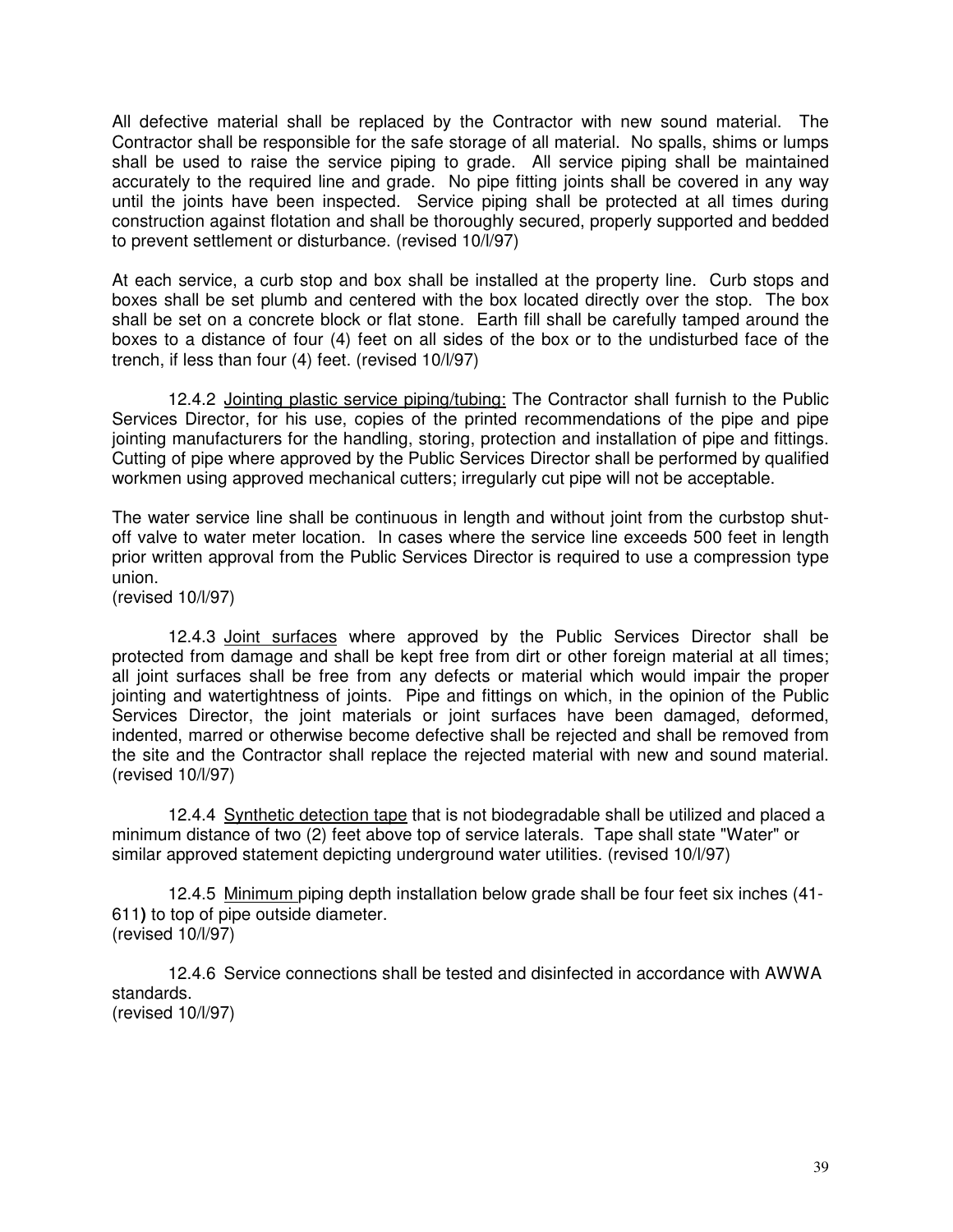# **SECTION 13. MISCELLANEOUS CONCRETE WORK**

# Paragraph Number Paragraph Title 13.1 Scope<br>13.2 Class o Class of Concrete 13.3 Materials 13.4 Storage of Materials 13.5 Inspection 13.6 Tests 13.7 Proportioning of Concrete Mixes<br>13.8 Concrete Mixing Concrete Mixing 13.9 Construction Joints 13.10 Placing Concrete 13.11 Patching 13.12 Finish

13.13 Curing<br>13.14 Thrust **Thrust Blocking** 

13.1 **SCOPE:** 13.1.1 The work covered under this item includes the furnishing of all plant, labor, equipment, appliances and materials, and in performing all operations in connection with providing the construction of all plain cement-concrete work for pipe cradles, encasements, thrust blocks, and appurtenant work, as shown on the drawings and as directed, complete in place and accepted, in accordance with the drawings and specifications. Prior to placing the concrete, the Contractor shall be responsible for checking and maintaining the proper locations of all parts to be embedded in concrete work.

13.2 **CLASS OF CONCRETE:** All cast-in-place concrete shall have a compressive strength at the end of twenty-eight (28) days of not less than 3,000 pounds per square inch.

13.3 **MATERIALS:** 13.3.1 Cement shall conform to the standard specifications for Portland cement of ASTM Designation: C 150-74, Type 1, unless otherwise directed. Whenever directed by the Public Services Director, a quick-setting cement shall be used where directed for any purpose.

13.3.2 Fine aggregate shall consist of washed sand having clean, hard, durable, uncoated grains free from deleterious substances and shall range in size from coarse to fine within the following percentages by weight:

| Passing No. | 4 sieve   | ----------- | 95-100%  |
|-------------|-----------|-------------|----------|
| Passing No. | 16 sieve  | ----------- | 45-70%   |
| Passing No. | 50 sieve  | ----------- | 15-30%   |
| Passing No. | 100 sieve | ----------- | $3 - 8%$ |

Volume removed by sedimentation not more than three (3) percent. Fine aggregate shall conform in all other respects to ASTM Designation: C-33-74.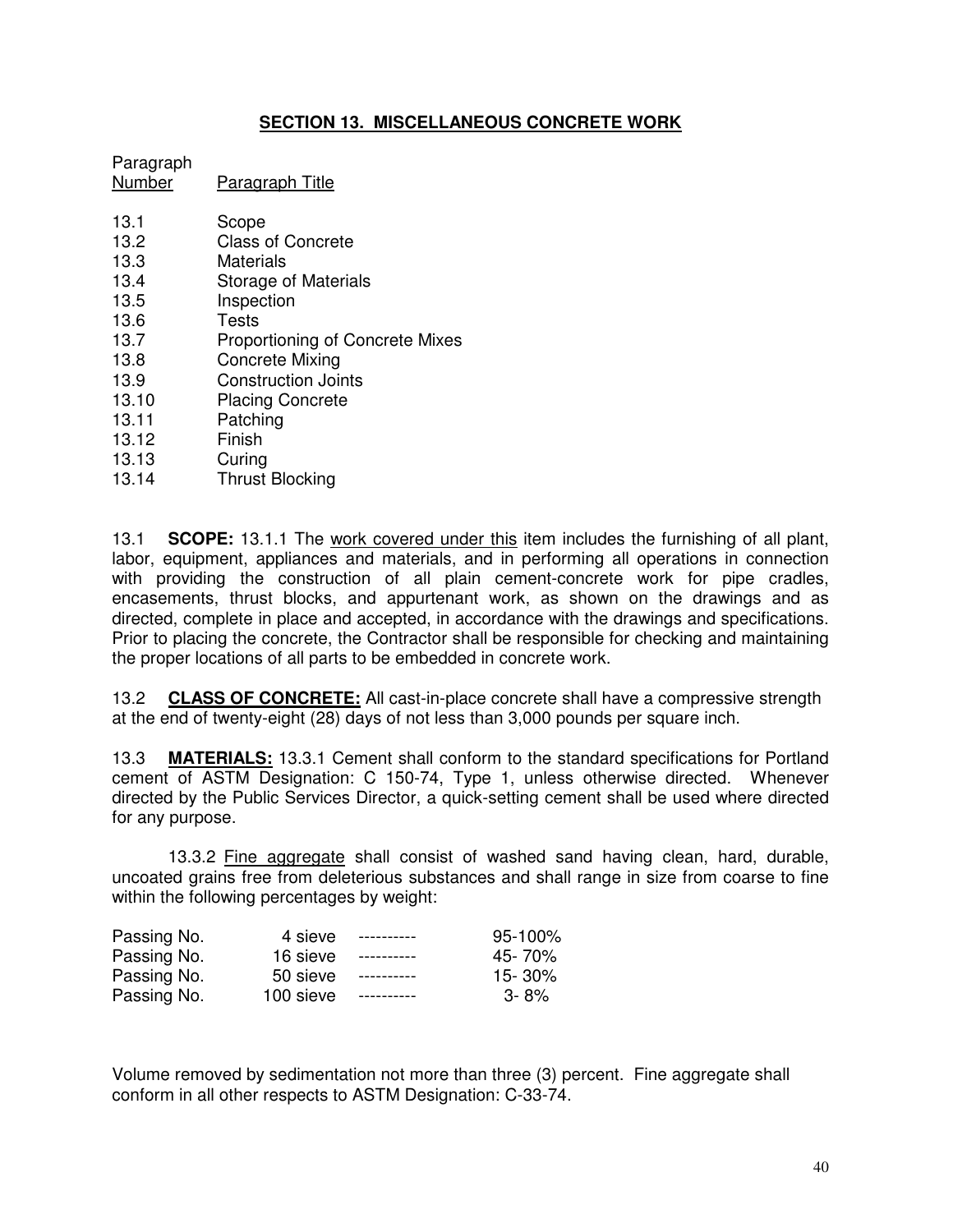13.3.3 Coarse aggregate shall consist of crushed trap rock or hard ledge stone having clean, hard, durable, uncoated particles free from deleterious matter. The grading shall be within the following percentages by weight:

| Passing 1-1/211 | sieve | ----------  | $100\%$     |
|-----------------|-------|-------------|-------------|
| Passing 111     | sieve | ----------  | $95 - 100%$ |
| Passing 1/211   | sieve | ----------- | $25 - 60%$  |
| Passing No. 4   | sieve |             | $0 - 10\%$  |

Coarse aggregate shall comply in all other respects to standards of ASTM Designation: C 33- 74.

13.3.4 Mixing water for concrete shall be clean and shall preferably be obtained from the municipal supply.

13.3.5 Admixture: Cement-concrete for manhole bases shall contain a retarding densifier admixture as an integral part of the design mix. Unless specified otherwise, the amount of densifier used shall not exceed the proportion of 1/2 pound per bag of cement at concrete placing temperatures below 65 degrees F. and 3/4 pound at temperatures above 65 degrees F. The densifier shall have the following characteristics and when used in the proportions required at specified temperatures, shall secure the following improvements of concrete containing densifier compared to reference concrete without the densifier.

- (1) For equal water cement ratio increase the slump from three (3) to at least four and one-half (4-1/2) inches and increase the compressive strength at twentyeight (28) days at least ten (10) percent.
- (2) For reduced water cement ratio maintain a slump and increase compressive strength at twenty-eight (28) days at least fifteen (15) percent.
- (3) For reduced water cement ratio delay the setting time of concrete at least twenty (20) percent under normal temperature conditions.
	- (4) For equal or reduced water cement ratio increase the unit weight of

concrete.

The Contractor shall submit a statement from the manufacturer of the densifier certifying that his product meets specification requirements.

13.4 **STORAGE OF MATERIALS:** 13.4.1 Cement shall be stored immediately upon receipt at the site of the work. Cement in sacks shall be stored in a suitable weatherproof structure which shall be as airtight as practicable, floors shall be elevated above the ground a distance sufficient to prevent the absorption of moisture. Sacks shall be stacked close together to reduce circulation of air, but shall not be stacked against outside walls; the manner of storage shall permit easy access for inspection and identification of each shipment. Bulk cement shall be transferred to elevated airtight and weatherproof bins. At the time of use, all cement shall be free-flowing and free from lumps. Cement that has hardened or partially set shall be removed from the site and not used in the work.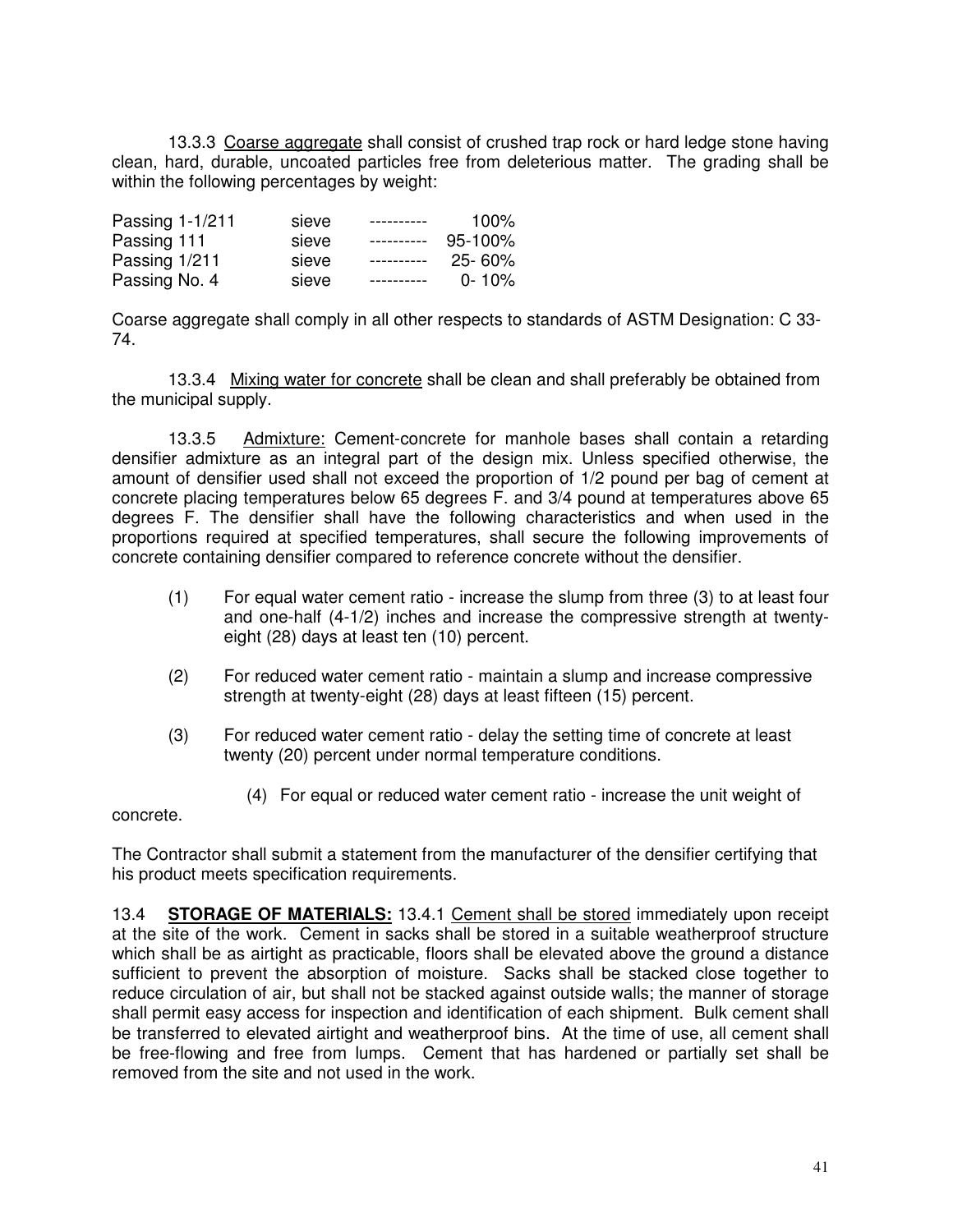13.4.2 Aggregates shall be stored on areas covered with tightly laid wood planks, sheet metal or other hard and clean surface, and in a manner that will preclude the inclusion of foreign material. Aggregate of different sites shall be stored in separate piles. Stockpiles of coarse aggregate shall be built in horizontal layers not exceeding four (4) feet in depth to avoid segregation. Should the coarse aggregate become segregated, it shall be remixed to conform to the grading requirements given here.

13.5 **INSPECTION:** Cement-concrete shall be proportioned, mixed and placed only in the presence of the Public Services Director, and the Contractor shall give ample notice to the Public Services Director before mixing is commenced.

13.6 **TESTS:** 13.6.1 Portland cement will be tested by the Public Services Director.

13.6.2 Aggregates will be tested by the Public Services Director.

13.6.3 Tests of cement-concrete test specimens will be made by the Public Services Director. When required by the Public Services Director, six (6) inch by twelve (12) inch test cylinders shall be made in accordance with the requirements of ASTM Designation: C 1992- 69; test cylinders will be tested in accordance with the requirements of ASTM Designation: C 39-72 as revised to date. The cost of making laboratory tests for concrete work will be at the expense of the Public Services Director, but the Contractor shall furnish the facilities for making, protecting, caring for and transporting the test specimens.

13.7 **PROPORTIONING OF CONCRETE MIXES:** The proportioning of concrete materials shall be based on the requirements for a plastic and workable mix. Not less than six (6) sacks (94 pounds per sack) of Portland cement per cubic yard, and not more than 6-1/2 gallons of water per sack of cement shall be used in the mix. The surface water contained in the aggregates shall be included in the total water used. Slump shall not exceed three (3) inches. Concrete for all concrete work shall attain a twenty-eight (28) day compressive strength of not less than 3,500 pounds per square inch, as determined by the "Standard Method of Making Compression Tests of Concrete," ASTM Designation: C 39-72; the design of the concrete mix to be used in the work shall be subject to the approval of the Public Services Director.

13.8 **CONCRETE MIXING:** 13.8.1 Concrete shall be mixed until there is a uniform distribution of the materials and shall be discharged completely before the mixer is recharged. Concrete shall be delivered in watertight containers which will not permit segregation of the material. When delivered the concrete shall be uniform throughout the mass. Concrete mixing shall conform to all requirements of ASTM Designation: C 94-74, except as modified herein.

13.8.2 Type of plant: The batching plant and mixing equipment shall have a capacity as required to perform the work within the specified time. Either a manual or semi-automatic plant may be used, subject tothe approval of the Public Services Director. A manual plant is defined as one in which batch weights are set manually and materials are batched manually. A semi-automatic plant is defined as one in which batching weights are set manually, mixes are charged manually, and materials are batched automatically.

13.8.3 Job-mixed concrete shall be mixed in a batch mixer for not less than one (1) minute after all the material is in the mixer drum and until there is a uniform distribution of the material and the mass is uniform in color and is homogeneous. The mixer shall rotate at a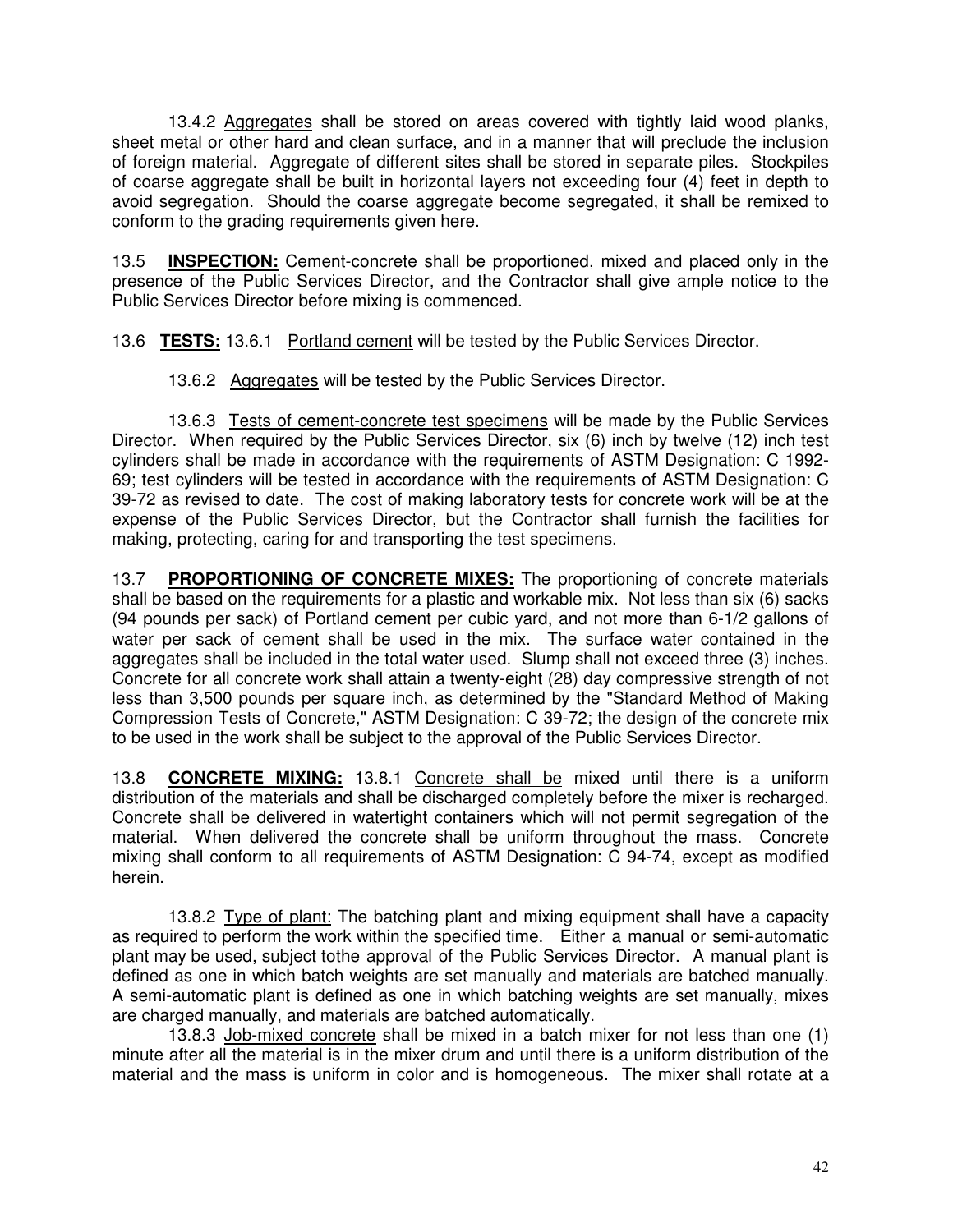peripheral speed of about two-hundred (200) feet per minute and shall not be loaded above its rated capacity.

13.8.4 Truck-mixed concrete may only be used when and as approved by the Public Services Director.

13.8.5 Sampling and Inspection: The Public Services Director shall have free access at all times to the batching and mixing plant for sampling of all material and inspection of work performed for this project.

13.9 **CONSTRUCTION JOINTS**: The placing of concrete shall be such that the concrete for each structure shall be placed in one continuous operation, except that where construction joints are indicated the concrete shall be placed in one continuous operation between construction joints. Construction joints in addition to those indicated or changes in location of construction joints indicated will not be permitted except upon written permission of the Public Services Director.

13.10 **PLACING CONCRETE**: 13.10.1 Preparation for placing: Water shall @e removed from excavations before concrete is deposited. Any flow of water shall be diverted through proper side drains and shall be removed without washing over the freshly deposited concrete. Hardened concrete, debris and foreign materials shall be removed from interior of forms and from inner surfaces of mixing and conveying equipment. The subgrade for concrete work placed on said bedding foundation shall be maintained in an approved, smooth and thoroughly compacted condition in conformity with the required section and grade until the concrete is in place. The subgrade shall be thoroughly moistened, but not muddy, at the time the concrete is deposited. No concrete shall be placed until forms and all work to be built into concrete have been satisfactorily installed and inspected.

3.10.2 Placing temperature during cold weather: Concrete shall not be placed when the ambient temperature is below thirty-five (35) degrees F. nor when the concrete without special protection is likely to be subjected to freezing temperature before the expiration of the specified curing period. If necessary to place concrete under conditions of low temperature, placement shall be approved by the Public Services Director. The temperature of the concrete when placed shall be not less than fifty (50) degrees F. nor more than seventy (70) degrees F. Heating of the mixing water and/or aggregates will be required as necessary to maintain the minimum temperature of fifty (50) degrees F., and all methods and equipment for heating shall be satisfactory to the Public Services Director. Materials shall be satisfactory to the Public Services Director. Materials shall be free from ice, snow and frozen lumps before entering the mixer. Suitable covering and other means Shall be provided for maintaining the concrete at the temperatures and the lengths of time as specified herein under paragraph entitled, "CURING." Salt, chemicals or other foreign materials shall not be mixed with the concrete to prevent freezing. Any concrete damaged by freezing shall be removed and replaced by the Contractor.

13.10.3 Placing: The gravel foundations on which concrete is placed shall be clean, damp and free from frost, ice and standing or running water and shall be thoroughly compacted in a satisfactory manner. Concrete shall be handled from mixer to transport vehicle to place of final deposit in a continuous manner, as rapidly as practicable, and without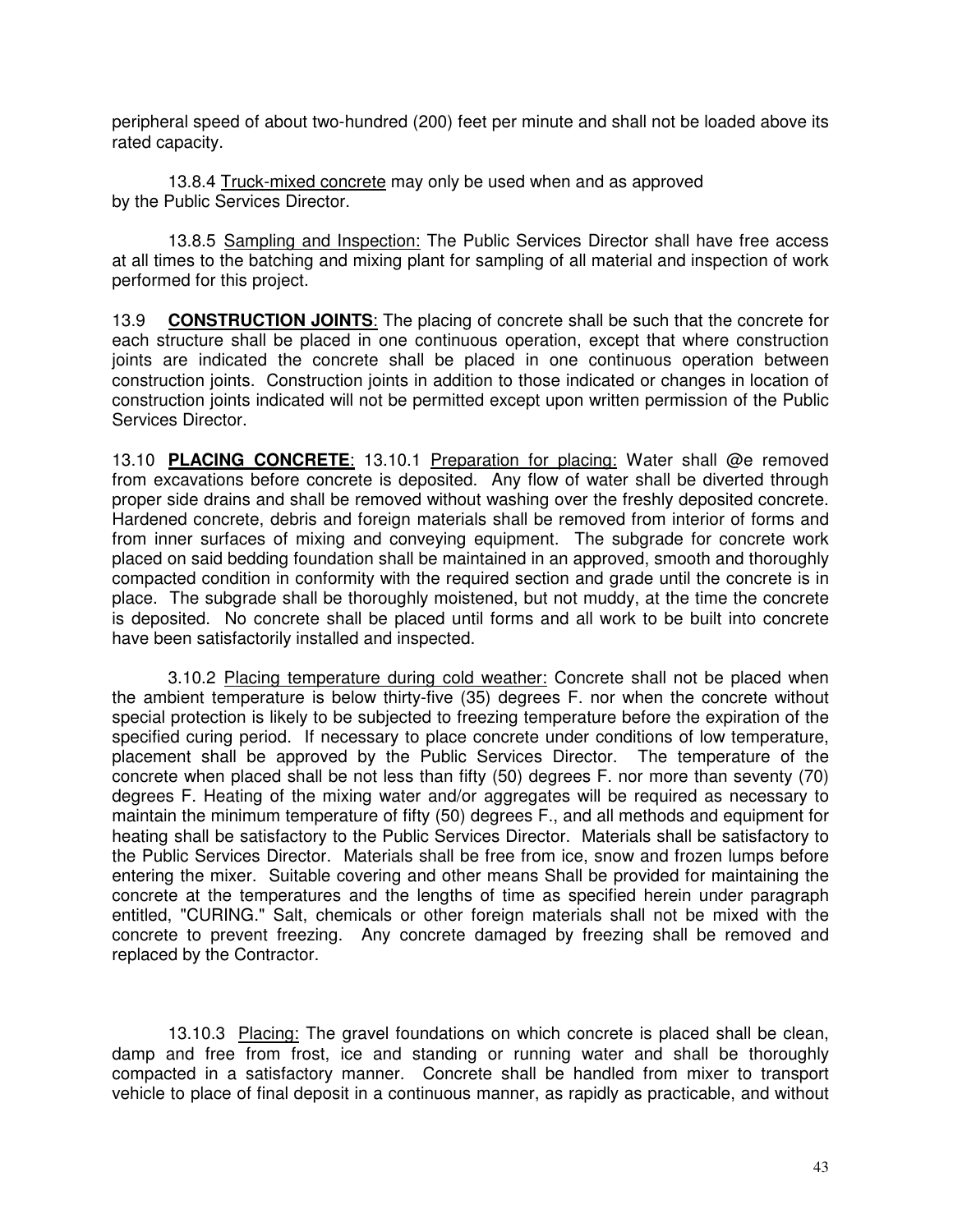segregation or loss of ingredients until the unit of construction is completed. Concrete that has attained its initial set or has contained its mixing water for more than thirty (30) minutes shall be not placed in the work. Placing will not be permitted when, in the opinion of the Public Services Director ' the sun, heat, wind, temperature of limitations of facilities furnished by the Contractor prevent proper finishing and curing of the concrete. Forms shall not be splashed with concrete in advance of pouring. When placing concrete for encasements, precautionary measures shall be taken to prevent the displacement of piping or disturbing of joints of the piping, displaced piping or disturbed joints shall be made good by the Contractor in a manner satisfactory to the Public Services Director. Concrete shall be placed in the forms in uniform layers as nearly as practicable in final position. Immediately after placing, concrete shall be compacted thoroughly in a satisfactory manner. Tapping or other external vibration of forms will not be permitted. Concrete shall not be placed on concrete sufficiently hard to cause formation of seams and planes of weakness within the section. Concrete shall not be allowed to drop freely more than five (5) feet. Concrete to receive other construction shall be screened to the proper level.

13.10.4 Concrete on gravel foundation: Gravel foundation on which concrete is placed shall be clean, damp and free from frost, ice and standing or running water. Prior to placing concrete, the gravel foundation shall be satisfactorily compacted as specified under Section entitled, **"SAND BEDDING."**

13.11 **PATCHING:** 13.11.1 Any concrete which is not formed to the details as shown on the drawings or for any reason is out of alignment or level or shows a defective surface shall be considered as not conforming with the intent of these specifications and shall be removed from the job by the Contractor unless the Public Services Director grants permission to patch the defective area.

13.11.2 Permission to patch defective work will not be considered a waiver of the right of the Public Services Director to require complete removal of the defective work, if, in the opinion of the Public Services Director, the patching does not satisfactorily restore the quality and appearance of the surface.

13.12 **FINISH:** 13.12.1 Immediately after removal of the forms, all fine and loose material shall be removed; honeycomb, aggregate pockets, voids and holes over 1/2 inch in diameter shall be cut out to solid concrete, thoroughly wetted, brush-coated with neat cement-grout and filled with cement-mortar composed of one  $(1)$  part cement to two  $(2)$  parts of fine aggregate. Patching of any surface irregularities, especially those resulting from honeycombing, shall be done only after inspection by the Public Services Director for his determination as to whether or not the work is satisfactory enough to remain in the structure. Mortar shall be placed in layers as required, with each layer being thoroughly compacted in place. The final layer shall be finished flush and in the same plane as adjacent surfaces. Patchwork shall be damp-cured for seventy-two (72) hours.

13.12.2 Uniformed exposed surfaces to receive masonry or mortar setting beds shall be finished by tamping the concrete with special tools to force aggregate away from the surface, then screening and floating to bring surfaces to the required finished levels and form, wood-floated to true even surfaces and then given a broom finish for the proper bonding of masonry or mortar. Other uniformed surfaces shall be finished as directed. Formed surfaces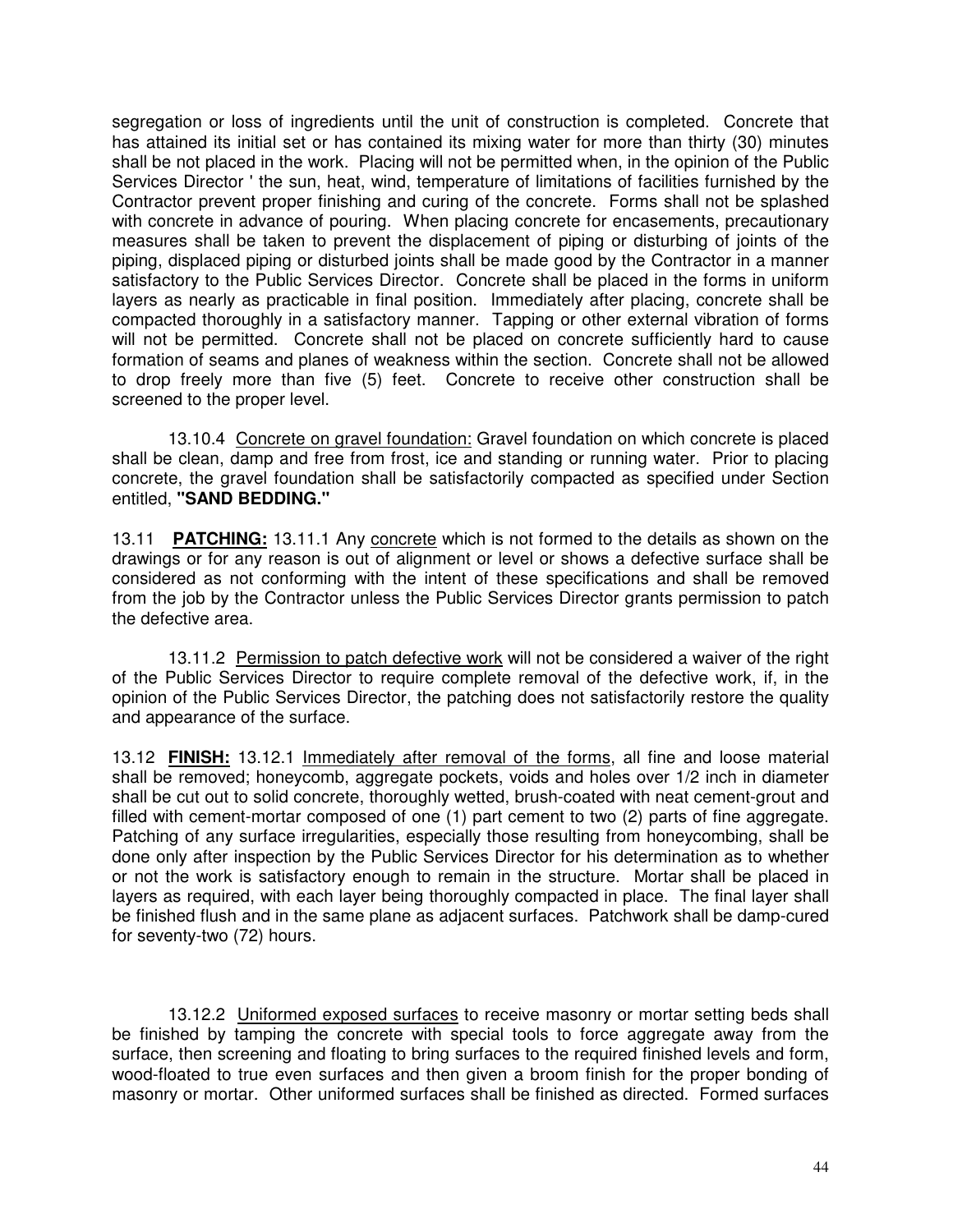to receive masonry shall be free from loose material, foreign particles or any other condition which would impair the bonding of the masonry to the concrete.

13.13 **CURING:** Curing shall be accomplished by preventing loss of moisture, rapid temperature change and mechanical injury or injury from rain or flowing water, and kept moist for a period of at least seven (7) days after placing. During this period concrete shall be maintained at seventy (70) degrees F. for at least four (4) days or above fifty (50) degrees F. for at least seven (7) days. All concrete shall be damp-cured in a suitable and approved manner and curing shall be started as soon after placing and finishing as practicable.

13.14 **THRUST BLOCKING:** Thrust blocking of water distribution mains are mandatory in the following applications:

- a) At any joint fitting
- b) When piping changes elevation or horizontal direction due to a joint fitting
- c) At termination of a water main
- d) At a fire hydrant **(NOTE:** Under no circumstances shall a concrete thrust block be poured around a fire hydrant shoe, as to prevent (1) access to flange bolts and/or blockage of hydrant shoe drains).

All thrust blocks shall be installed as depicted in Drawings at the end of these specifications.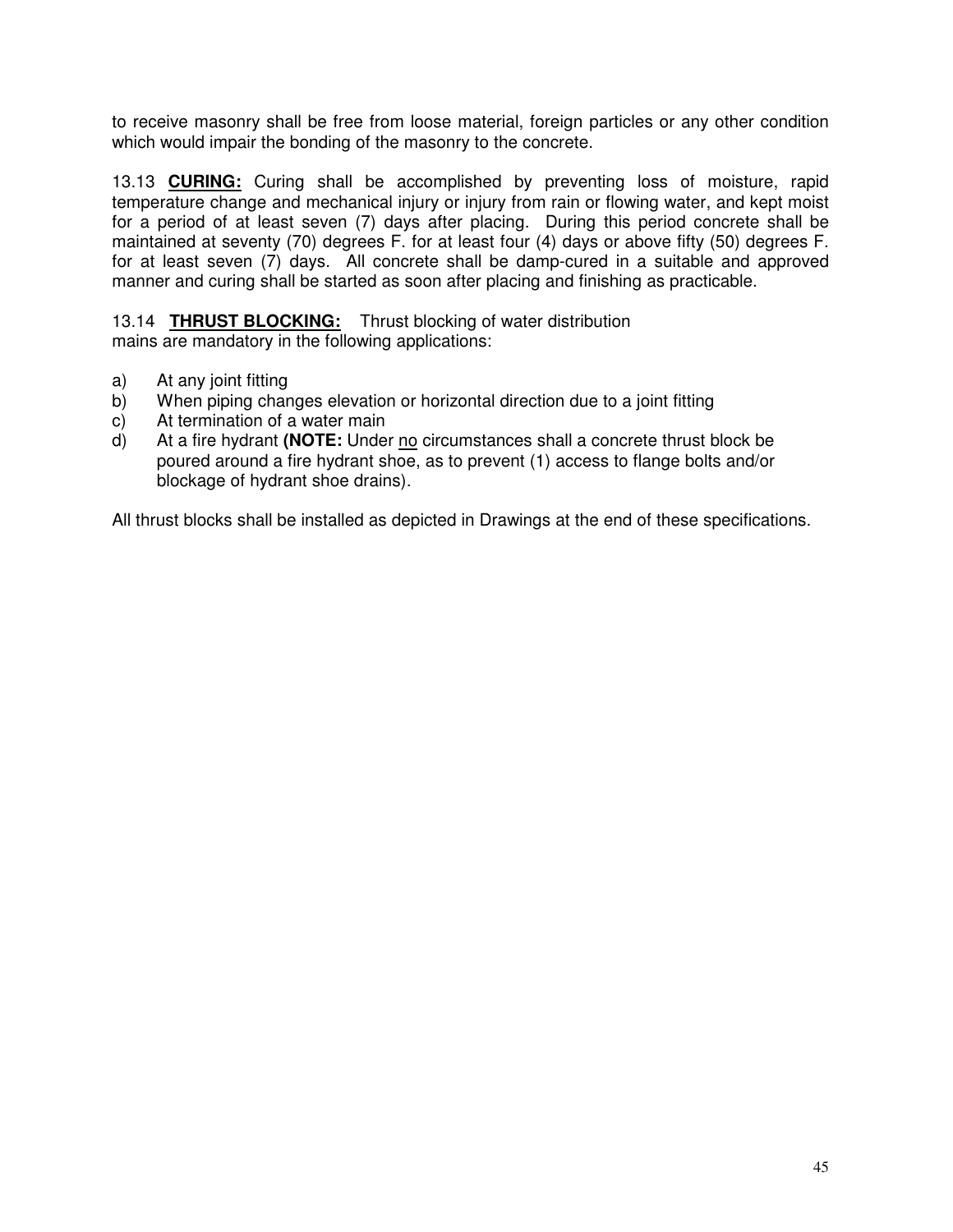# **SECTION 14. FERTILIZING, GRASSING AND APPURTENANT WORK**

Paragraph Number Paragraph Title

- 14.1 Scope
- 14.2 Materials
- 14.3 Preparation of Seed Bed
- 14.4 Planting Seed
- 14.5 Protection<br>14.6 Maintenan
- Maintenance and Acceptance

14.1 **SCOPE:** The work covered under this item includes the furnishing of all plant, labor, equipment, appliances and materials, and in performing all operations in connection with the preparation of the ground for seeding, liming, fertilizing, and rolling of the top-soiled areas within the limits If the areas indicated for grassing and/or where directed, and the raking, rolling, watering and maintenance of all seeded areas, complete and accepted, in accordance with the specifications and the drawings.

14.2 **MATERIALS:** 14.2.1 Commercial fertilizer shall be a complete fertilizer with thirty (30) to forty (40) percent of the nitrogen derived from natural organic sources and containing in available form by weight eight (8) percent nitrogen, six (6) percent phosphoric acid and four (4) percent potash. The commercial fertilizer shall be delivered to the site in the original unopened containers which shall bear the guaranteed statement of analysis of the manufacturer.

14.2.2 Lime shall be ground, dolomitic, agricultural lime-stone and shall contain a minimum of eighty-five (85) percent total carbonates. It shall be ground to a fineness so that eighty (80) percent will pass through a one-hundred (100) mesh sieve and ninety-five (95) percent through a sixty (60) mesh sieve. A certificate from a reputable producer of ground, dolomitic agricultural limestone attesting that his product meets the above specifications shall be submitted by the Contractor.

14.2.3 Lawn seed shall be fresh, clean, new crop seed. Seed may be mixed by an approved method on the site or may be mixed by the dealer. If the seed is mixed on the site each variety shall be delivered in the original containers which shall bear the guaranteed analysis of the dealer. If the seed is mixed by the dealer, the Contractor shall furnish to the Public Services Director the guaranteed statement of the dealer of the composition of the mixture and percentages of purity and germination of each variety.

Grass seed for the grassed areas shall be composed of the following seeds mixed in the proportions by weight and testing the minimum percentages of purity and germination as indicated below.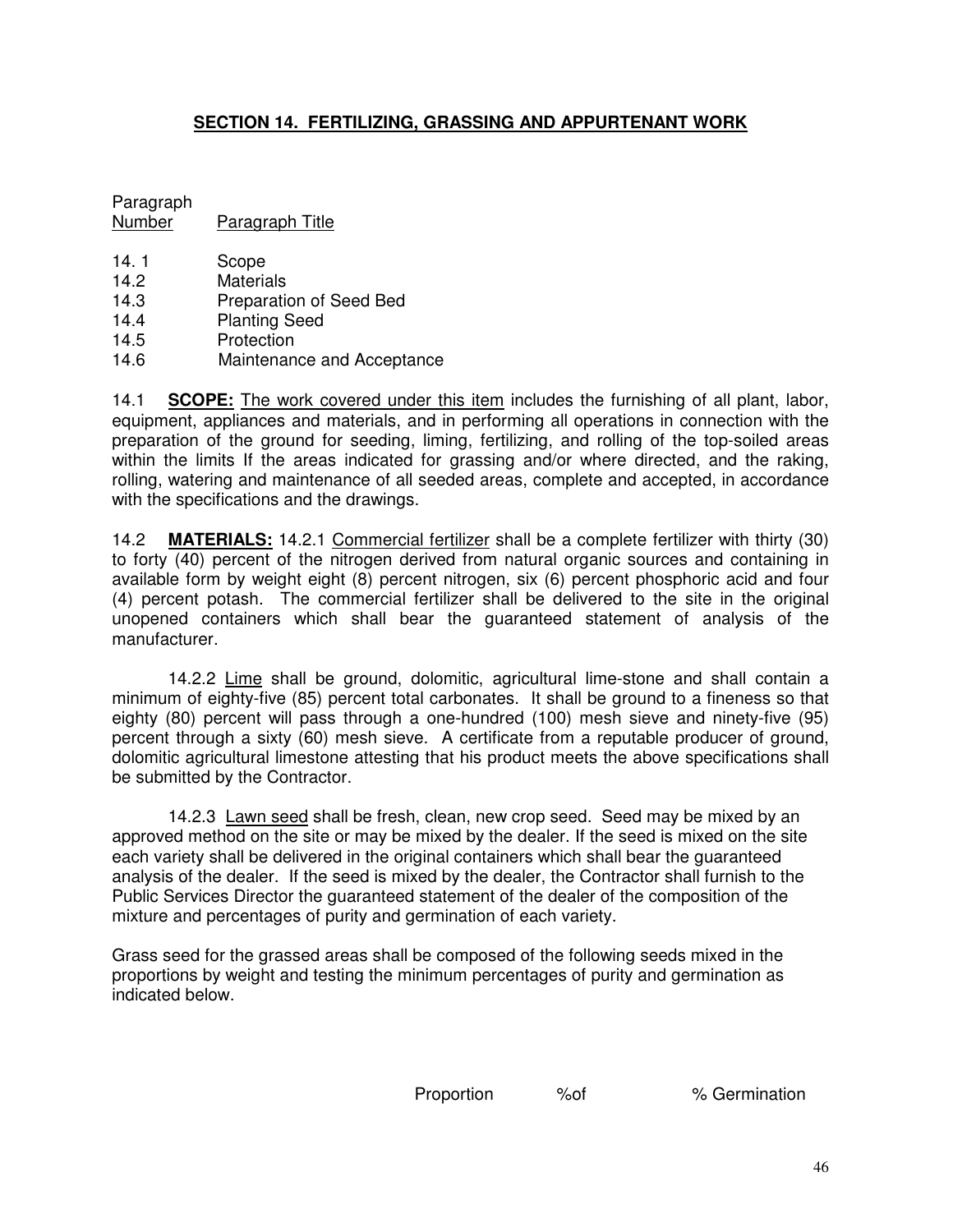| Type of Seed              | by Wgt. $%$ | Purity |    |
|---------------------------|-------------|--------|----|
| Penn Lawn Chewings Rescue | 40          | 95     | 88 |
| Kentucky Blue grass       | 25          | 95     | 90 |
| Merion Blue grass         | 25          | 95     | 90 |
| Perennial Rye grass       | 10          | 98     | 90 |

14.3 **PREPARATION OF SEED BED:** Before starting work, approved types of equipment shall be on hand and it shall be demonstrated that the application of lime, fertilizer and seed will be made at the specified rates.

14.3.1 The seed bed shall be brought to the required finished grades, free from ridges and depressions, through successive stages of light rolling, fine grading and raking operations. The surfaces shall be cleared of all objectionable weeds and shall be free from stone, roots or objects larger than one (1) inch in diameter and other material which would be a hindrance to planting operations or to plant growth. A finely pulverized seed bed shall be obtained.

14.3.2 Application of lime and fertilizer: Lime shall be spread uniformly over the areas to be seeded at a rate of 2,000 pounds per acre. Fertilizer shall be spread uniformly over the areas to be seeded at a rate of nine-hundred (900) pounds of 8-6-4 commercial fertilizer per acre. Each material shall be incorporated independently into the top three (3) inches of soil by disking, harrowing or other acceptable methods. Sticks, stones and debris shall be removed from the areas and satisfactorily disposed of. After incorporation of the lime and fertilizer with the topsoil, the areas shall be rolled or dragged to form a firm seed bed.

14.4 **PLANTING SEED:** After the areas to be seeded have been prepare @ as specified herein, the specified seed mixture shall be uniformly sown thereon at a rate of four (4) pounds per 1,000 square feet. Hand seeders, power-drawn drills or other approved equipment shall be used. After sowing, the seed shall be lightly covered and the seeded areas compacted by rolling. Seed shall be sown only between the periods from April 5th to May 25th, and August 25th to September 25th.

14.5 **PROTECTION:** All seeded areas shall be protected against traffic or other use by erecting barricades, warning signs or by other approved methods. The Contractor shall repair any damage resulting from his operations at no additional expense to the Public Services Director.

14.6 **MAINTENANCE AND ACCEPTANCE:** All areas and parts of areas which fail to show a satisfactory stand of grass for any reason whatsoever, shall be reseeded, repeatedly if necessary, until all areas are covered with an adequate growth of grass. All seeded areas shall be maintained including watering, mowing and weeding, and all reseeding shall be provided by the Contractor at no additional expense to the Public Services Director, until the work has been accepted.

# **SECTION 15. TRAFFIC POLICE**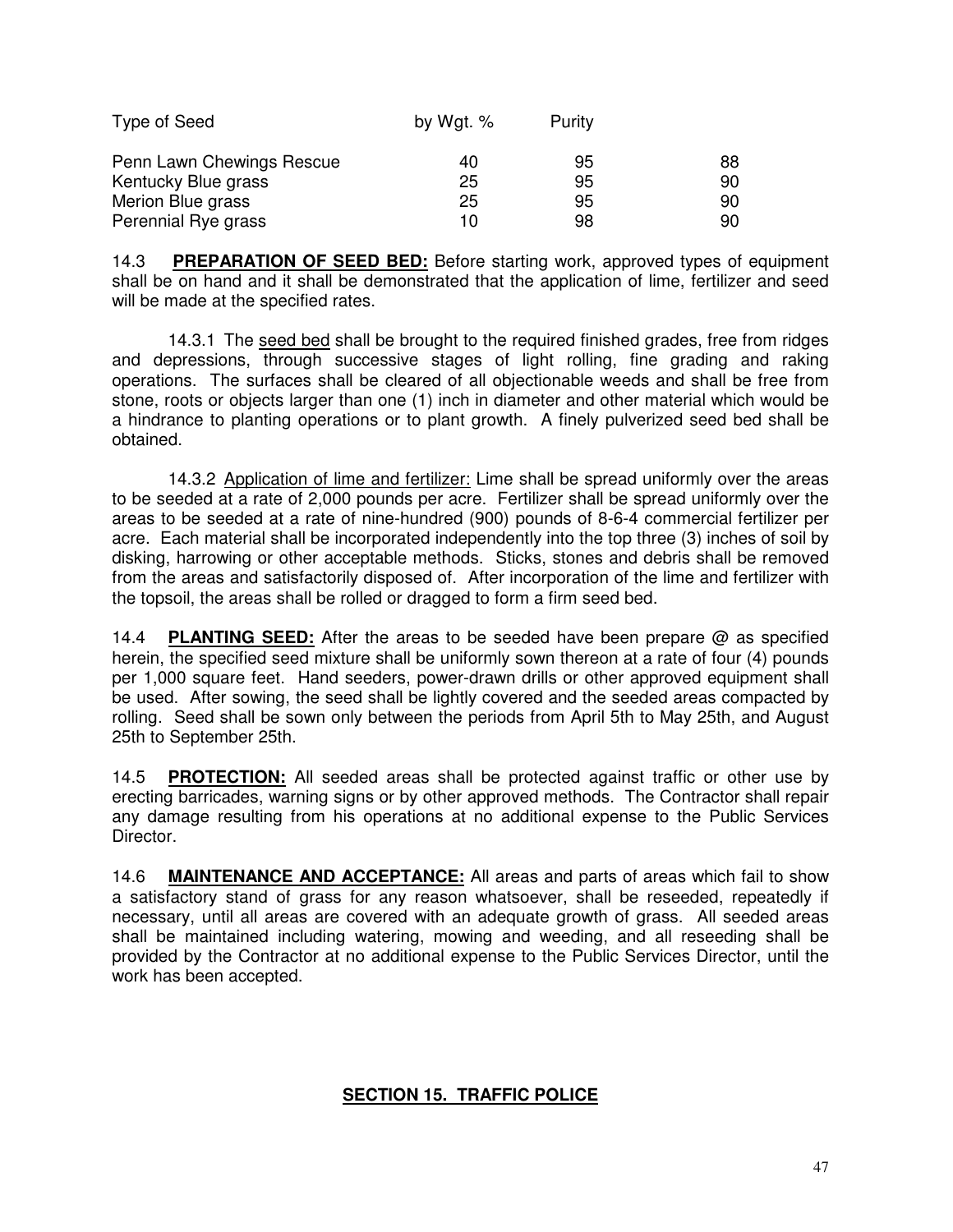Paragraph Paragraph Title

## 15.1 Scope

15.1 **SCOPE:** 15.1.1 The work covered under this item includes the furnishing of the services of police officers for supplementary traffic control in the vicinity of the work sites, at the times and locations as directed by the Public Services Director and in accordance with the following requirements:

- (1) All services of police officers for whom compensation is to be paid under Section 18 shall have been employed by the Contractor only at such locations and times and for such lengths of time as directed by the Public Services Director.
- (2) Police officers shall be paid on an hourly basis at a rate not less than the prevailing wage rates paid to police officers of the Town of South Kingstown, Rhode Island.
- (3) Police officers shall be stationed at the locations directed by the Public Services Director.

15.1.2 The Contractor shall provide all lights, barriers, watchmen ' flagmen and such other facilities at the sites of the work for the prevention of accidents, protection of persons, property and the work, direction of traffic and such other purposes at the sites of the contract work in accordance with the requirements specified elsewhere in these specifications, at no additional expense to the Utilities Department.

15.1.3 When, in the opinion of the Public Services Director, conditions in the vicinity of the work site are such as to require traffic control measures to supplement those required to be provided by the Contractor as described in the preceding paragraph, the Public Services Director may direct the Contractor to furnish the services of police officers for traffic control in the vicinity of the work site at the specific locations, times and lengths of time as directed by the Public Services Director.